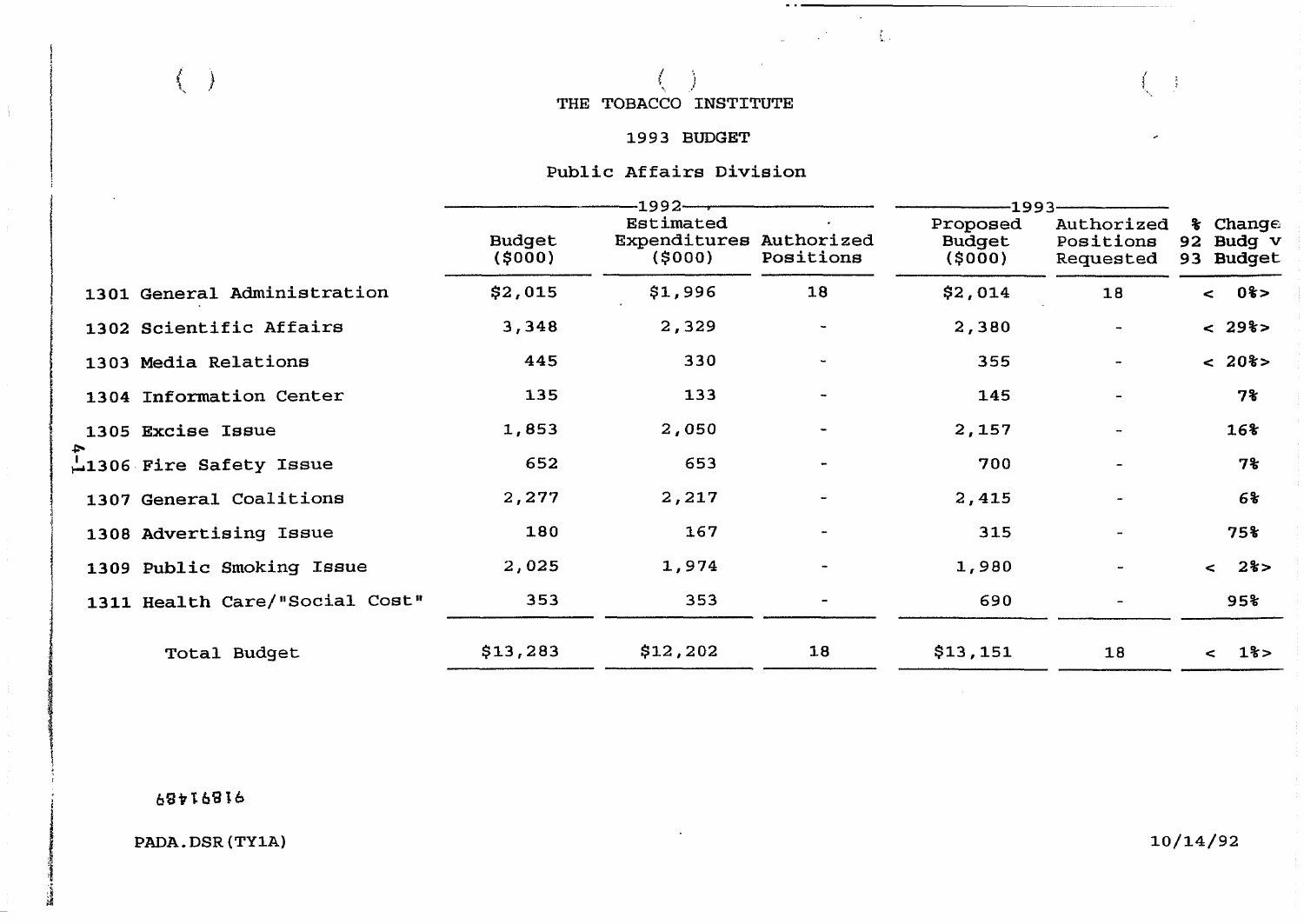# 1993 BUDGET

#### Public Affairs Division

| Authorized Positions |                                          | 1992 - 18 |  |  |
|----------------------|------------------------------------------|-----------|--|--|
|                      | Authorized Positions Requested 1993 - 18 |           |  |  |

| <b>ACCOUNT</b>                            |    | 1992<br><b>BUDGET</b><br>(5000) |  | 1992<br><b>ESTIMATED</b><br>(5000) |  | 1993<br><b>BUDGET</b><br>(\$000) |
|-------------------------------------------|----|---------------------------------|--|------------------------------------|--|----------------------------------|
| 2800 Staff Compensation                   | \$ | 978                             |  | \$1,002                            |  | \$1,100                          |
| 3200 Employee Benefits                    |    | 264                             |  | 271                                |  | 297                              |
| 3900 Travel                               |    | 300                             |  | 270                                |  | 300                              |
| 4000 Conferences & Meetings               |    | 5                               |  | 2                                  |  | 3                                |
| 4800 Books & Subscriptions                |    | 54                              |  | 54                                 |  | 64                               |
| 5000 Office Supplies                      |    | 5                               |  | $\overline{2}$                     |  | $\overline{2}$                   |
| 5100 Postage & Delivery                   |    | 102                             |  | 92                                 |  | 88                               |
| 5200 Reproduction, Printing &<br>Drafting |    | 306                             |  | 262                                |  | 354                              |
| 5400 Other Office Expense                 |    | 101                             |  | 74                                 |  | 79                               |
| 5500 Membership & Staff Training          |    | 10                              |  | 10                                 |  | 10                               |
| 5800 Legal Fees                           |    | 365                             |  | 235                                |  | 290                              |
| 6200 Adv. Space & Promo Total             |    | 5                               |  | 53                                 |  | 265                              |
| 7300 Professional Fees                    |    | 5,637                           |  | 4,809                              |  | 4,646                            |
| 7400 Purchased Administrative<br>Service  |    | 20                              |  | 15                                 |  | 10                               |
| 7500 Suprt Tob & Oth Organizations        |    | 4,703                           |  | 4,625                              |  | 5,334                            |
| 8000 Computer Services                    |    | 78                              |  | 76                                 |  | 76                               |
| 9100 Data Processing Allocation           |    | 350                             |  | 350                                |  | 233                              |
| Totals                                    |    | \$13,283                        |  | \$12,202                           |  | \$13,151                         |

PAD.SUM (TYP5)

يتعير

ببدأ

J,

 $10/14/92$ 

لوادور وبالتولو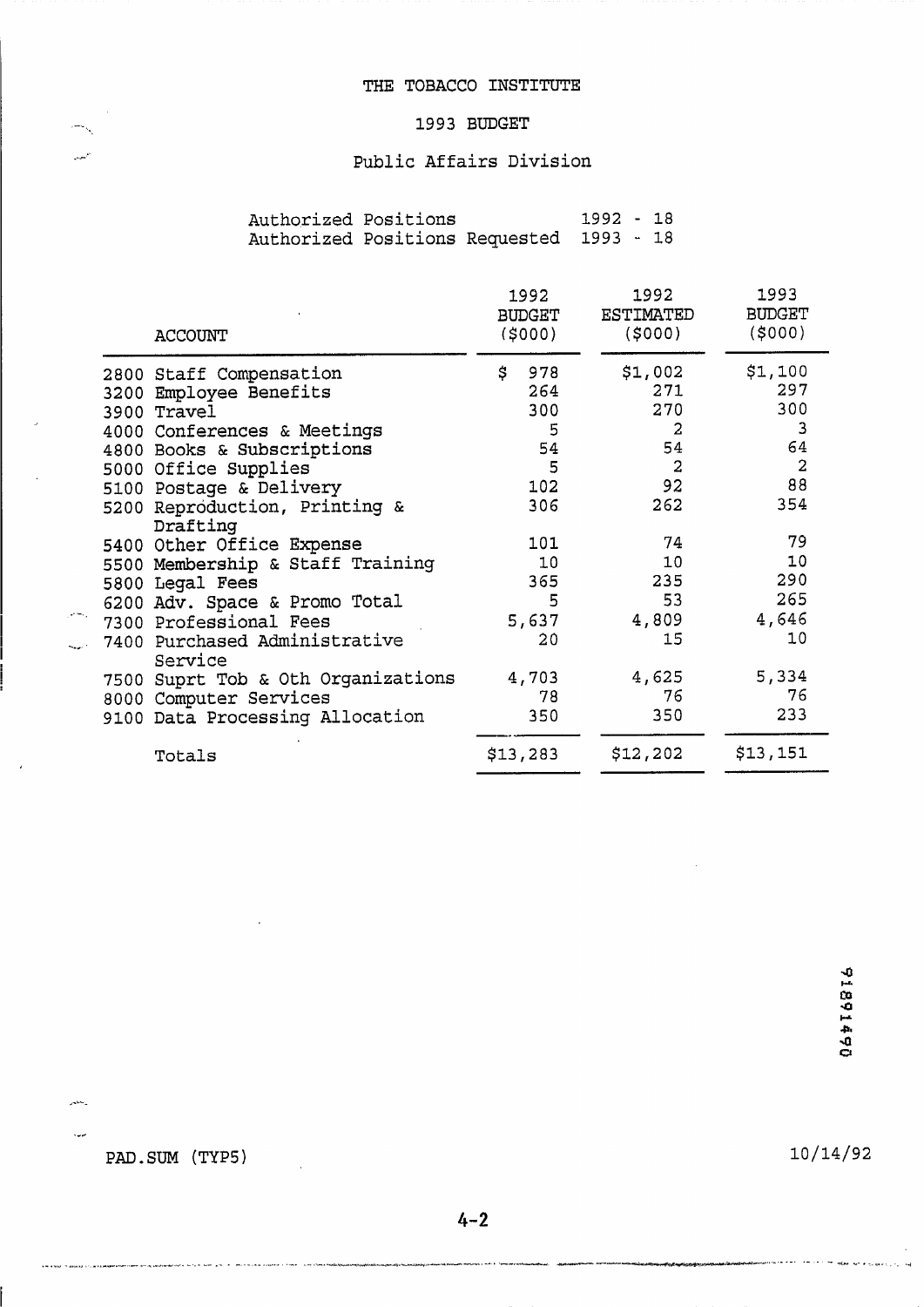#### THE TOBACCO INSTITUTE

#### -. ., **1993 BUDGET**

# Public Affairs Division

| COST CENTER | General Administration | 1301 |
|-------------|------------------------|------|
|             |                        |      |

**Authorized Positions 1992** - **18 Authorized Positions Requested 1993** - **18** 

| <b>ACCOUNT</b>                                                            | 1992<br><b>BUDGET</b><br>(\$000) | 1992<br>ESTIMATED<br>(5000) |                     | 1993<br><b>BUDGET</b><br>(5000) |                     |
|---------------------------------------------------------------------------|----------------------------------|-----------------------------|---------------------|---------------------------------|---------------------|
| 2800 Staff Compensation<br>3200 Employee Benefits<br>3900 Travel          | \$<br>978<br>264<br>150          | \$1,002                     | 271<br>150          | \$1,100<br>297<br>150           |                     |
| 4000 Conferences & Meetings<br>5000 Office Supplies                       | 5<br>5                           |                             | 2<br>$\overline{2}$ |                                 | 3<br>$\overline{a}$ |
| 5100 Postage & Delivery<br>5200 Reproduction, Printing &                  | 65<br>12                         |                             | 58<br>12            |                                 | 53<br>12            |
| Drafting<br>5400 Other Office Expense<br>5500 Membership & Staff Training | 6<br>10                          |                             | 10                  |                                 | 4<br>10             |
| 5800 Legal Fees<br>7300 Professional Fees                                 | 100<br>50                        |                             | 70<br>50            |                                 | 90<br>50            |
| 7400 Purchased Administrative<br>Service                                  | 20                               |                             | 15                  |                                 | 10                  |
| 9100 Data Processing Allocation                                           | 350                              |                             | 350                 |                                 | 233                 |
| Totals                                                                    | \$2,015                          | \$1,996                     |                     | \$2,014                         |                     |

PAD.ASR (TYP4)

.\*.& ..

 $10/14/92$ 

**Anderson Physician Anderson Physician Anderson**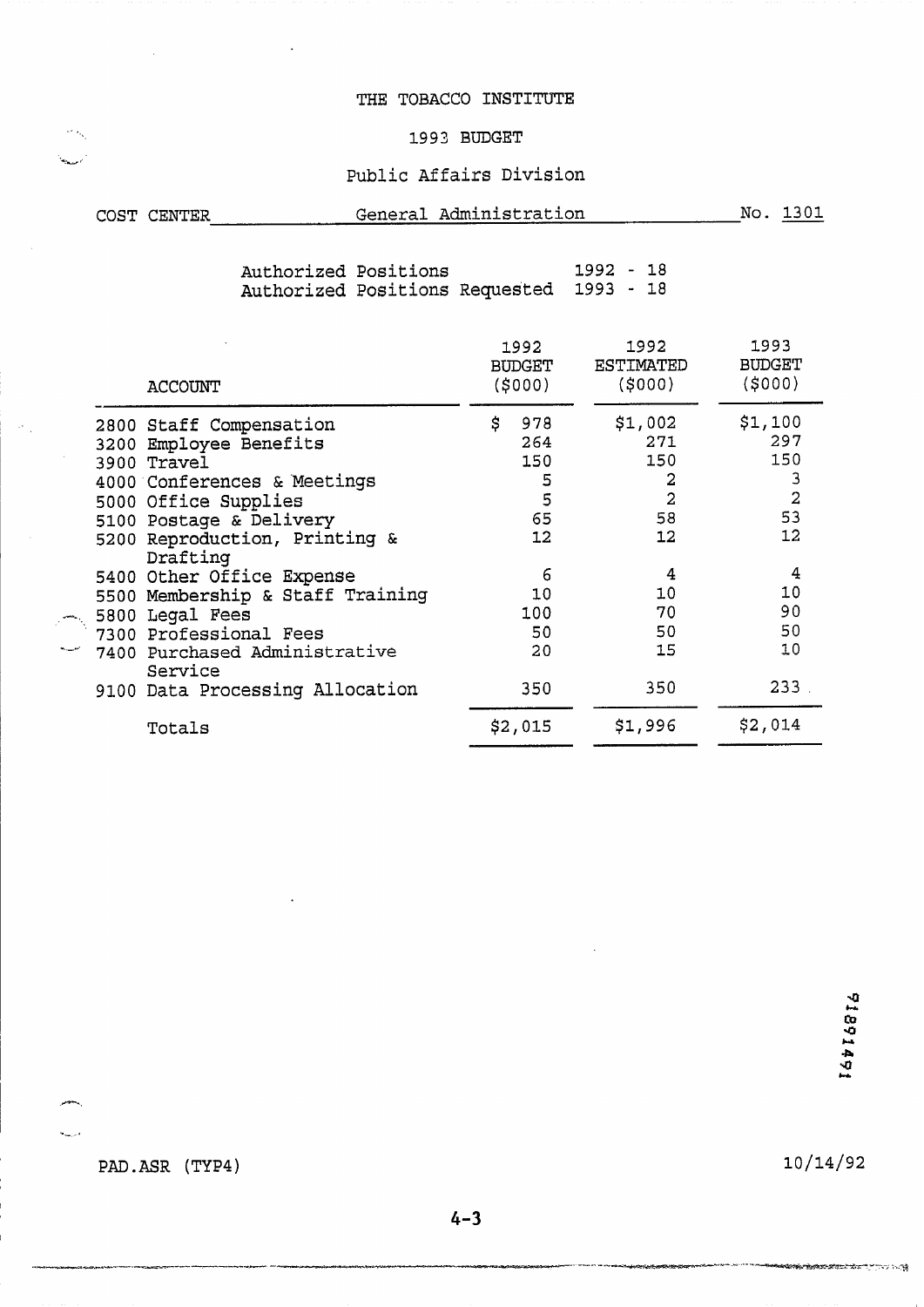#### THE TOBACCO INSTITUTE 1993 BUDGET

COST CENTER

Public Affairs

No. 1301 \_\_\_\_\_\_\_\_\_\_\_\_\_\_\_\_\_\_\_\_

216 210

#### STAFFING SCHEDULE

---

#### $07 - Oct - 92$

#### Months of Employment

|    |               |                               | 1992             | 1992            | 1993            |
|----|---------------|-------------------------------|------------------|-----------------|-----------------|
|    | Employee Name |                               | Budget           | Estimated       | Budget          |
|    |               |                               |                  |                 |                 |
|    | S. Stuntz     | Sr. V.P./Division Director    | 12               | 12 <sub>1</sub> | 12 <sup>2</sup> |
| B. | Dawson        | V.P./Media Relations Director | 12 <sup>2</sup>  | 12              | 12              |
|    | M. Gleason    | Director - Issues Management  | 12 <sub>1</sub>  | 12              | 12              |
| w. | Merryman      | V.P./Dir. of Communications   | 12 <sup>2</sup>  | 12              | 12              |
|    | T. Lauria     | Assistant to the President    | 12 <sub>1</sub>  | 12              | 12              |
| w. | Wordham       | Assistant to the President    | 12 <sup>1</sup>  | 6               | 12              |
|    | C. George     | Issue Manager                 | 12 <sup>2</sup>  | 12              | 12              |
|    | K. Packett    | Issue Manager                 | 12               | 12              | 12              |
|    | K. Suhr       | Issue Manager                 | 12 <sup>°</sup>  | 12              | 12              |
|    | C. Hrycaj     | Issue Manager                 | 12 <sub>1</sub>  | 12              | 12              |
|    | A. Cannell    | Production Services Director  | 12               | 12              | 12              |
|    | M. Booth      | Information Center Manager    | 12 <sup>12</sup> | 12              | 12              |
|    | J. Smith      | Media Relations Coordinator   | 12               | 12              | 12              |
| М. | Barker        | Administrative Assistant      | 12 <sub>1</sub>  | 12              | 1.2             |
|    | C. Echols     | Secretary                     | 12 <sub>1</sub>  | 12              | 1.2             |
|    | U. Schnicke   | Secretary                     | 12               | 12              | 1.2             |
|    | M. Keenan     | Secretary                     | 12 <sub>1</sub>  | 12 <sup>2</sup> | 1.2             |
|    | S. Cronan     | Secretary                     | 12               | 12              | 12              |
|    |               |                               |                  |                 |                 |

Totals

91891492

216

 $4 - 4$ 

 $\omega_{\rm c}$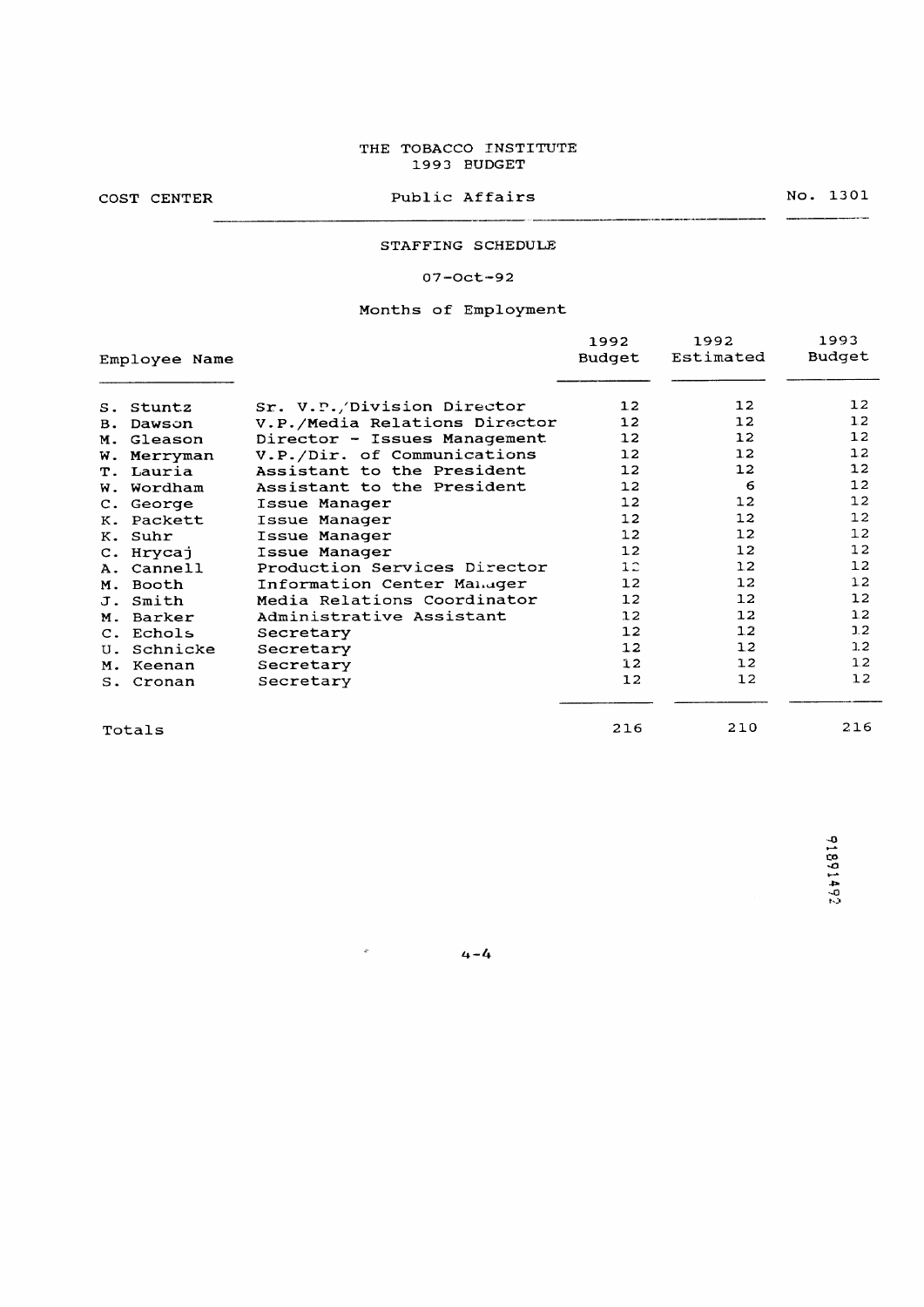1993 BUDGET

| COST CENTER                                                                                    | General Administration          |    |                                   |    | 1301                           |    |
|------------------------------------------------------------------------------------------------|---------------------------------|----|-----------------------------------|----|--------------------------------|----|
|                                                                                                | 1992<br><b>BUDGET</b><br>(SOOO) |    | 1992<br><b>ESTIMATED</b><br>SOOO) |    | 1993<br><b>BUDGET</b><br>SOOO) |    |
| Account #5101 - Postage & Delivery                                                             |                                 |    |                                   |    |                                |    |
| Overnight deliveries to the<br>Executive Committee and other<br>Institute oversight committees | - \$                            | 65 | \$                                | 58 | \$                             | 53 |
| TOTAL                                                                                          | \$                              | 65 | \$                                | 58 | \$                             | 53 |

 $10/14/92$ 

PAD.DRBA(DRBA)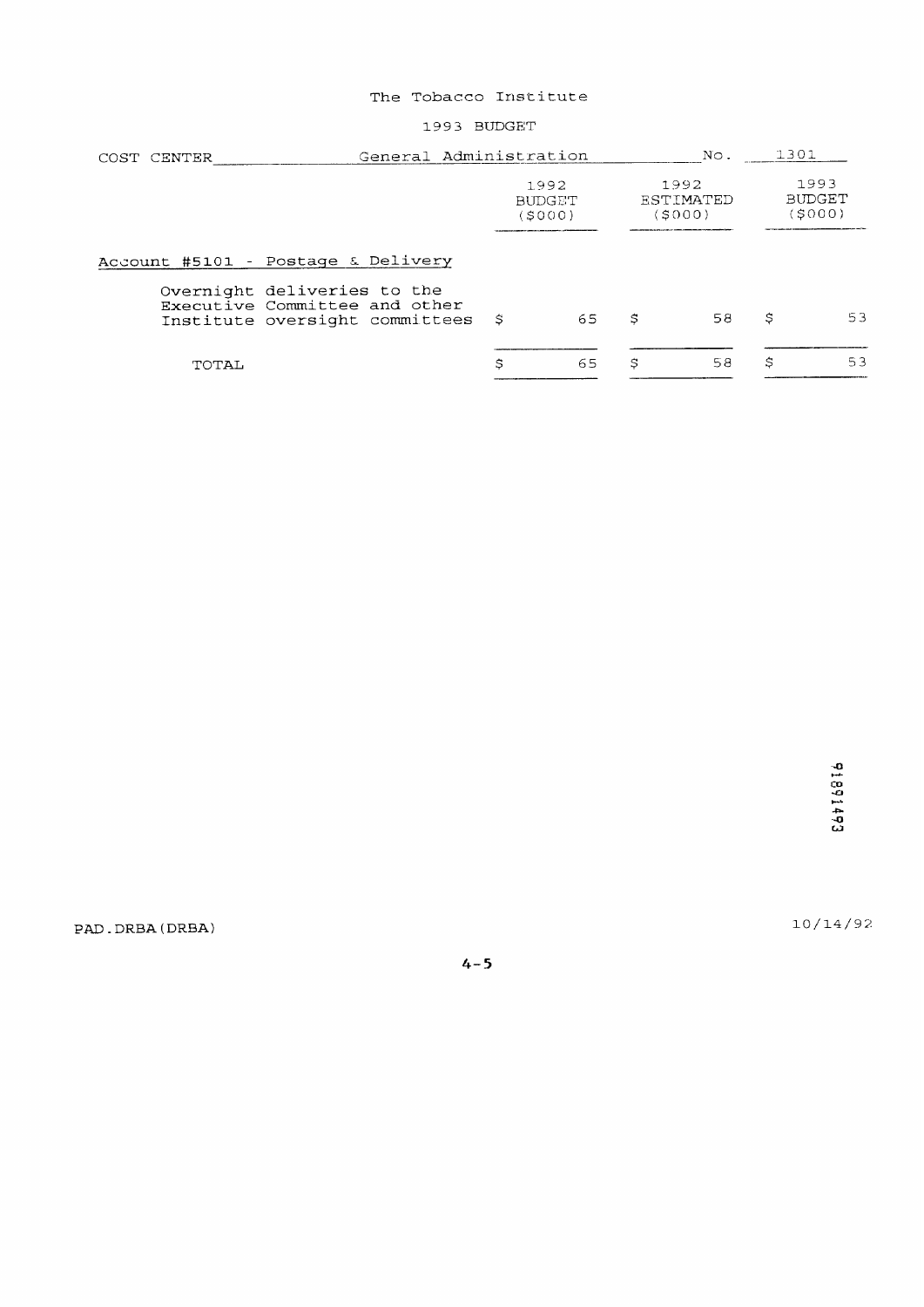#### 1993 BUDGET

| General Administration<br>COST CENTER                                                           |                                      |                              |    | 1301                           |    |
|-------------------------------------------------------------------------------------------------|--------------------------------------|------------------------------|----|--------------------------------|----|
| 1992<br><b>BUDGET</b><br>(S000)<br>NAMES AND DESCRIPTIONS OF REAL PROPERTY OF PERSONS ASSESSED. |                                      | 1992<br>ESTIMATED<br>(\$000) |    | 1993<br><b>BUDGET</b><br>SO(0) |    |
|                                                                                                 |                                      |                              |    |                                |    |
| Ś                                                                                               | 1.00                                 | Ś                            | 70 | \$                             | 90 |
| Ś                                                                                               | 100                                  | Ŝ                            | 70 | Ŝ                              | 90 |
|                                                                                                 | Account #5801 - Legal Fees - General |                              |    | No.                            |    |

 $10/14/92$ 

PAD. DRBA (DRBA)

 $\mathcal{L}^{\text{max}}_{\text{max}}$ 

 $4-\dot{6}$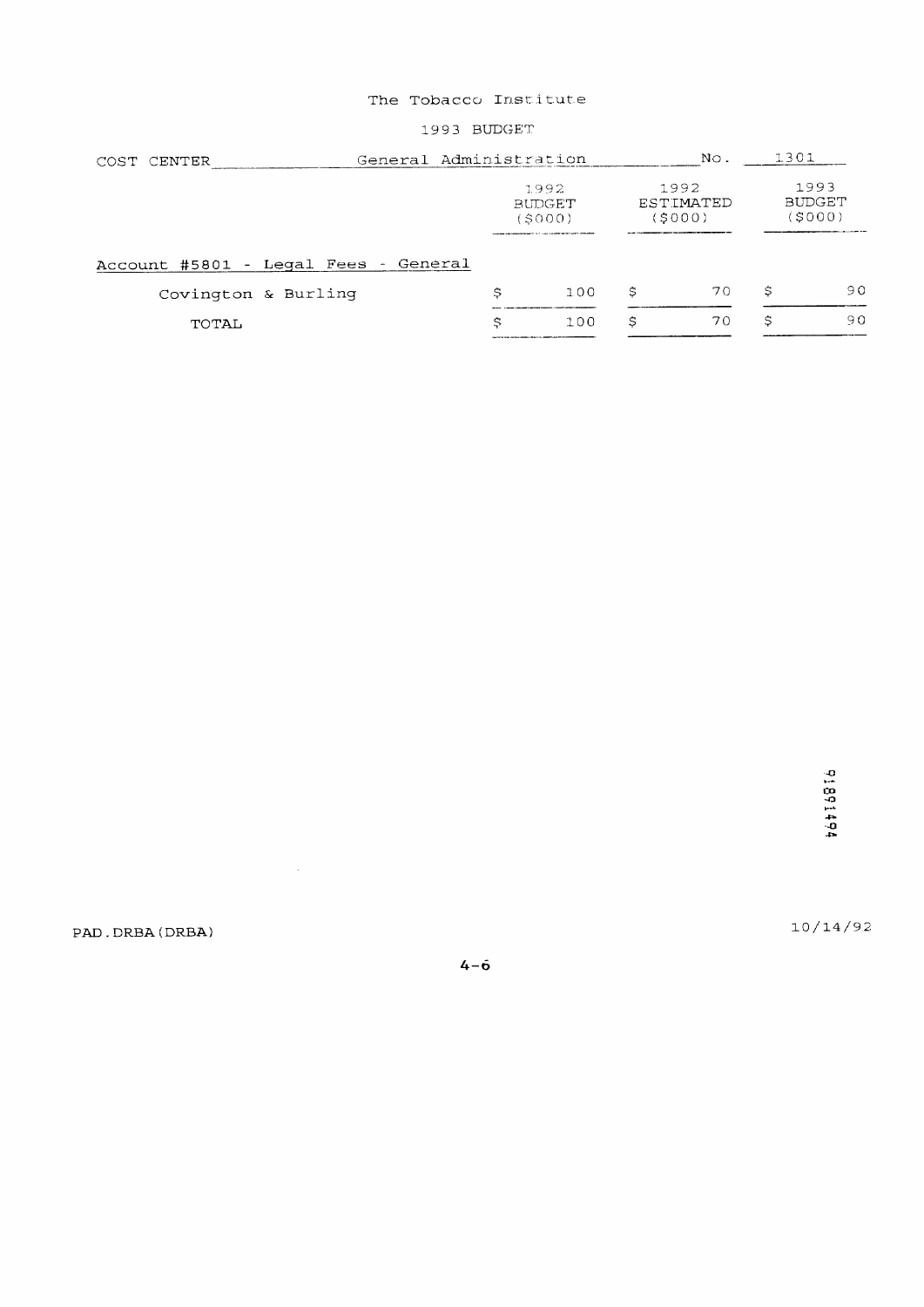# 1993 BUDGET

| COST CENTER |                                                        | General Administration |                                  |    | No.                          | 1301 |                                  |
|-------------|--------------------------------------------------------|------------------------|----------------------------------|----|------------------------------|------|----------------------------------|
|             |                                                        |                        | 1992<br><b>BUDGET</b><br>(\$000) |    | 1992<br>ESTIMATED<br>(\$000) |      | 1993<br><b>BUDGET</b><br>(\$000) |
|             | Account #7301 - Professional Fees                      |                        |                                  |    |                              |      |                                  |
|             | Public Affairs Division<br>qeneral contingency reserve | \$                     | 50                               | \$ | 50                           | Ś    | 50                               |
|             | TOTAL                                                  | \$                     | 50                               | \$ | 50                           | \$   | 50                               |

91891495

**PAD.** DRBA **(DRBA)** 

يتعلم

 $\alpha$   $\sim$  $\hat{h}_{\rm X,AG}$ 

 $10/14/92$ 

وأجلستما بكيما قناطرين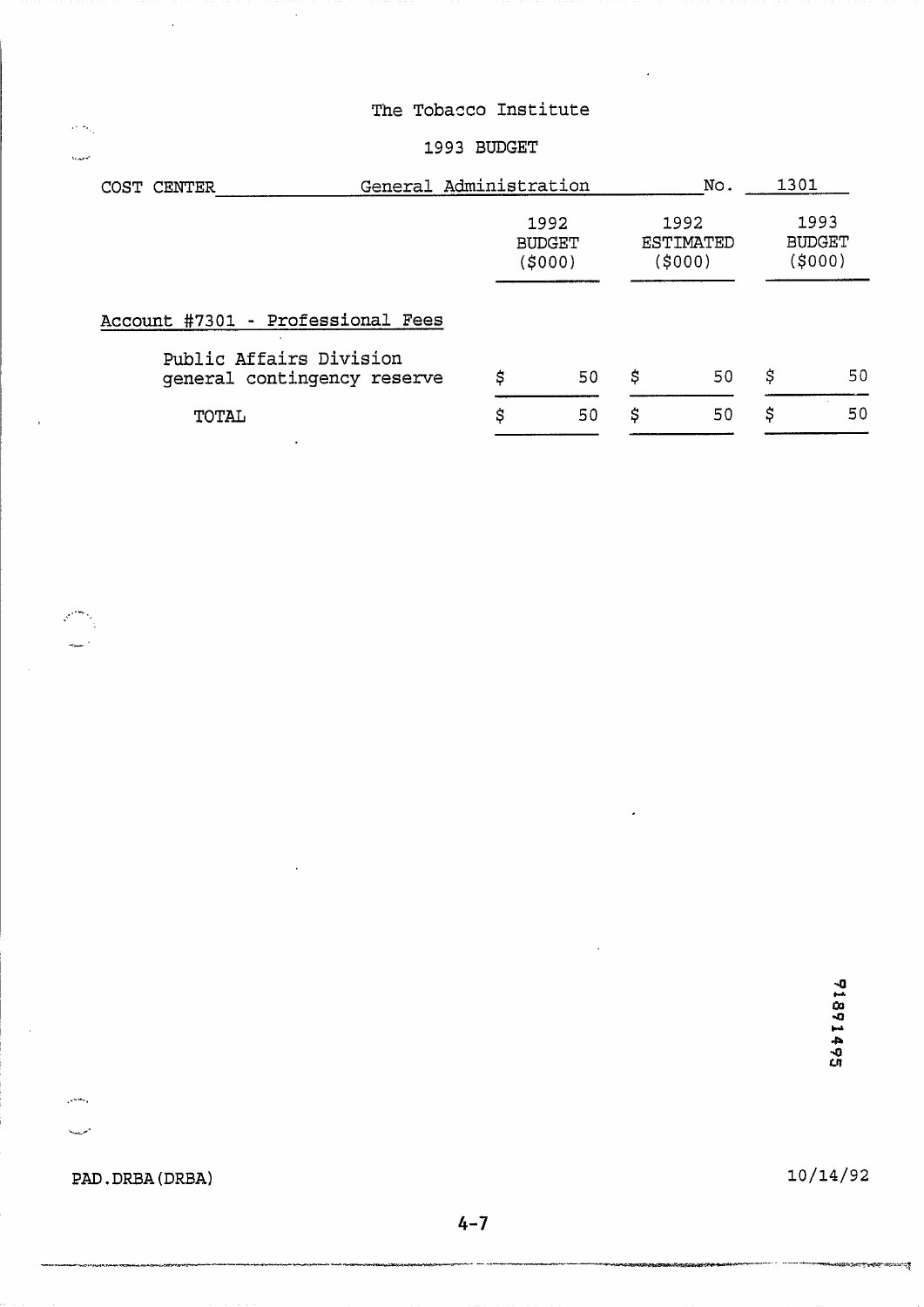#### **THE TOBACCO INSTITUTE**

### **1993 BUDGET**

#### **Public Affairs Division**

| COST CENTER                               | Scientific Affairs               |                                    |                                  |  |  |  |
|-------------------------------------------|----------------------------------|------------------------------------|----------------------------------|--|--|--|
| <b>ACCOUNT</b>                            | 1992<br><b>BUDGET</b><br>(\$000) | 1992<br><b>ESTIMATED</b><br>(5000) | 1993<br><b>BUDGET</b><br>(\$000) |  |  |  |
| 5200 Reproduction, Printing &<br>Drafting | 5                                | 5                                  | 5                                |  |  |  |
| 5800 Legal Fees<br>7300 Professional Fees | 265<br>3,078                     | 165<br>2,159                       | 200<br>2,175                     |  |  |  |
| Totals                                    | \$3,348                          | \$2,329                            | \$2,380                          |  |  |  |

94#16816

PAD.ASR (TYP4)

 $\sqrt{2\pi}$  .

 $\sim$ 

 $\lambda \sim 10$ 

 $\frac{1}{2}$  , we

 $10/14/92$ 

<del>apangang Can</del>celland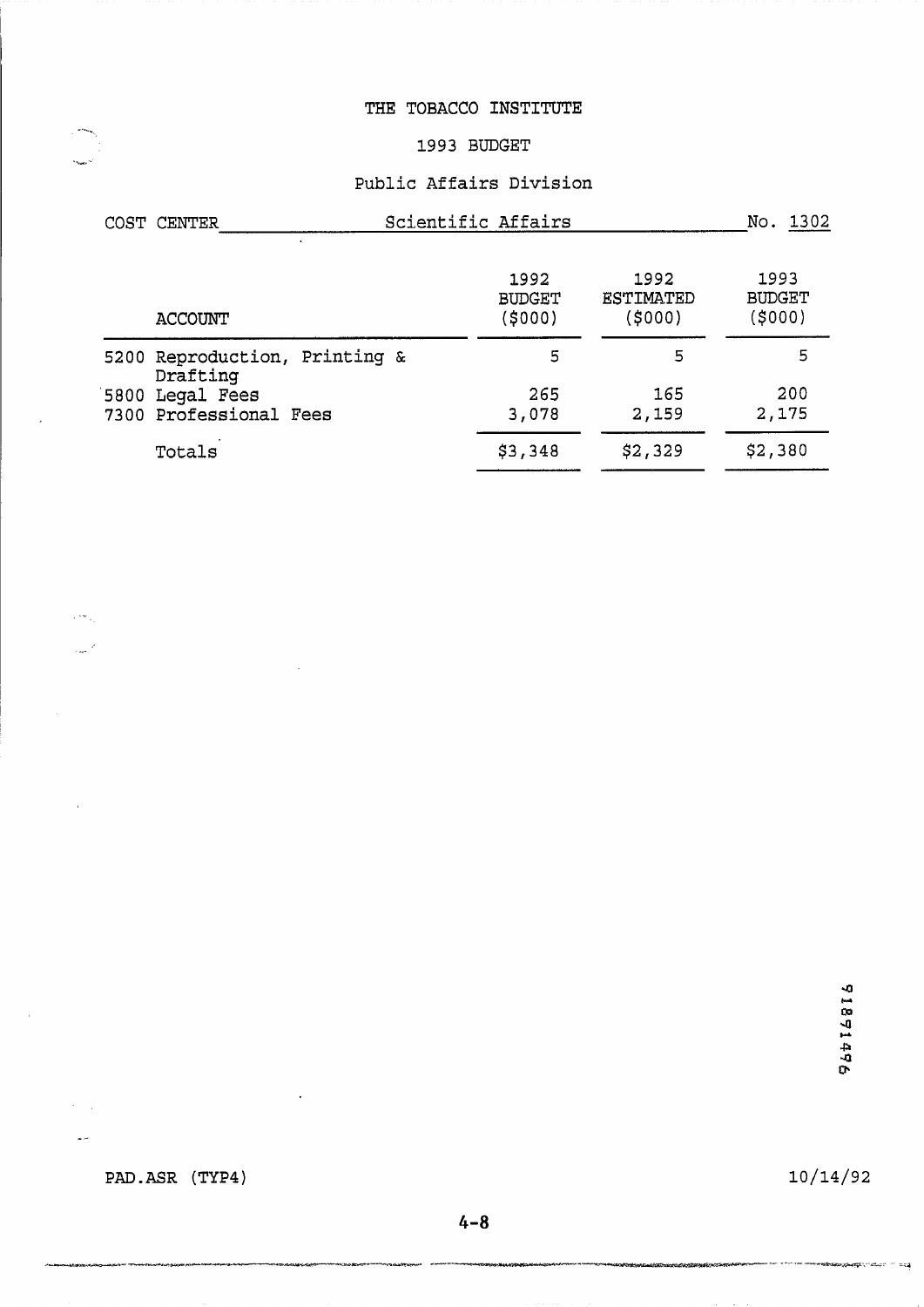# 1993 BUDGET

| COST CENTER                          | Scientific Affairs |                                  |    | No.                                 | 1302 |                                 |  |
|--------------------------------------|--------------------|----------------------------------|----|-------------------------------------|------|---------------------------------|--|
|                                      |                    | 1992<br><b>BUDGET</b><br>(\$000) |    | 1992<br><b>ESTIMATED</b><br>(\$000) |      | 1993<br><b>BUDGET</b><br>(5000) |  |
| Account #5801 - Legal Fees - General |                    |                                  |    |                                     |      |                                 |  |
| Covington & Burling                  | \$                 | 265                              | \$ | 165                                 | \$   | 200                             |  |
| TOTAL                                | \$                 | 265                              | \$ | 165                                 | \$   | 200                             |  |

1891497

PAD.DRBA(DRBA)

 $\ddot{\phantom{a}}$ 

julija.<br>S

 $\bar{\omega}$ 

ina.  $\mathbf{r}$ 

يتقلي

10/14/92

÷,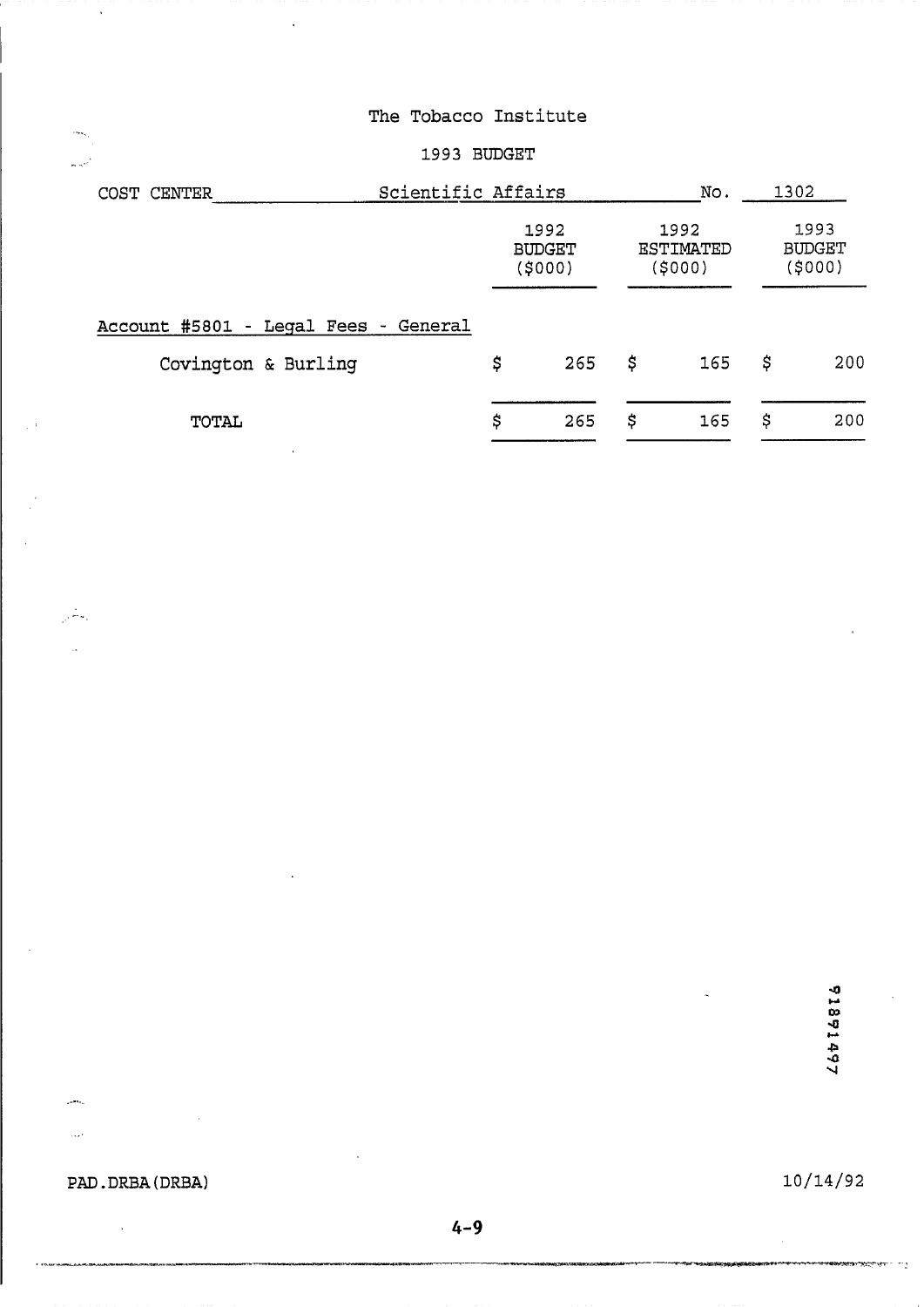#### 1993 BUDGET

|  | COST CENTER |                                                                                                    | Scientific Affairs |    | No.                      |    | 1302                               |    |                                 |
|--|-------------|----------------------------------------------------------------------------------------------------|--------------------|----|--------------------------|----|------------------------------------|----|---------------------------------|
|  |             |                                                                                                    |                    |    | 1992<br>BUDGET<br>(5000) |    | 1992<br><b>ESTIMATED</b><br>(5000) |    | 1993<br><b>BUDGET</b><br>(5000) |
|  |             | Account #7301 - Professional Fees                                                                  |                    |    |                          |    |                                    |    |                                 |
|  |             | Consulting scientists on<br>environmental tobacco smoke<br>and ventilation issues:                 |                    |    |                          |    |                                    |    |                                 |
|  |             | . Ventilation consultant<br>fees and expenses for<br>testimony, building<br>investigations, and    |                    |    |                          |    |                                    |    |                                 |
|  |             | conference attendance                                                                              |                    | \$ | 450                      | \$ | 360                                | \$ | 360                             |
|  |             | . Literature reviews, cri-<br>tiques and analyses                                                  |                    |    | 150                      |    | 150                                |    | 150                             |
|  |             | . Participation in scien-<br>tific conferences and<br>scientific organizations<br>(10 anticipated) |                    |    | 100                      |    | 100                                |    | 100                             |
|  |             | . Meetings and presentations<br>(3 anticipated, including<br>TI annual meeting)                    |                    |    | 70                       |    | 70                                 |    | 70                              |
|  |             | . Media and testimony (per<br>SAD request)                                                         |                    |    | 41                       |    | 65                                 |    | 65                              |
|  |             | . Responses to scientific<br>publications, publication<br>of scientific analyses                   |                    |    | 20                       |    | 20                                 |    |                                 |
|  |             | . Air quality testing                                                                              |                    |    | 25                       |    |                                    |    |                                 |
|  |             | Occupational Safety and Health<br>Administration (OSHA)<br>Activities:                             |                    |    |                          |    |                                    |    |                                 |
|  |             | . Scientific submissions                                                                           |                    |    | 600                      |    | 305                                |    | 600                             |

91891498

PAD. DRBA (DRBA)

 $\omega$ 

 $\mathcal{L}_{\mathcal{A}}$ 

.<br>По подательно создал создания подпользуется в полнение в полнение с создание на создалительно с полнении создания и

 $\sim 10$ 

 $\frac{1}{2\sqrt{2}}$  ,  $\frac{1}{2}$ 

.<br>Antigata automatem forumentera has una

سيب

10/14/92

 $\beta$  , and the complete property  $\beta$  ,  $\beta$  , and  $\beta$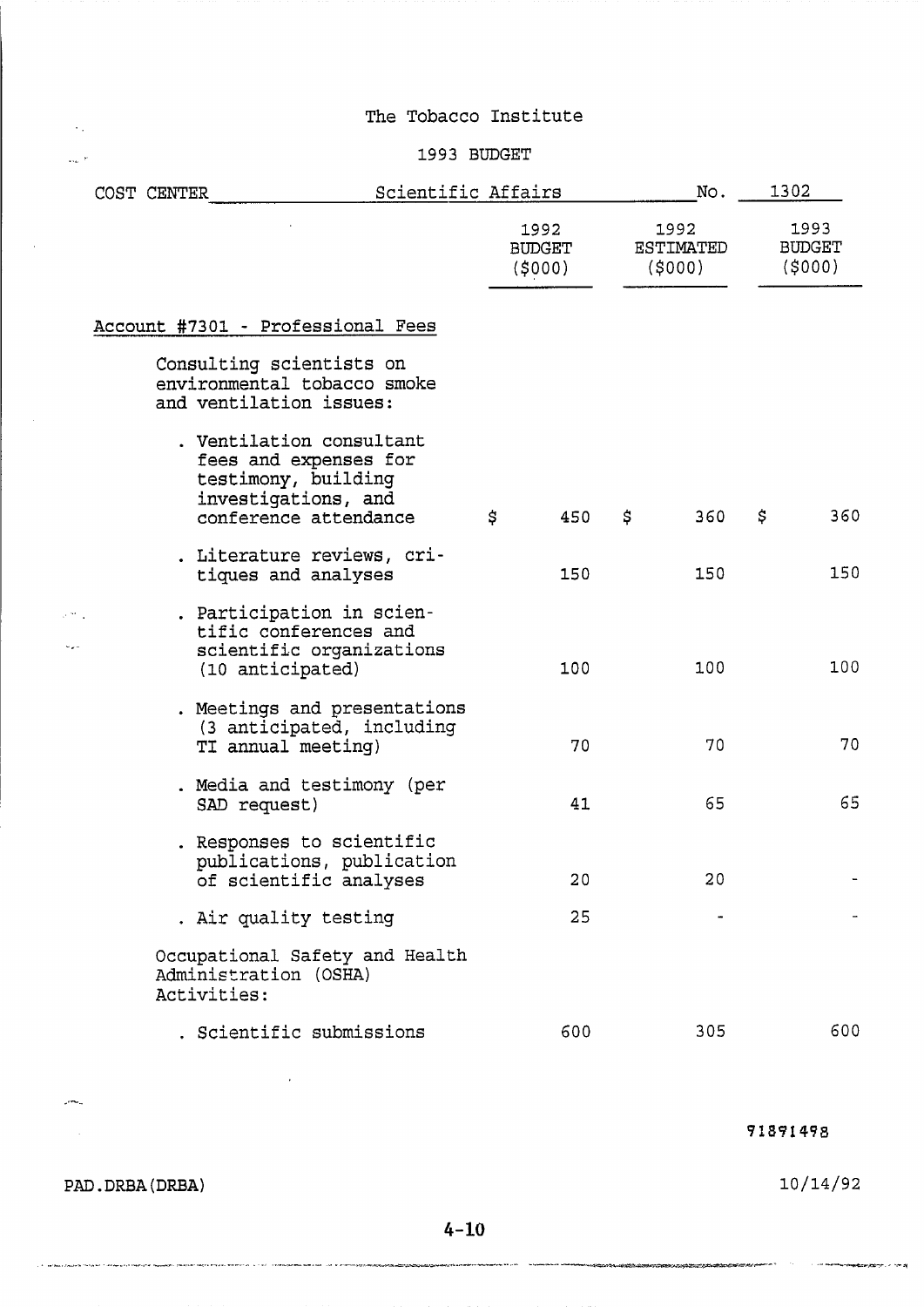#### 1993 BUDGET

| COST CENTER | Scientific Affairs                                                                                                                      |    |                                 |    | No.                                |                                 | 1302 |  |
|-------------|-----------------------------------------------------------------------------------------------------------------------------------------|----|---------------------------------|----|------------------------------------|---------------------------------|------|--|
|             |                                                                                                                                         |    | 1992<br><b>BUDGET</b><br>(5000) |    | 1992<br><b>ESTIMATED</b><br>(5000) | 1993<br><b>BUDGET</b><br>(5000) |      |  |
|             | Account #7301 - Professional Fees<br>(Continued)<br>. Critiques, analyses, meet-<br>ings, and presentations                             | \$ | 250                             | \$ |                                    | \$                              | 150  |  |
|             | Academic Scientist Activities<br>and Support:                                                                                           |    |                                 |    |                                    |                                 |      |  |
|             | . Responses to scientific<br>publications, publication<br>of scientific analyses (20<br>publications/responses<br>anticipated)          |    | 270                             |    | 270                                |                                 | 200  |  |
|             | . Maintenance of environ-<br>mental tobacco smoke<br>database                                                                           |    | 72                              |    | 147                                |                                 | 150  |  |
|             | . Meetings and presentations<br>(4 anticipated)                                                                                         |    | 25                              |    | 25                                 |                                 | 20   |  |
|             | . AAAS symposium                                                                                                                        |    | 100                             |    | 100                                |                                 |      |  |
|             | . Media activities, brief-<br>ings of federal and state<br>legislative and regulatory<br>officials on general risk<br>assessment issues |    | 175                             |    |                                    |                                 |      |  |
|             | Recruitment and training of<br>new scientific witnesses                                                                                 |    |                                 |    |                                    |                                 | 150  |  |

**PAD. DRBA** (DRBA)

.<br>In market recommended a manife

 $\mathbf{r}$ 

يتعلمني  $\bar{u}_\mathrm{in}$  and

 $\sim \kappa_{\rm g}$  $\frac{1}{2\pi} \frac{1}{\sqrt{2}}$ 

 $10/14/92$ 

en een alle suurvanaan konstantia kunstista valg

91891499

 $4 - 11$ 

 $\bar{z}$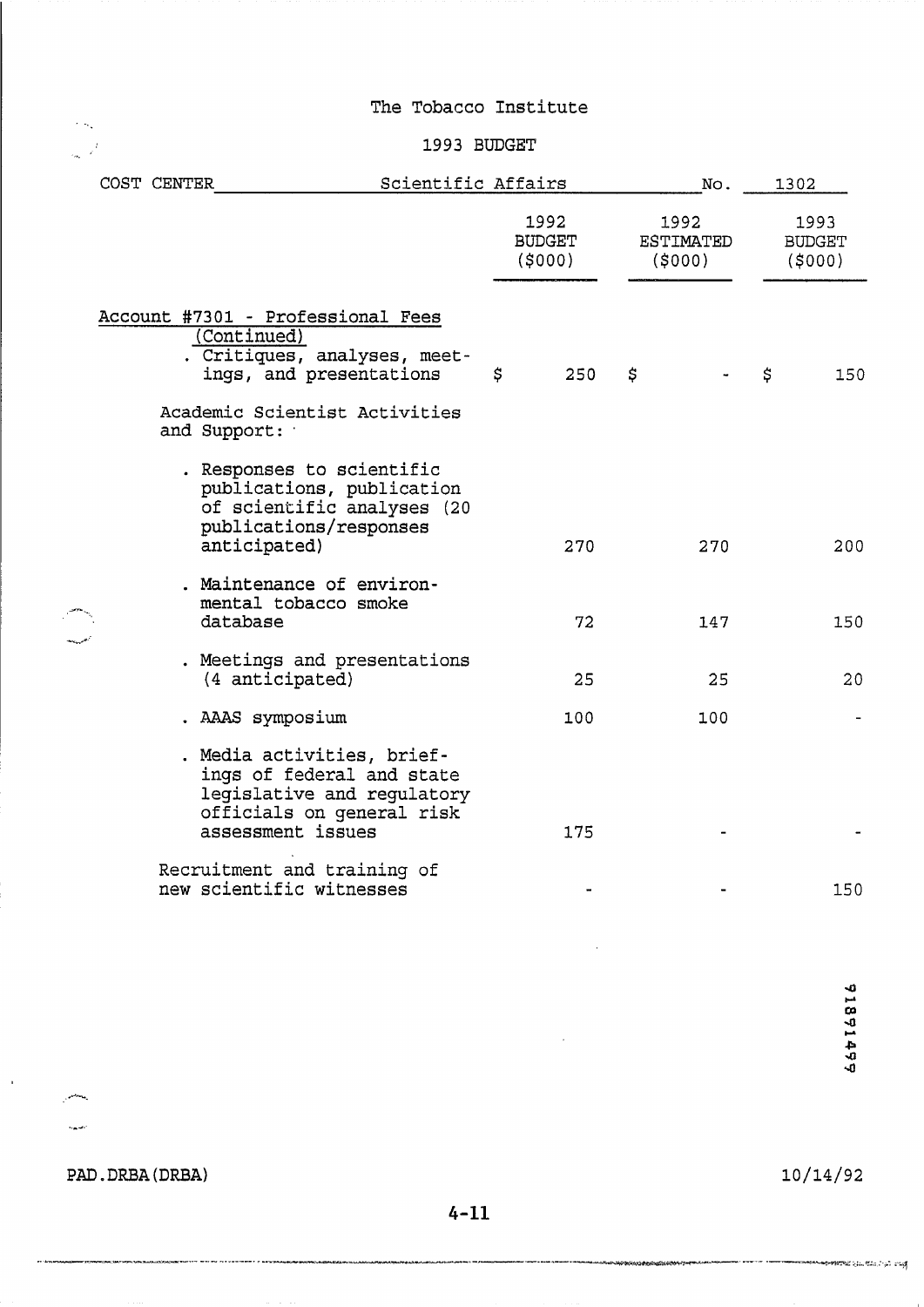# **1993** BUDGET

|  | COST CENTER                                  | Scientific Affairs                                                                                                                                                                                                                                                                          |                                 | No. |                                    |    | 1302                            |
|--|----------------------------------------------|---------------------------------------------------------------------------------------------------------------------------------------------------------------------------------------------------------------------------------------------------------------------------------------------|---------------------------------|-----|------------------------------------|----|---------------------------------|
|  |                                              |                                                                                                                                                                                                                                                                                             | 1992<br><b>BUDGET</b><br>(5000) |     | 1992<br><b>ESTIMATED</b><br>(5000) |    | 1993<br><b>BUDGET</b><br>(5000) |
|  | (Continued)<br>scientific research,<br>same. | Account #7301 - Professional Fees<br>Completion and promotion of<br>Lieberman/University of Pitts-<br>burgh project (scientific<br>publications, media tours,<br>conferences, presentations)<br>This projects is designed<br>to detect possible bias in ETS<br>researchers and promotion of | \$<br>250                       | \$  | 67                                 | \$ | 80                              |
|  |                                              | Environmental Protection<br>Agency (EPA) Activities:<br>. Environmental Tobacco<br>Smoke (ETS) Risk Assess-<br>ment and Policy Guide                                                                                                                                                        |                                 |     |                                    |    |                                 |
|  |                                              | - critiques, analyses,<br>meetings, and briefings<br>on risk assessment (8<br>anticipated)                                                                                                                                                                                                  | 120                             |     | 120                                |    | 80                              |
|  | ments                                        | - Science Advisory Board<br>re-review written com-                                                                                                                                                                                                                                          | 200                             |     | 180                                |    |                                 |
|  |                                              | - Media and briefings                                                                                                                                                                                                                                                                       | 50                              |     | 50                                 |    |                                 |
|  |                                              | - Presentations and<br>attendance at hearings                                                                                                                                                                                                                                               | 60                              |     | 80                                 |    |                                 |
|  | claims                                       | . ETS Compendium. Media and<br>briefings on heart disease                                                                                                                                                                                                                                   | 50                              |     | 50                                 |    |                                 |
|  | <b>TOTAL</b>                                 |                                                                                                                                                                                                                                                                                             | \$<br>3,078                     | \$  | 2,159                              | \$ | 2,175                           |

91891500

PAD. DRBA (DRBA)

 $\sim$ 

 $10/14/92$ 

..-.-.-. **-.--.-...,--s-** --. -- -. ' . -..\*--3i,\*.\*.=<=. **z:::.** 'P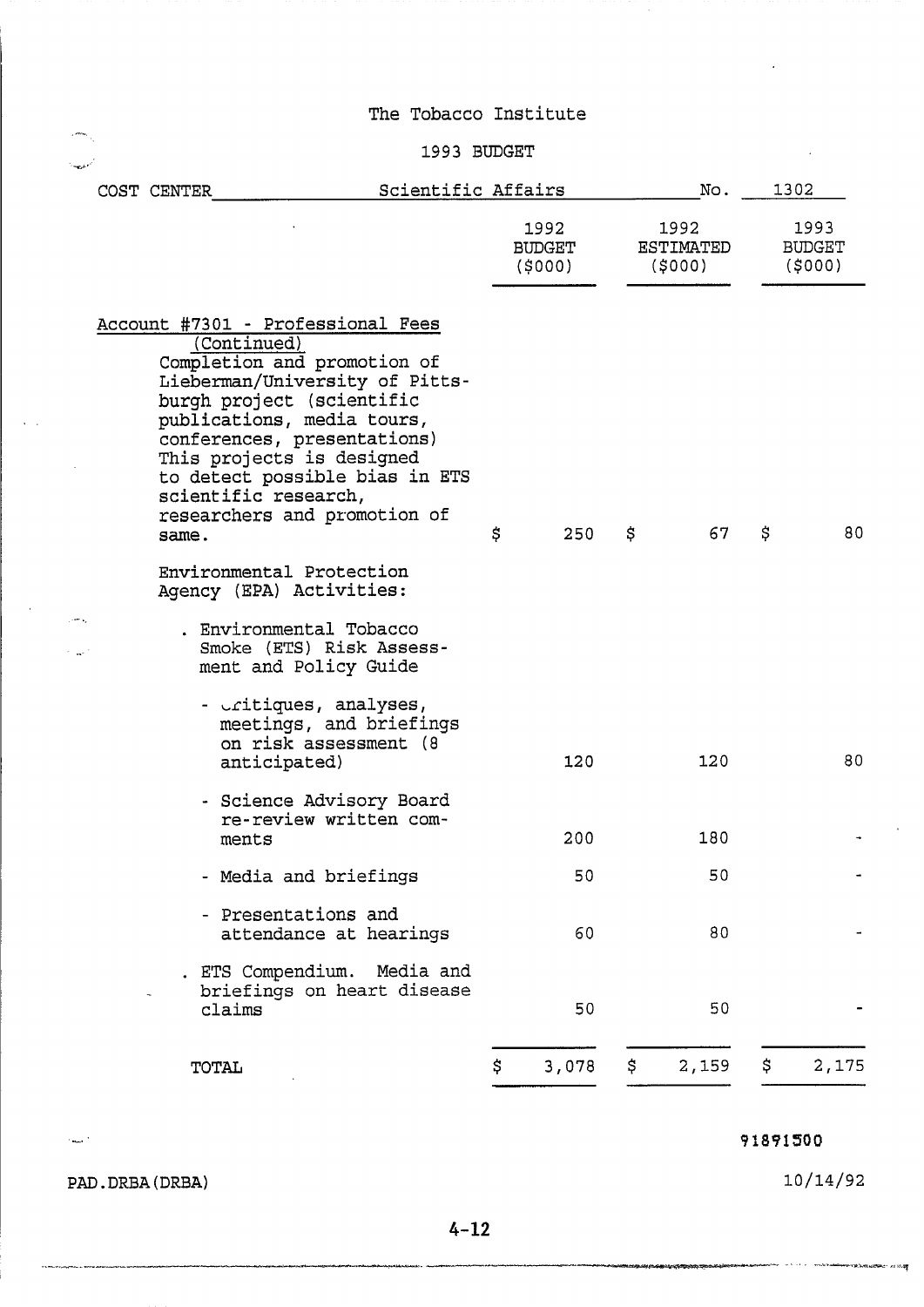# THE TOBACCO INSTITUTE

#### **1993 BUDGET**

# **Public Affairs Division**

| COST CENTER             |                                                          | Media Relations                  |                 | No. 1303 |                             |                                  |
|-------------------------|----------------------------------------------------------|----------------------------------|-----------------|----------|-----------------------------|----------------------------------|
| <b>ACCOUNT</b>          |                                                          | 1992<br><b>BUDGET</b><br>(\$000) |                 |          | 1992<br>ESTIMATED<br>(5000) | 1993<br><b>BUDGET</b><br>(\$000) |
| 3900 Travel<br>Drafting | 5100 Postage & Delivery<br>5200 Reproduction, Printing & | \$                               | 150<br>25<br>20 | \$       | 120<br>25<br>10             | \$<br>150<br>25<br>10            |
|                         | 5400 Other Office Expense<br>7300 Professional Fees      |                                  | 95<br>155       |          | 70<br>105                   | 75<br>95                         |
| Totals                  |                                                          | \$                               | 445             | \$       | 330                         | \$<br>355                        |

91891501

PAD.ASR (TYP4)

 $\mathcal{L}_{\mathcal{M}}$ 

الممديدد

 $\left\langle \frac{\partial}{\partial x} \right\rangle_{\mathcal{H}} = \frac{1}{\sqrt{2\pi}}$  $\hat{\zeta}_k$  as

 $\omega m_{\rm{eff}}$ 

 $\tau_{\rm{max}}$ 

 $\bar{\beta}$ 

10/14/92

**MARKETTE** 

÷.,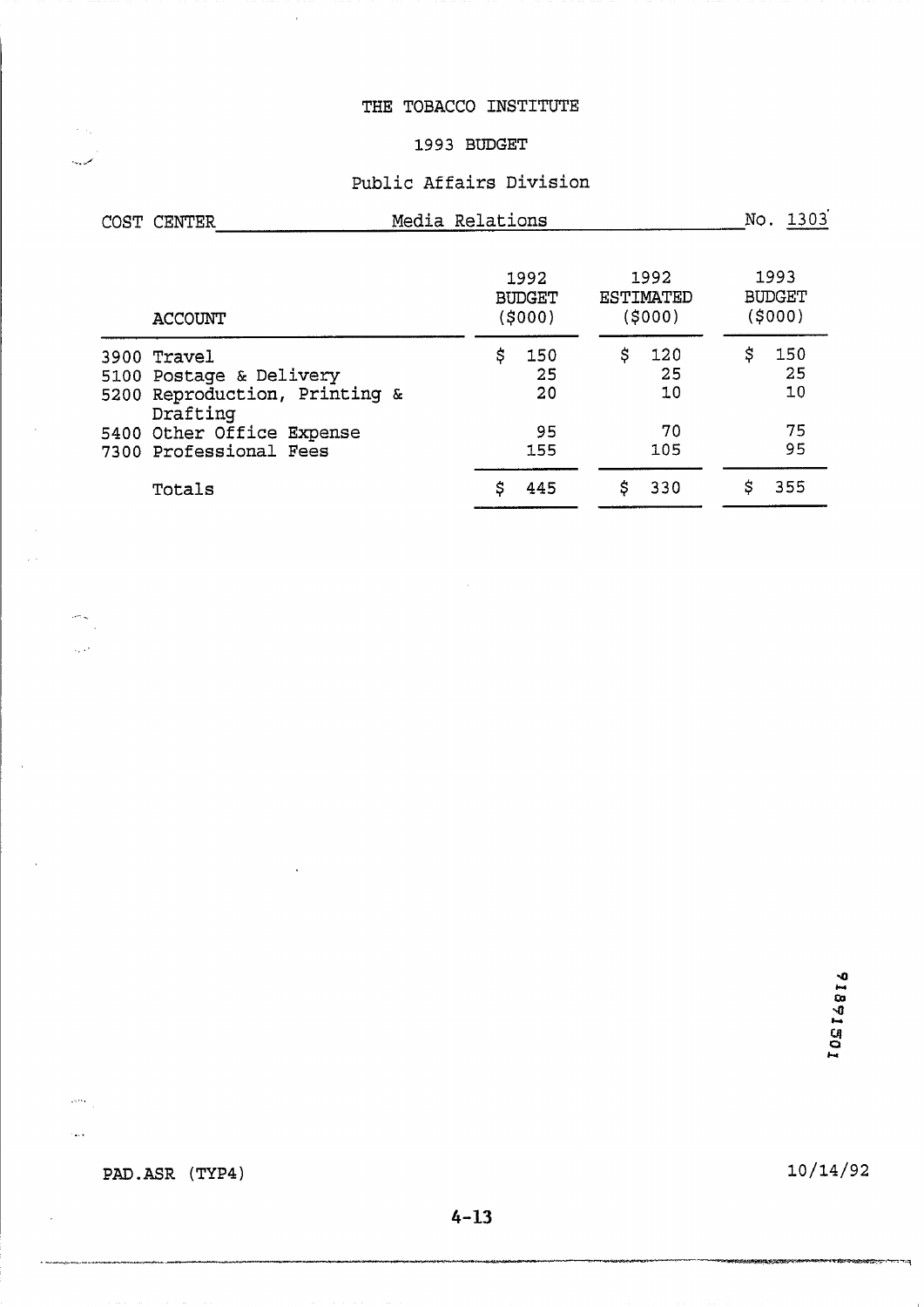#### 1993 BUDGET

| COST<br><b>CENTER</b>                | Media Relations |                                  | No.                                 | 1303<br>1993<br><b>BUDGET</b><br>(5000) |    |
|--------------------------------------|-----------------|----------------------------------|-------------------------------------|-----------------------------------------|----|
|                                      |                 | 1992<br><b>BUDGET</b><br>(\$000) | 1992<br><b>ESTIMATED</b><br>(\$000) |                                         |    |
| Account #5101 - Postage & Delivery   |                 |                                  |                                     |                                         |    |
| Nationwide media mailings            | \$              | 15                               | \$<br>15                            | \$                                      | 15 |
| Targeted print/broadcast<br>mailings |                 | 10                               | 10                                  |                                         | 10 |
| TOTAL                                | \$              | 25                               | \$<br>25                            | \$                                      | 25 |

**PAD.** DRBA (DRBA)

.<br>In the component construction of the construction of the construction of the construction of the construction

. ...

 $\bar{\psi}_{\mu\nu}$ 

 $\hat{\beta}$  .

 $\zeta_{\rm{2}}/\zeta_{\rm{2}}$ 

 $\mathbb{R}^{1,1}$ 

المريد

 $10/14/92$ 

 $\epsilon$  is a constant matrix of  $\epsilon$  , i.e.  $\epsilon$  ,  $\epsilon$ 

 $\approx$ 

.<br>Eksterationerisk

 $\bar{\beta}$ 

 $\pm 5$ 

. . . . . .

 $\mathcal{A}$  is satisfied as a concept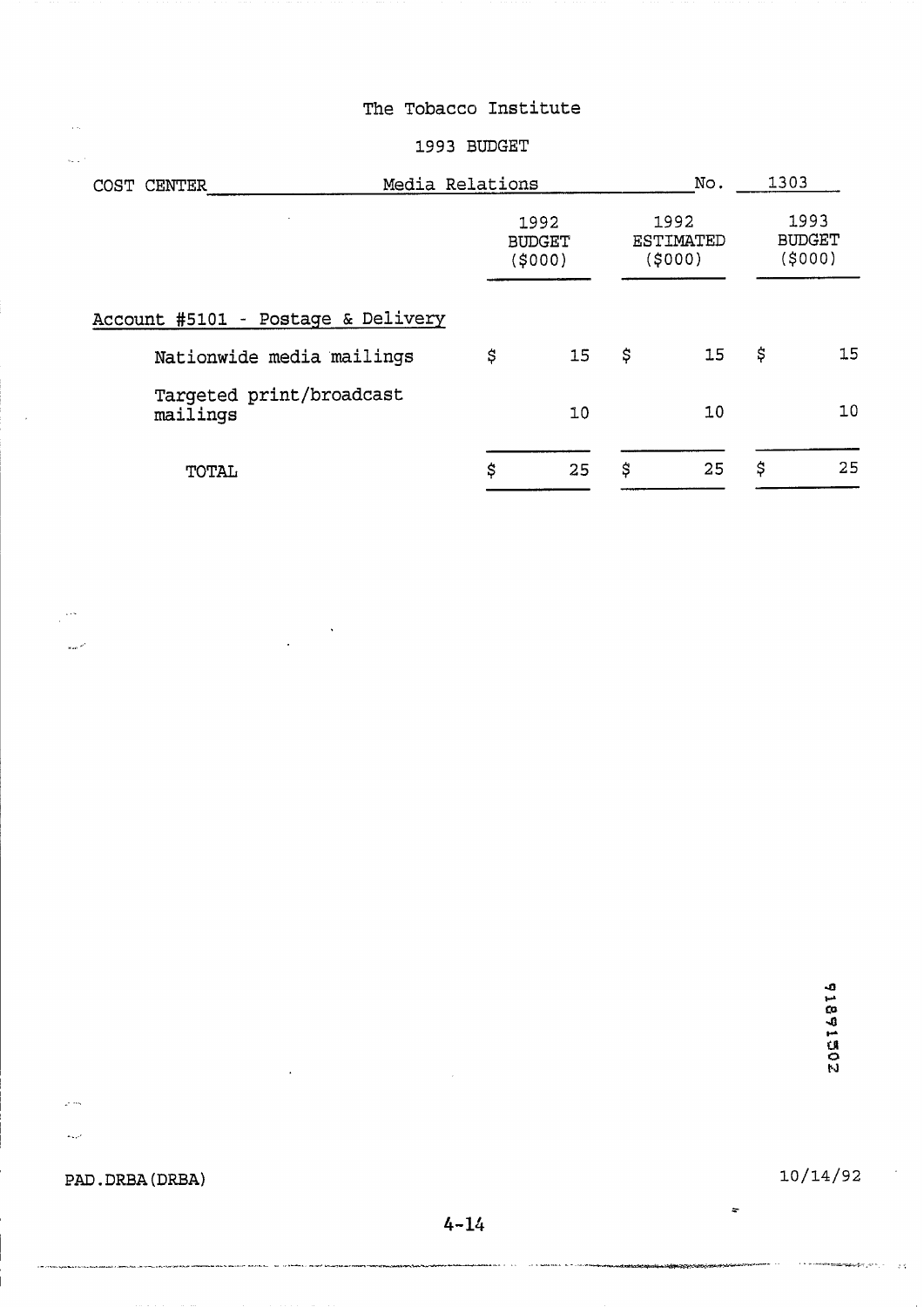### ...,./ **1993** BUDGET

| Media Relations<br>COST CENTER                       |                                                                 |    | No.                      | 1303 |                                  |
|------------------------------------------------------|-----------------------------------------------------------------|----|--------------------------|------|----------------------------------|
|                                                      | 1992<br>1992<br>ESTIMATED<br><b>BUDGET</b><br>(5000)<br>(\$000) |    | $\overline{\phantom{a}}$ |      | 1993<br><b>BUDGET</b><br>(\$000) |
| Account #5201 - Reproduction, Printing &<br>Drafting |                                                                 |    |                          |      |                                  |
| Preparation of mailings and<br>press materials       | \$<br>20                                                        | \$ | 10                       | \$   | 10                               |
| TOTAL<br>$\cdot$                                     | \$<br>20                                                        | \$ | 10                       | \$   | 10                               |

91891503

PAD. DRBA **(DRBA)** 

بالعبي

.<br>Geboortes

 $\sim$  .

يتعجل

 $10/14/92$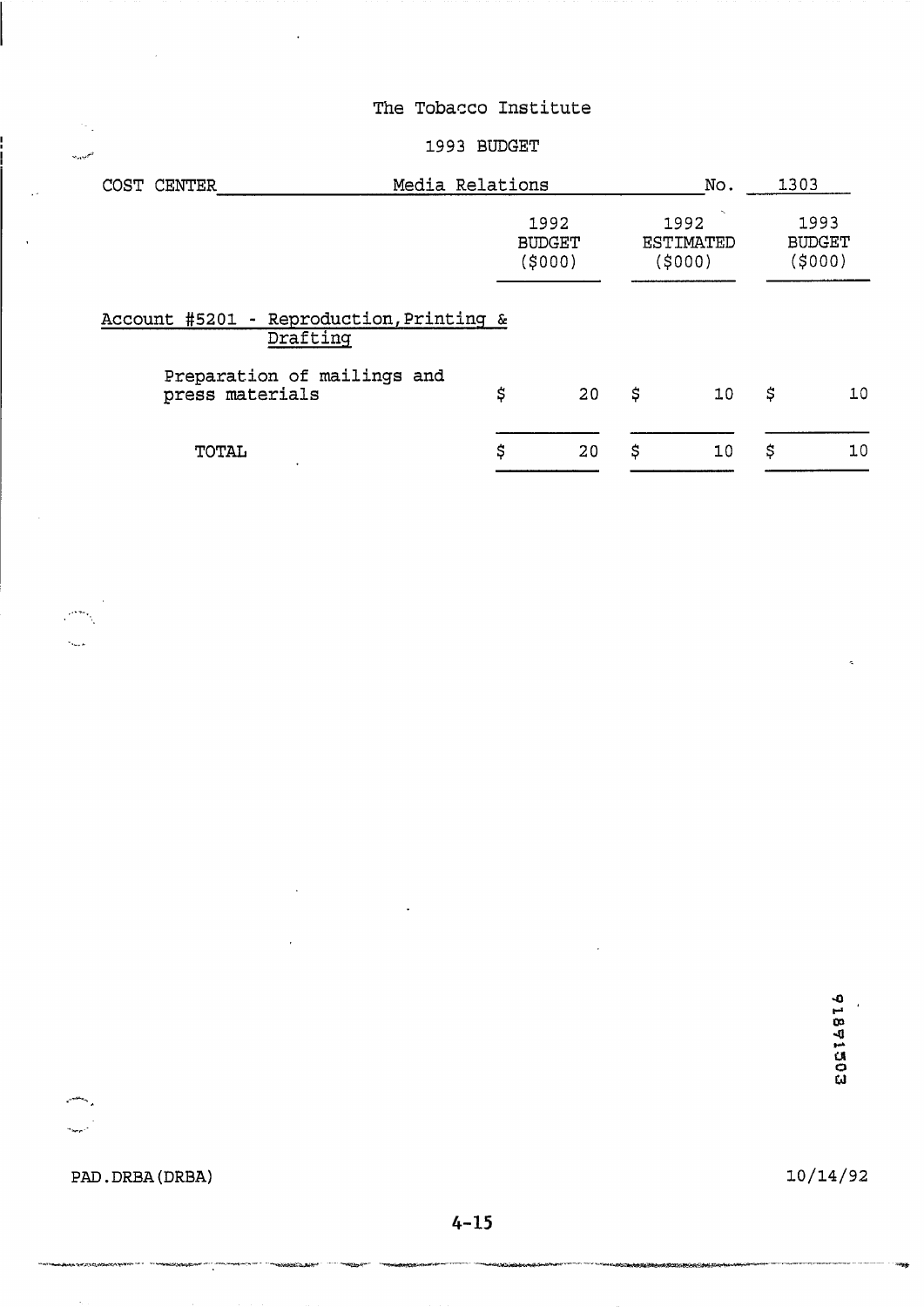#### **1993** BUDGET

| المحاربين |                                                          |                 |                                  |                              |      |                                  |
|-----------|----------------------------------------------------------|-----------------|----------------------------------|------------------------------|------|----------------------------------|
|           | COST CENTER                                              | Media Relations |                                  | No.                          | 1303 |                                  |
|           |                                                          |                 | 1992<br><b>BUDGET</b><br>(\$000) | 1992<br>ESTIMATED<br>(\$000) |      | 1993<br><b>BUDGET</b><br>(\$000) |
|           | Account #5401 - Other Office Expense                     |                 |                                  |                              |      |                                  |
|           | Video monitoring service,<br>transcripts, and news clips | \$              | 95                               | \$<br>70                     | \$   | 75                               |
|           | TOTAL                                                    | \$              | 95                               | \$<br>70                     | \$   | 75                               |

91891504

**PAD. DRBA** ( **DRBA)** 

.- .

 $\left\langle \omega_{\rm{S}}\right\rangle _{\rm{S}}$ 

 $\frac{1}{\sqrt{2}}$ 

أفاريده

...-- '

 $10/14/92$ 

 $\mathcal{A}_{\frac{1}{2}}$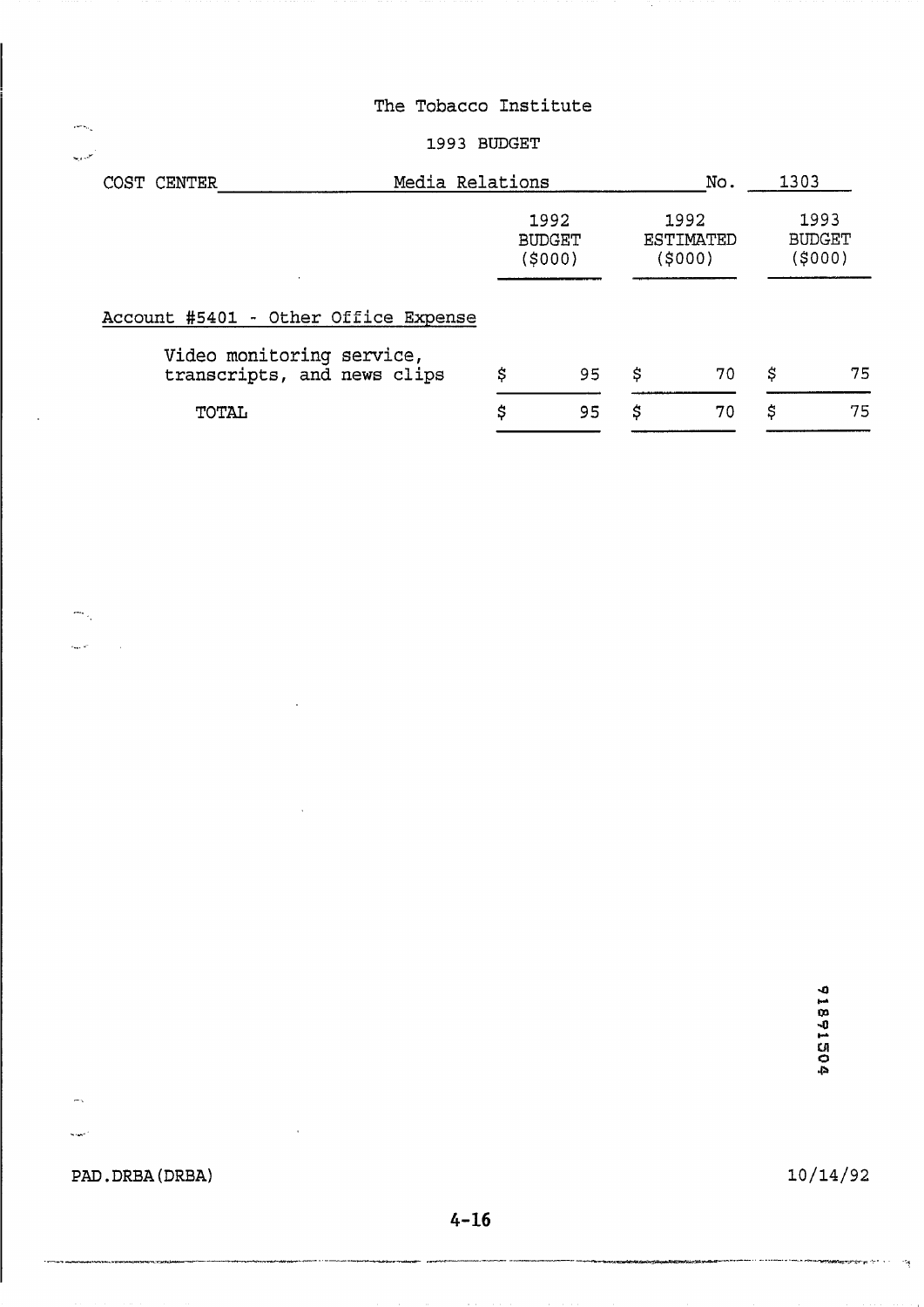1993 BUDGET

| COST CENTER |               |                                                          | Media Relations |                                 |   | No.                                | 1303 |                                 |
|-------------|---------------|----------------------------------------------------------|-----------------|---------------------------------|---|------------------------------------|------|---------------------------------|
|             |               |                                                          |                 | 1992<br><b>BUDGET</b><br>(5000) |   | 1992<br><b>ESTIMATED</b><br>(S000) |      | 1993<br><b>BUDGET</b><br>(5000) |
|             |               | Account #7301 - Professional Fees                        |                 |                                 |   |                                    |      |                                 |
|             | and promotion | Special projects support                                 | S               | 50                              | S | 50                                 | Ŝ    | 50                              |
|             |               | Media relations consultants                              |                 | 30                              |   | 25                                 |      | 25                              |
|             |               | Satellite/electronic support                             |                 | 25                              |   | 20                                 |      | 20                              |
|             |               | Local PR counsel in selected<br>states (per SAD request) |                 | 50                              |   | 10                                 |      |                                 |
|             | TOTAL         |                                                          | \$              | 155                             | S | 105                                | \$   | 95                              |

PAD. DRBA (DRBA)

 $\label{eq:2.1} \frac{1}{\sqrt{2}}\int_{0}^{\pi} \frac{1}{\sqrt{2}}\,d\mu\,d\mu\,.$ 

 $4 - 17$ 

 $10/14/92$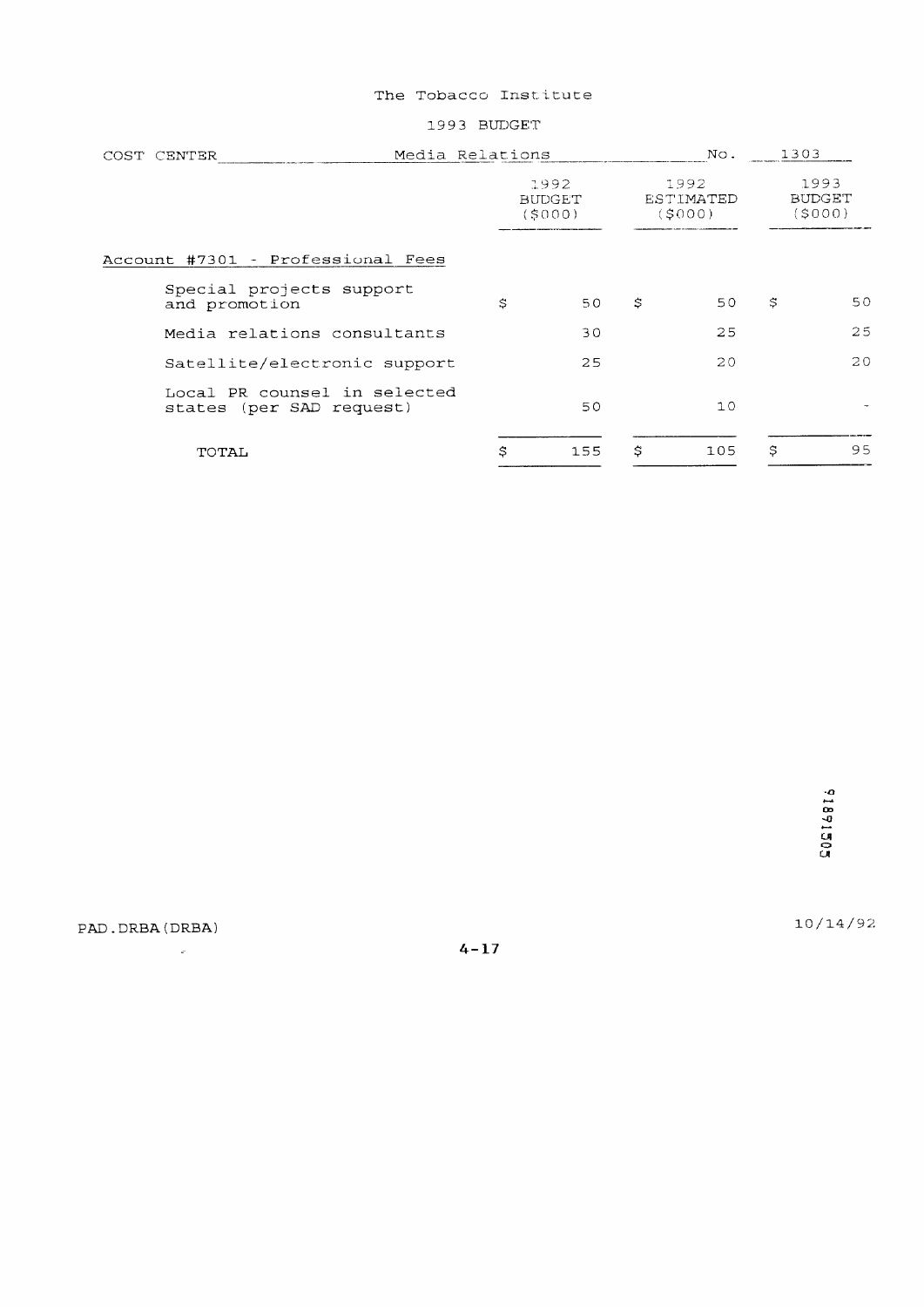#### **THE TOBACCO INSTITUTE**

# **1993 BUDGET**

#### **Public Affairs Division**

| COST CENTER                                                             | Information Center               |    |         |    |                              |    | No. 1304                         |
|-------------------------------------------------------------------------|----------------------------------|----|---------|----|------------------------------|----|----------------------------------|
| <b>ACCOUNT</b>                                                          | 1992<br><b>BUDGET</b><br>(\$000) |    |         |    | 1992<br>ESTIMATED<br>(\$000) |    | 1993<br><b>BUDGET</b><br>(\$000) |
| 4800 Books & Subscriptions<br>5200 Reproduction, Printing &<br>Drafting |                                  | \$ | 54      | \$ | 54                           | \$ | 64<br>2                          |
| 7300 Professional Fees<br>8000 Computer Services                        |                                  |    | 3<br>78 |    | 76                           |    | 3<br>76                          |
| Totals                                                                  |                                  | \$ | 135     | \$ | 133                          | \$ | 145                              |

PAD.ASR (TYP4)

 $\bar{\mathcal{A}}$ 

 $\mathbf{L}$ 

 $\bar{\phantom{a}}$ 

 $\ddotsc$ 

 $\ddotsc$ 

 $\sqrt{2}$ 

an in and provinciation are a movement of

10/14/92

 $\lambda \rightarrow 0$ 

 $4 - 18$ 

 $\sigma(\cdot)$  , as  $\sigma(\cdot)$  , we are a set

 $\mathcal{A}$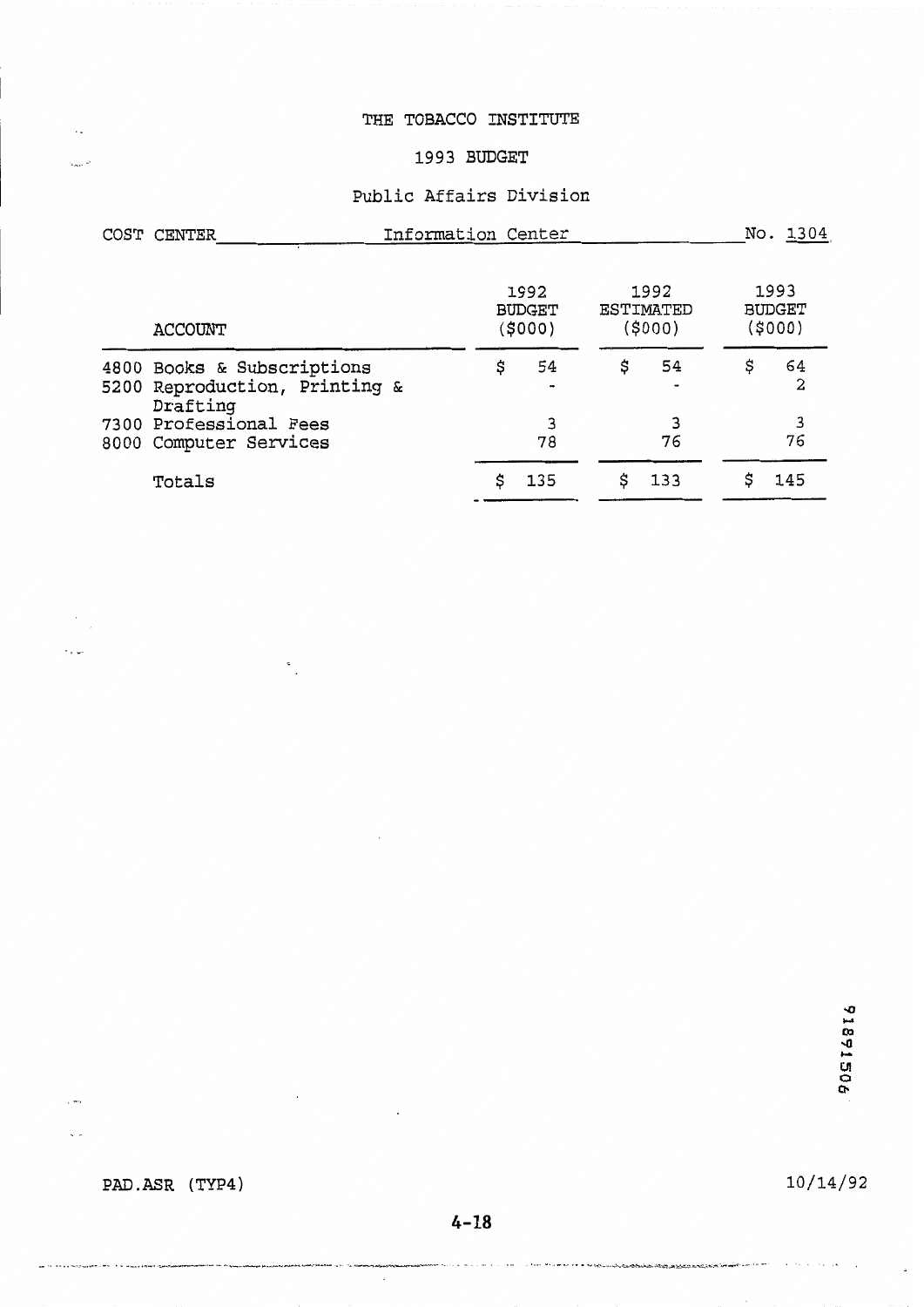### **1993 BUDGET**

| COST CENTER                                 | Information Center |                                                                 |    | No. | 1304                            |    |
|---------------------------------------------|--------------------|-----------------------------------------------------------------|----|-----|---------------------------------|----|
|                                             |                    | 1992<br>1992<br><b>BUDGET</b><br>ESTIMATED<br>(\$000)<br>(5000) |    |     | 1993<br><b>BUDGET</b><br>(5000) |    |
| Account #8030 - Purchased Computer Services |                    |                                                                 |    |     |                                 |    |
| News and data retrieval<br>systems          | \$                 | 78                                                              | \$ | 76  | \$                              | 76 |
| TOTAL                                       | \$                 | 78                                                              | \$ | 76  | \$                              | 76 |

**PAD. DRBA (DRBA)** 

 $\mathcal{L}$ 

رياحين

المرابية

 $\frac{1}{2}$  ,  $\frac{1}{2}$  ,  $\mathcal{L}_{\text{max}}$  .

بالمحتر

 $10/14/92$ 

.<br>**Analysis (Calify** and Ca

 $4 - 19$ 

and a street

ومالوه المالية وورود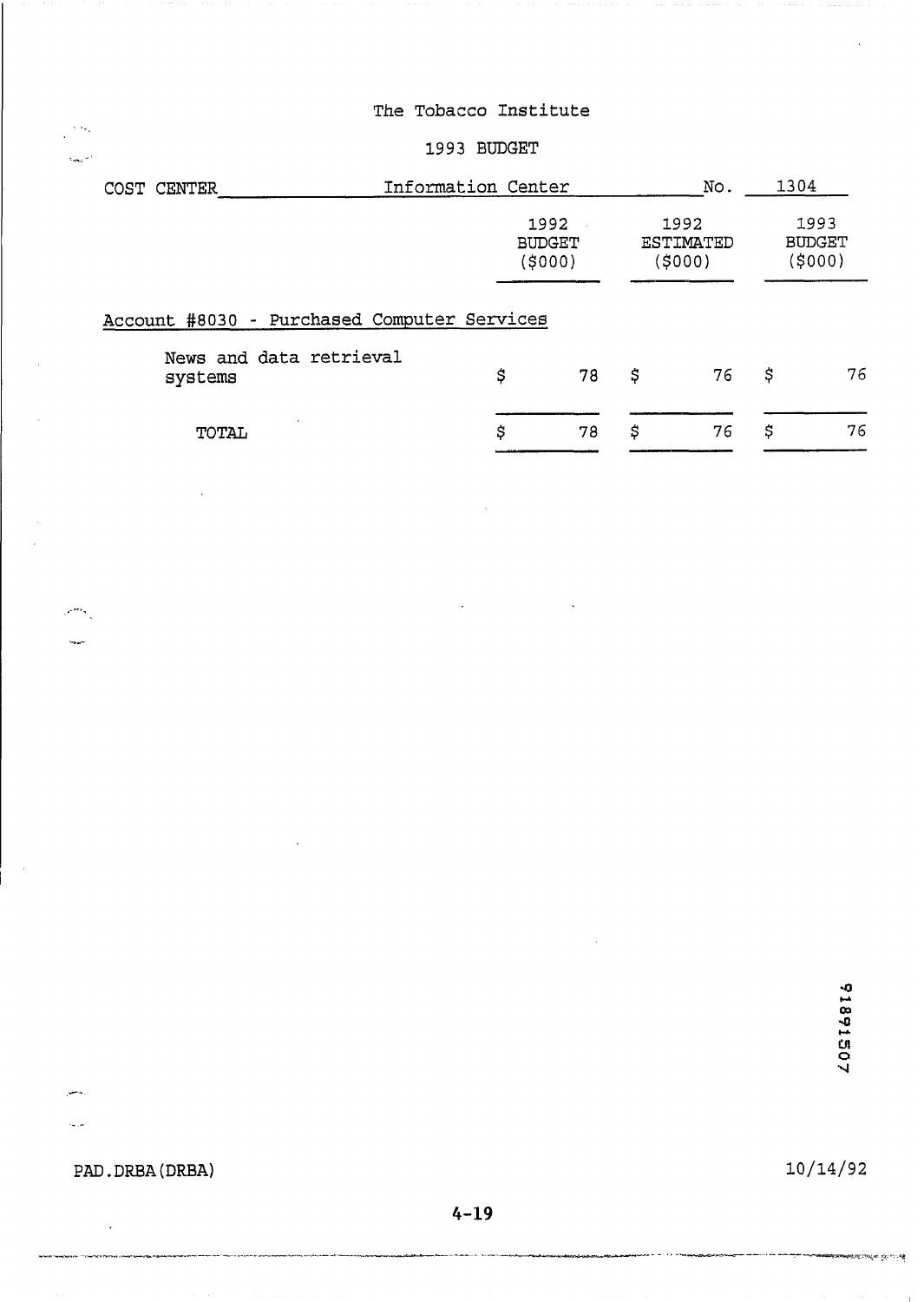#### **THE TOBACCO INSTITUTE**

 $\overline{a}$ 

 $\bar{\mathcal{A}}$ 

 $\sim$ 

للمرد

 $\frac{1}{2}$  , see

 $\hat{\mathcal{L}}_{\text{max}}$ 

 $\sim$   $\sim$ 

 $\tau_{\rm max}$  .

# **1993 BUDGET**

# **Public Affairs Division**

| COST CENTER                                                                                               | <b>Excise Issue</b>               |                                    | No. 1305                         |
|-----------------------------------------------------------------------------------------------------------|-----------------------------------|------------------------------------|----------------------------------|
| <b>ACCOUNT</b>                                                                                            | 1992<br><b>BUDGET</b><br>( \$000) | 1992<br><b>ESTIMATED</b><br>(5000) | 1993<br><b>BUDGET</b><br>(\$000) |
| 5100 Postage & Delivery<br>5200 Reproduction, Printing &                                                  | 2<br>131                          | 2<br>106                           | 2<br>99                          |
| Drafting<br>6200 Adv. Space & Promo Total<br>7300 Professional Fees<br>7500 Suprt Tob & Oth Organizations | 496<br>1,224                      | 46<br>681<br>1,215                 | 110<br>636<br>1,310              |
| Totals                                                                                                    | \$1,853                           | \$2,050                            | \$2,157                          |

 $\mathcal{A}^{\mathcal{A}}$ 

91891508

PAD.ASR (TYP4)

.<br>איז אל השאתל למרות באים אישית שהתקשונות הבין אביבות השלושית בין השרבים השירות הבין בשנים, בין - במשך השיר

 $10/14/92$ 

 $\sim$   $-$ 

 $4 - 20$ 

,,,,,,,,,,,,,,,,,,,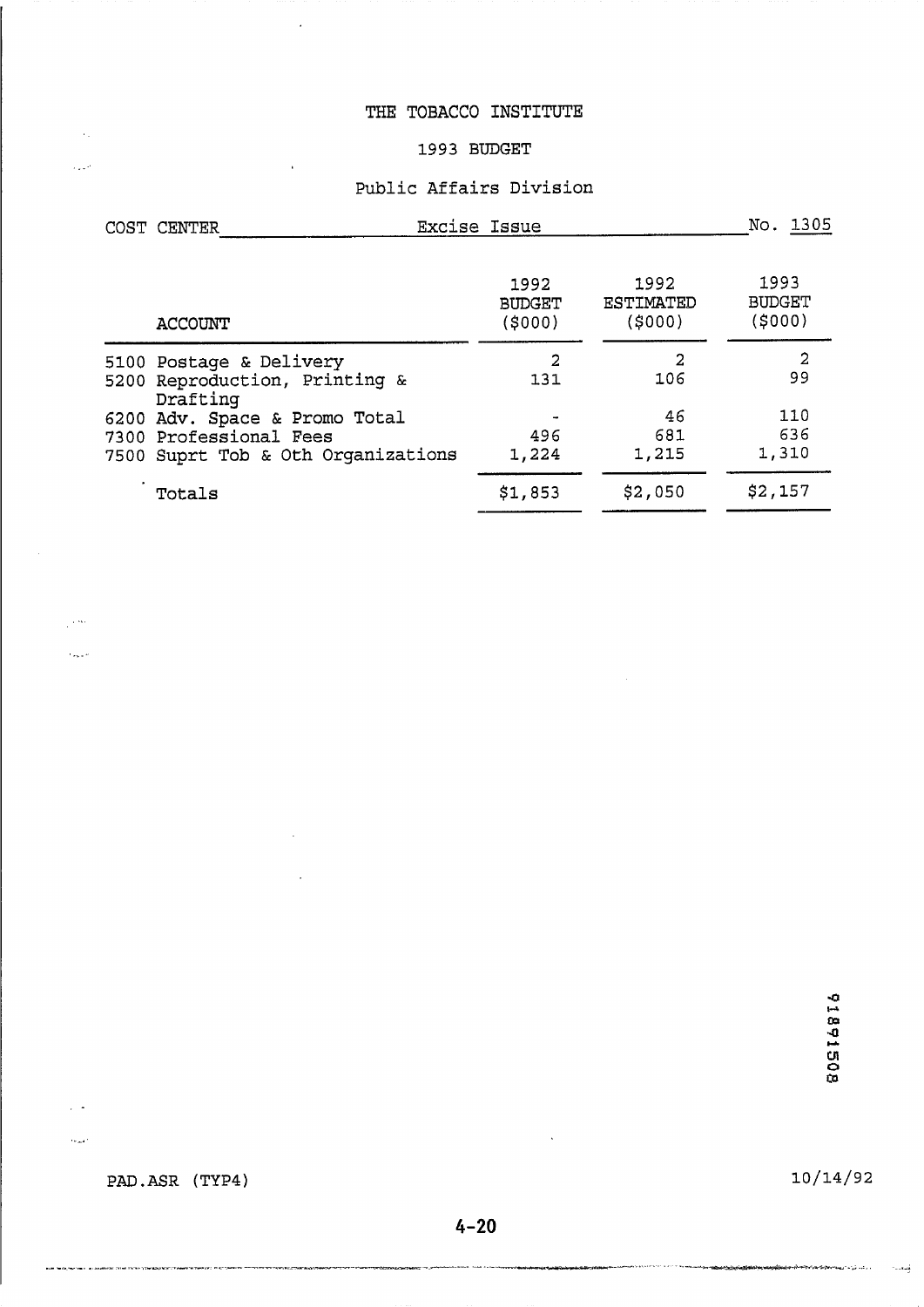$\sim$  .

 $\frac{1}{2}$  $\mathcal{L}_{\text{target}}(x) = \frac{1}{2} \sum_{i=1}^{n} \left( \frac{1}{2} \sum_{j=1}^{n} \frac{1}{2} \right)^2$ 

 $\mathbb{R}^2$ 

#### 1993 BUDGET

|                   | Excise Issue<br>COST CENTER |  |                                                                                                                             |  | No.                             |    | 1305 |                                    |    |                                 |
|-------------------|-----------------------------|--|-----------------------------------------------------------------------------------------------------------------------------|--|---------------------------------|----|------|------------------------------------|----|---------------------------------|
|                   |                             |  |                                                                                                                             |  | 1992<br><b>BUDGET</b><br>(5000) |    |      | 1992<br><b>ESTIMATED</b><br>(5000) |    | 1993<br><b>BUDGET</b><br>(5000) |
|                   |                             |  | Account #5201 - Reproduction, Printing &<br>Drafting                                                                        |  |                                 |    |      |                                    |    |                                 |
|                   |                             |  | TI Tax Publications                                                                                                         |  |                                 |    |      |                                    |    |                                 |
|                   |                             |  | . Tax Burden on Tobacco                                                                                                     |  | \$                              | 20 | \$   | 22                                 | \$ | 24                              |
|                   |                             |  | . State data card reprints<br>(26 states per SAD's<br>request)                                                              |  |                                 |    |      |                                    |    | 13                              |
|                   |                             |  | . Economic impact study                                                                                                     |  |                                 | 25 |      | 2                                  |    |                                 |
|                   |                             |  | Tax materials for other<br>organizations                                                                                    |  |                                 | 30 |      | 30                                 |    | 30                              |
| المواسع المستوفية |                             |  | . LMC excise tax materials                                                                                                  |  |                                 | 15 |      | 13                                 |    | 15                              |
|                   |                             |  | . State-specific economic<br>impact and tax reform<br>studies (per SAD request<br>@ \$6,000 each)                           |  |                                 | 6  |      | 6                                  |    | 5                               |
|                   |                             |  | . Excise tax impact studies<br>for blacks and seniors<br>(reprints)                                                         |  |                                 | 8  |      | 8                                  |    | 5                               |
|                   |                             |  | . Analysis of impact of<br>balanced budget amend-<br>ment                                                                   |  |                                 |    |      |                                    |    | 5                               |
|                   |                             |  | . Brochure on seniors and<br>health care financing<br>(transferred to cost<br>center 1311/Health Care<br>and "Social Cost") |  |                                 | 15 |      | 15                                 |    |                                 |

91891509

<br><sub></sup></sub>

 $10/14/92$ 

**Communications** 

PAD. DRBA (DRBA)

.<br>1999 - Johannes

.<br>Anglich Marie – Leiner and Human Marie Alex

.. ,

 $\sqrt{s}$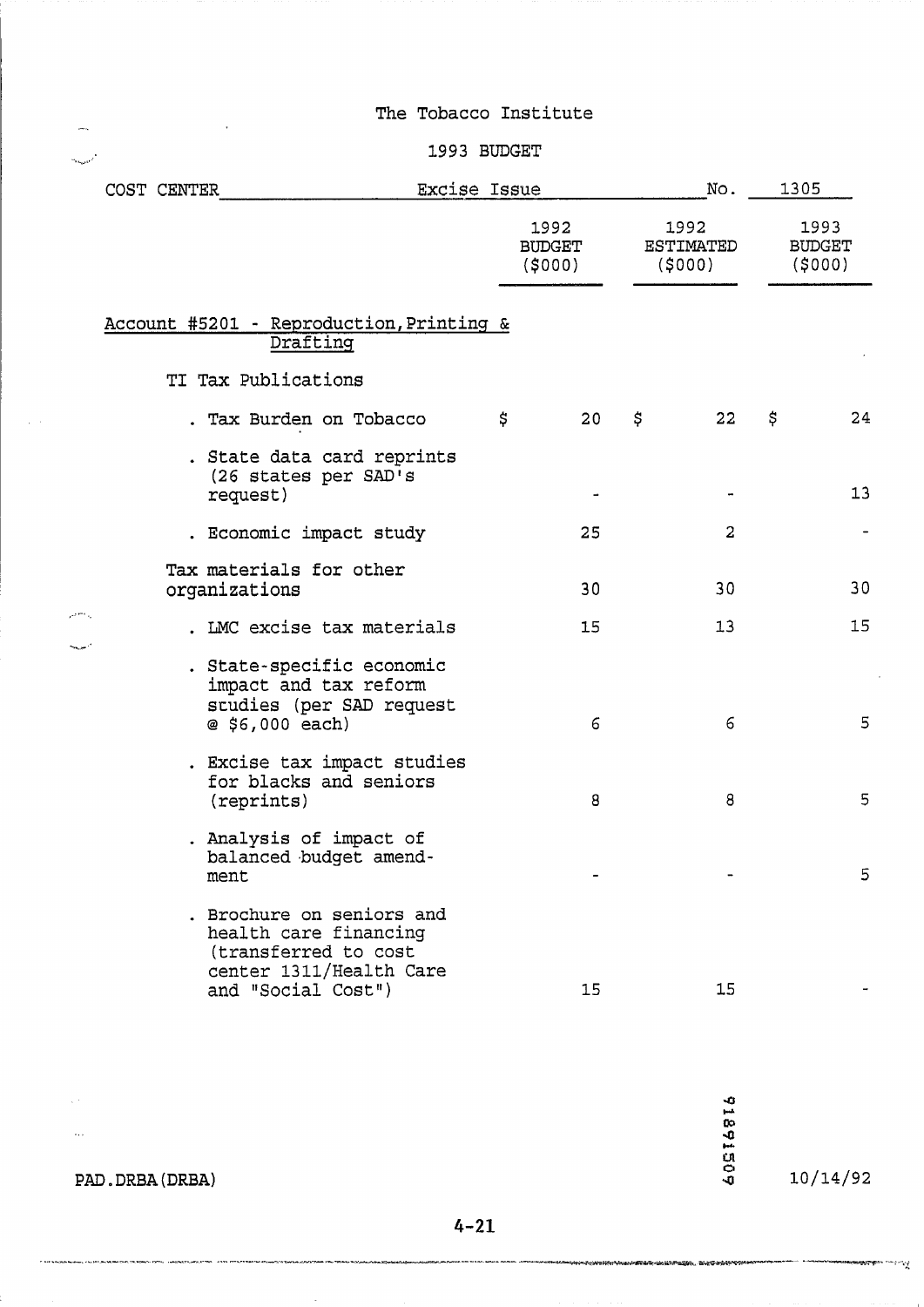#### **1993 BUDGET**

|                                                                                                     |              | No. |                                    |                |
|-----------------------------------------------------------------------------------------------------|--------------|-----|------------------------------------|----------------|
| 1992<br><b>BUDGET</b><br>(5000)                                                                     |              |     | 1993<br><b>BUDGET</b><br>(5000)    |                |
| \$<br>10 <sub>1</sub><br>$\overline{2}$                                                             | \$           | 10  | \$                                 | $\overline{2}$ |
| \$<br>131                                                                                           | \$           | 106 | \$                                 | 99             |
| Account #5201 - Reproduction, Printing &<br>center 1311/Health Care<br>perspective video (reprints) | Excise Issue |     | 1992<br><b>ESTIMATED</b><br>(5000) | 1305           |

91891510

**PAD. DRBA** (DRBA)

.<br>Anders III en de la de la marca de

...-

بمعاد

 $\hat{\mathbf{z}}_k$ 

-, ,

 $10/14/92$ 

ال - " و المستخدمات المستويات المستخدمات المستخدم المستخدمات المستخدمات المستخدمات المستخدمات المستخدمات المستخدمة

 $4 - 22$ 

.<br>Consideration of the contractive contractive contractive contractive contractive constructions of the contractive contractive consideration of the contractive consideration of the contractive consideration of the contrac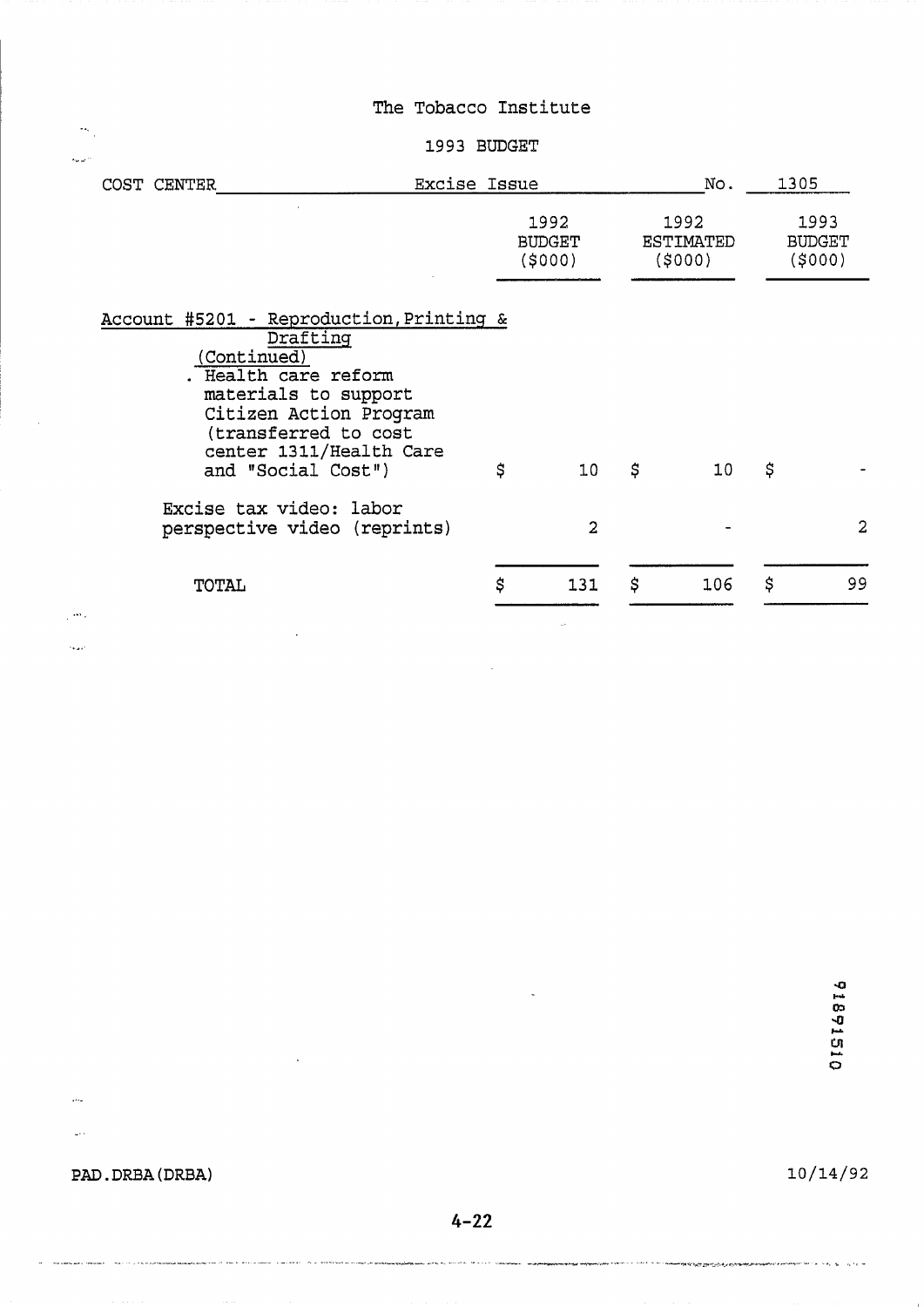#### **1993** BUDGET

| Excise Issue<br>COST CENTER                                   |                                 | No.                         | 1305                            |
|---------------------------------------------------------------|---------------------------------|-----------------------------|---------------------------------|
|                                                               | 1992<br><b>BUDGET</b><br>(5000) | 1992<br>ESTIMATED<br>(5000) | 1993<br><b>BUDGET</b><br>(5000) |
| Account #6201 - Advertising                                   |                                 |                             |                                 |
| Consumer Tax Alliance                                         |                                 |                             | $\cdot$                         |
| . Development and production<br>of TV, radio and print ads \$ |                                 | \$<br>44                    | \$<br>100                       |
| . Residuals (for actors<br>appearing in ads)                  |                                 | $\overline{2}$              | 10                              |
| TOTAL                                                         | \$                              | \$<br>46                    | \$<br>110                       |

11891511

 $\mathcal{L}^{\text{max}}_{\text{max}}$ 

# PAD. DRBA (DRBA)

يتعلق

جندة

 $\mathcal{L}^{(k)}$  ,  $\sim$ 

 $\mathbb{Z}^3$ 

راياتهم أسمعت وينو

 $10/14/92$ 

 $4 - 23$ 

 $\sim 10^{11}$  km s  $^{-1}$ 

 $\bar{\mathcal{A}}$ 

.<br>Stuppingsmakter in der versie in der Linderstadt in der Statischen der Linderstadten Menschen (en Statischen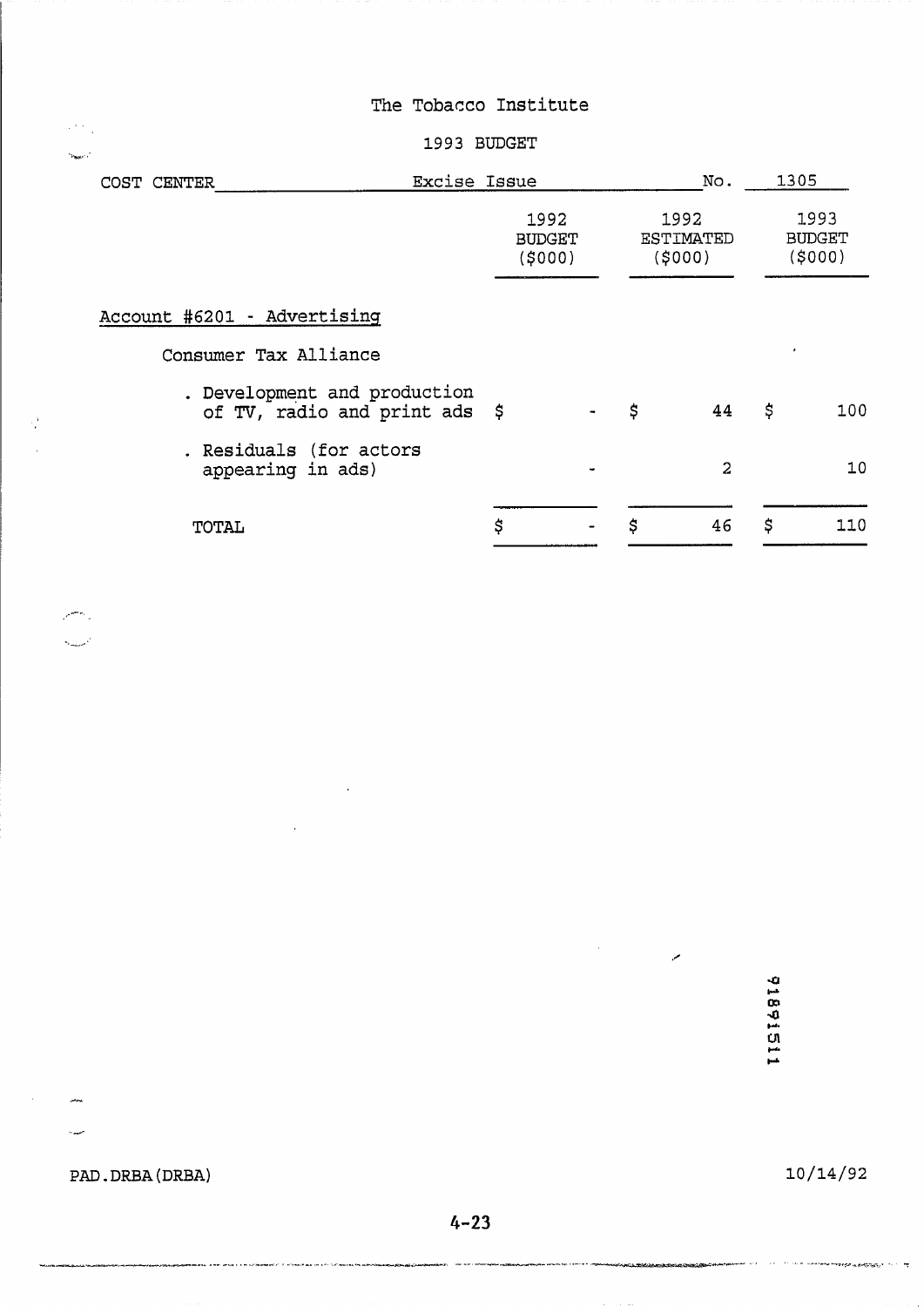$\ddot{\phantom{1}}$ 

# $\sim$  1993 BUDGET

| COST CENTER |                                                                                                            | Excise Issue |                                 |                                     | No. | 1305                            |     |  |
|-------------|------------------------------------------------------------------------------------------------------------|--------------|---------------------------------|-------------------------------------|-----|---------------------------------|-----|--|
|             |                                                                                                            |              | 1992<br><b>BUDGET</b><br>(5000) | 1992<br><b>ESTIMATED</b><br>(\$000) |     | 1993<br><b>BUDGET</b><br>(5000) |     |  |
|             | Account #7301 - Professional Fees                                                                          |              |                                 |                                     |     |                                 |     |  |
|             | Coalition work PR counsel                                                                                  |              |                                 |                                     |     |                                 |     |  |
|             | . Ogilvy, Adams & Rinehart                                                                                 | \$           | 210                             | \$                                  | 210 | \$.                             | 260 |  |
|             | . James Savarese & Assoc.                                                                                  |              | 90                              |                                     | 135 |                                 | 150 |  |
|             | . Wunder, Diefenderfer,<br>Ryan, Cannon & Thelen<br>(Mike Forscey)                                         |              | 90                              |                                     | 120 |                                 | 110 |  |
|             | Economic consultants                                                                                       |              |                                 |                                     |     |                                 |     |  |
|             | . Economic witness team for<br>federal and state testi-<br>mony and promotion (per<br>FRD and SAD request) |              | 25                              |                                     | 25  |                                 | 25  |  |
|             | . Economists for op-ed<br>pitgram on I & R reform<br>(4 states per SAD request)                            |              | 40                              |                                     | 40  |                                 | 16  |  |
|             | . Presentations to<br>conferences                                                                          |              | 10                              |                                     | 10  |                                 | 10  |  |
|             | . Economist media tours<br>(promotion of earmarking<br>book)                                               |              | 18                              |                                     | 15  |                                 |     |  |
|             | Open Seats Project                                                                                         |              |                                 |                                     |     |                                 |     |  |
|             | . Educational activities<br>pre-election                                                                   |              |                                 |                                     | 76  |                                 |     |  |
|             | . Post-election activities/<br>seminars/forums for new<br>members                                          |              |                                 |                                     | 37  |                                 | 50  |  |

91891512

 $10/14/92$ 

**PAD.** DRBA (DRBA)

 $\mathcal{L}(\mathcal{L})$  ,  $\mathcal{L}(\mathcal{L})$  ,

. .

l.<br>V

 $\sim$   $\sim$ 

 $\sim$  .

المريد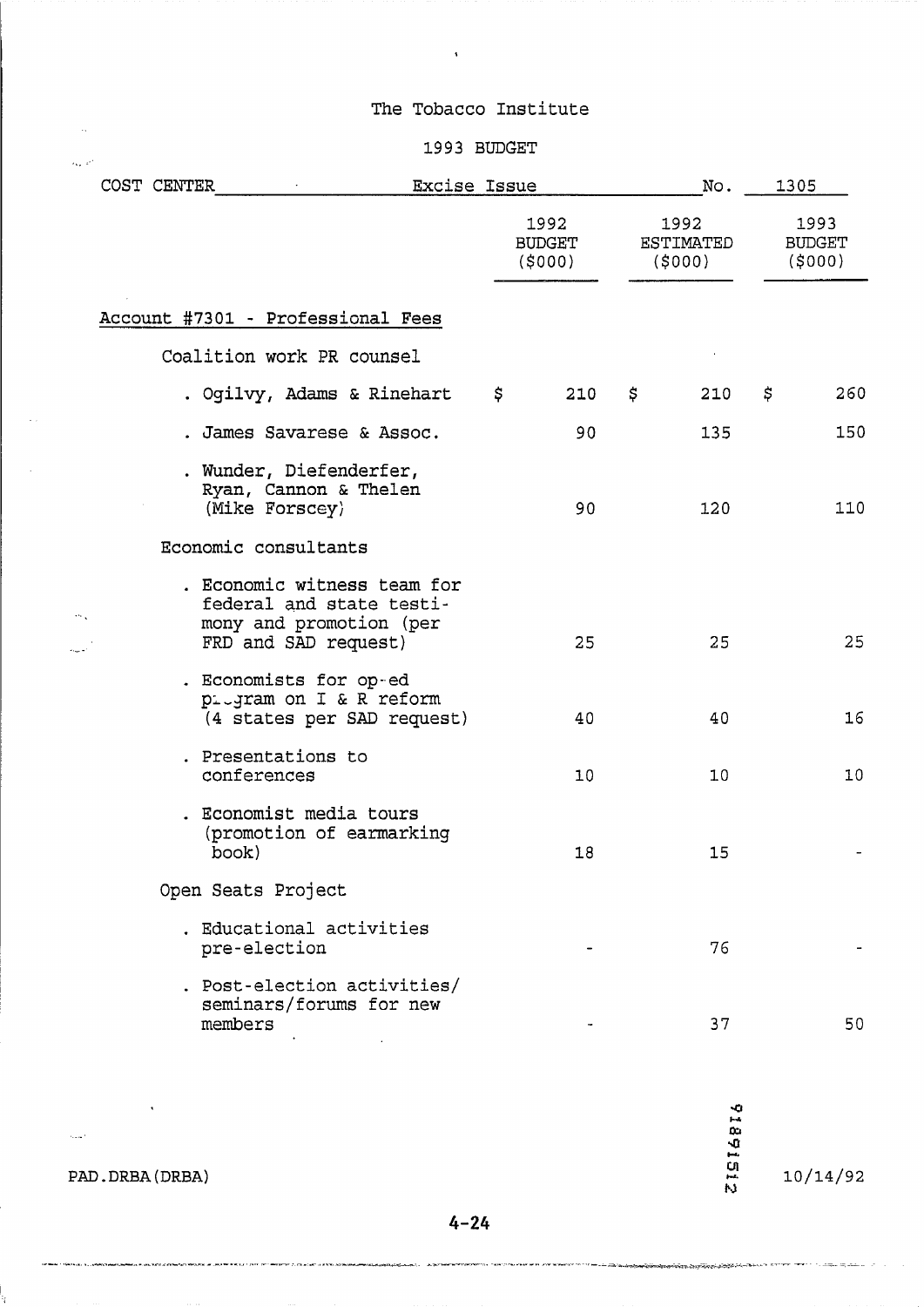#### **1993** BUDGET

| COST CENTER                                                                                                   | Excise Issue |                                  |    |                             |    | 1305                            |
|---------------------------------------------------------------------------------------------------------------|--------------|----------------------------------|----|-----------------------------|----|---------------------------------|
|                                                                                                               |              | 1992<br><b>BUDGET</b><br>(\$000) |    | 1992<br>ESTIMATED<br>(5000) |    | 1993<br><b>BUDGET</b><br>(5000) |
| Account #7301 - Professional Fees<br>(Continued)<br>Cross-border buying studies<br>(6 states per SAD request) | \$           |                                  | \$ |                             | \$ | 15                              |
| Economic impact study update                                                                                  |              | 13                               |    | 13                          |    |                                 |
| TOTAL                                                                                                         | \$           | 496                              | \$ | 681                         | \$ | 636                             |

 $\mathcal{L}_{\mathcal{A}}$ 

91891513

**PAD. DRBA (DRBA)** 

.<br>The class teachers the product model and selected and the company of the production of the product of the selected and and an anti-

 $\sim$   $\sim$ 

 $\overline{\phantom{a}}$ 

, ... . .

 $\sim 10$ 

 $\Delta \sim 1$ 

 $\bar{\nu}_{\rm opt}$   $^{\mu}$ 

 $\star$  and  $\sim$  $\mathcal{L}$ 

 $\mathcal{S}_{\mathcal{A}}$ 

10/14/92

ет полно со местополното полноте на селото на предстанува на президентите на полноте на полното со селото со селото на полноте полното на селото на полното селото на селото на полноте н<br>Населението на селото на селото на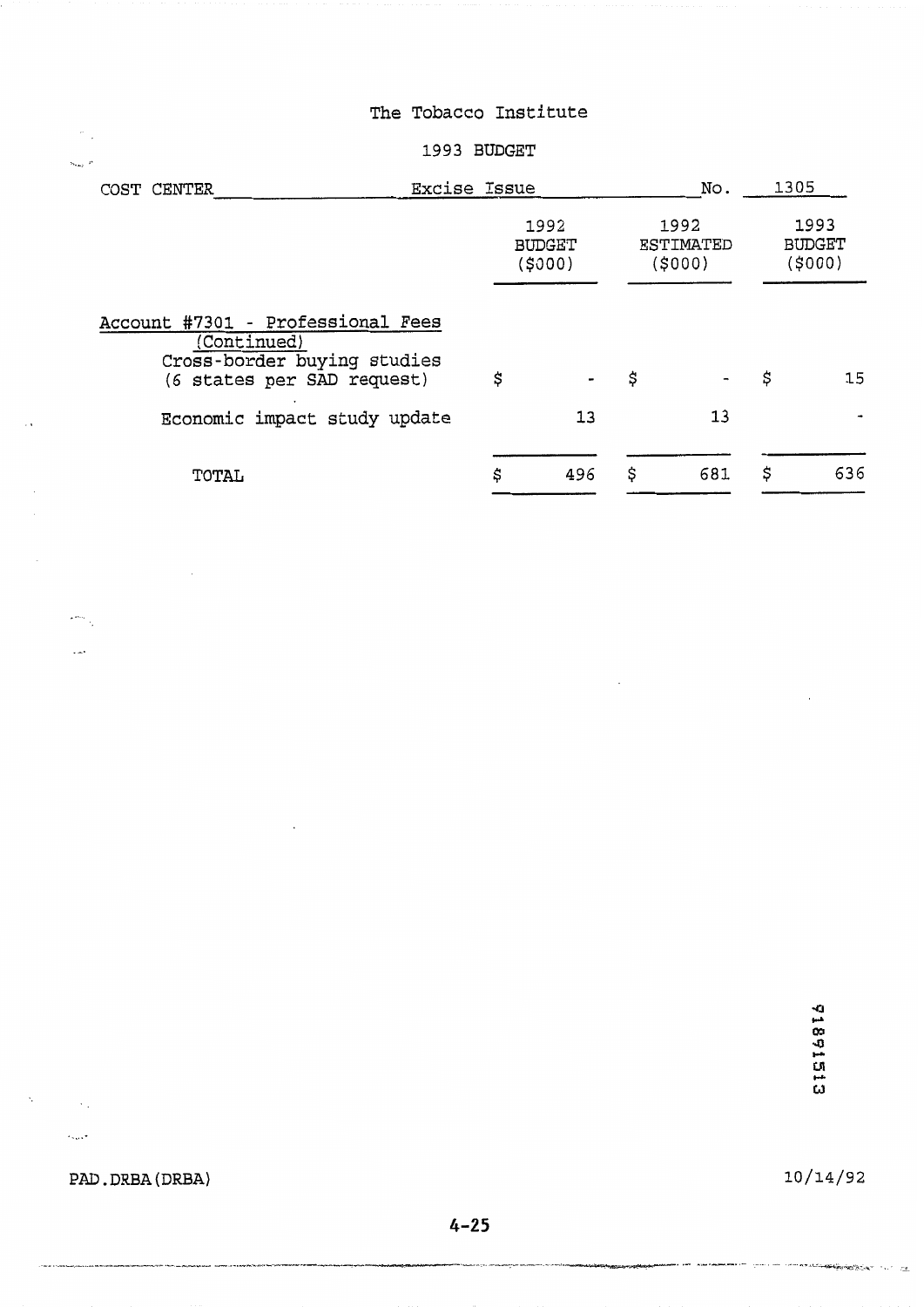$\Delta$ 

#### 1993 BUDGET

|               | COST CENTER | <b>Excise Issue</b>                                                                                                               |                                 | No.                                | 1305                            |
|---------------|-------------|-----------------------------------------------------------------------------------------------------------------------------------|---------------------------------|------------------------------------|---------------------------------|
|               |             |                                                                                                                                   | 1992<br><b>BUDGET</b><br>(5000) | 1992<br><b>ESTIMATED</b><br>(5000) | 1993<br><b>BUDGET</b><br>(5000) |
|               |             | Account #7501 - Support of Tob./Other<br>Organizations                                                                            |                                 |                                    |                                 |
|               | tions       | Tobacco Industry Labor<br>Management Committee support<br>to national fair tax organiza-                                          |                                 |                                    |                                 |
|               |             | . Citizens for Tax Justice                                                                                                        | \$<br>1.25                      | \$<br>129                          | \$<br>130                       |
|               | lobbyist    | - Support to federal                                                                                                              |                                 |                                    | 40                              |
|               |             | - Federal tax analyses                                                                                                            |                                 |                                    | 20                              |
| $\sim$ $\sim$ |             | . Economic Policy Institute                                                                                                       | 60                              | 60                                 | 60                              |
|               |             | . Coalition on Human Needs                                                                                                        | 48                              | 48                                 | 48                              |
|               |             | . Progressive Political<br>Education Fund                                                                                         | 18                              | 30                                 | 25                              |
|               | Citizens    | . National Council of Senior                                                                                                      |                                 |                                    |                                 |
|               |             | - Congress of CA Seniors<br>(transferred to cost<br>center 1311/Health Care<br>and "Social Cost")                                 | 36                              | 36                                 |                                 |
|               |             | - FL Council of Senior<br>Citizens (transferred to<br>cost center 1311/Health<br>Care and "Social Cost")                          | 30                              | 30                                 |                                 |
|               |             | - Senior Citizens Educa-<br>tion & Research Assoc.<br>of NY (transferred to<br>cost center 1311/Health<br>Care and "Social Cost") | 24                              | 24                                 |                                 |

91891514

 $\lambda$ 

 $10/14/92$ 

 $\bar{\gamma} = \bar{\gamma} \sigma$  .

PAD.DRBA(DRBA)

 $\mathcal{F}_{\mathcal{A}}$  $\hat{a}_{\rm{max}}$  .

 $\bar{\alpha}$ 

 $\mathcal{A}^{\text{max}}_{\text{max}}$  , where

a a manasan meny tahunomanan kalikutanan dia matanan menye penyerana kana kana kana kana kana menyerana di menyerang kana mana di mengang kana menyerana menyerana menyerana di menyerana menyerana di menyerana di menyerana

 $\sim$   $\sim$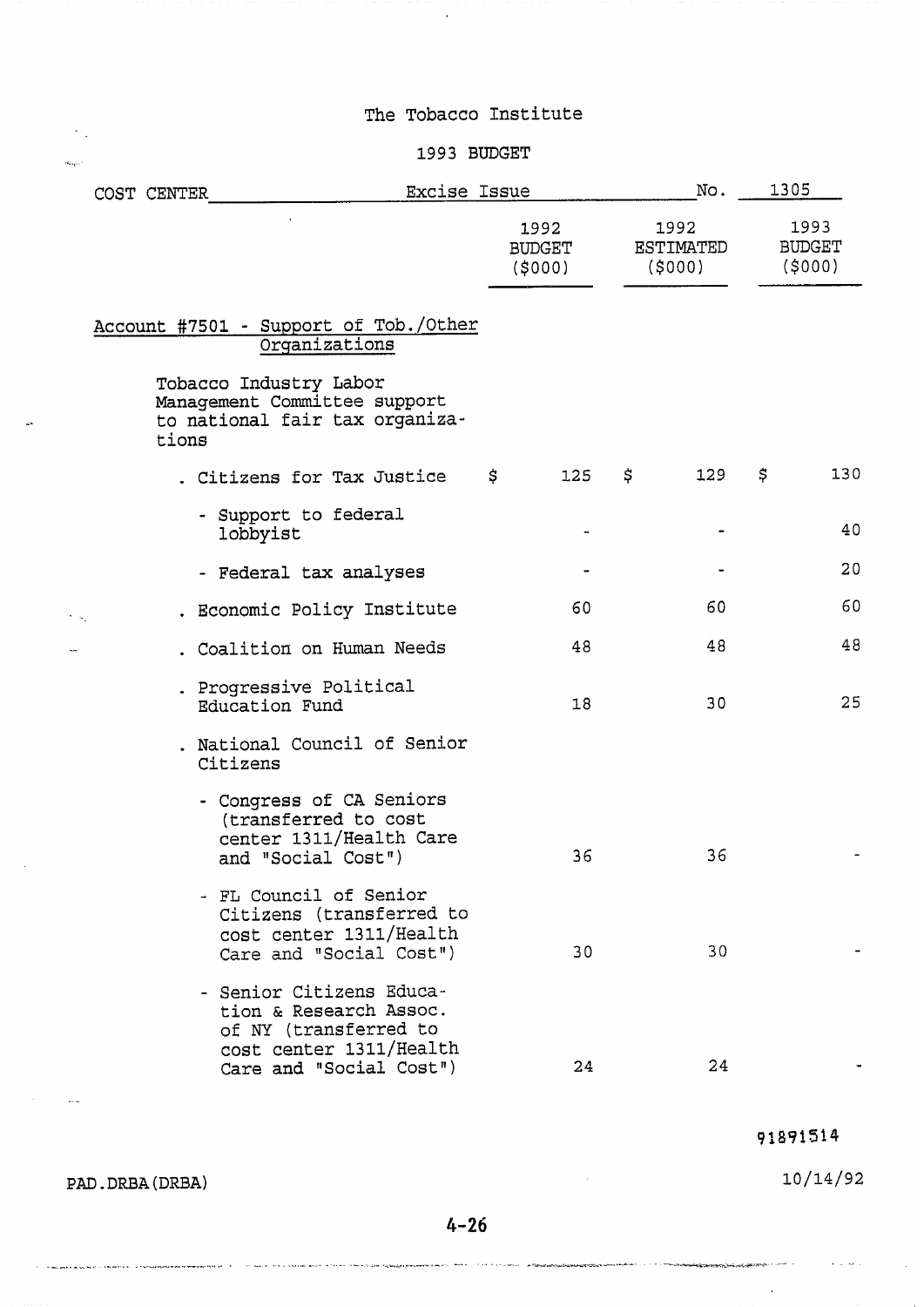1993 BUDGET

| COST CENTER                                                                                                                                                                                                                                      | Excise Issue                    |    |                                                                                                     |    | No.                                                                                                                    |                                 | 1305                                                                                                  |
|--------------------------------------------------------------------------------------------------------------------------------------------------------------------------------------------------------------------------------------------------|---------------------------------|----|-----------------------------------------------------------------------------------------------------|----|------------------------------------------------------------------------------------------------------------------------|---------------------------------|-------------------------------------------------------------------------------------------------------|
|                                                                                                                                                                                                                                                  | 1992<br><b>BUDGET</b><br>(5000) |    |                                                                                                     |    | 1992<br>ESTIMATED<br>(5000)                                                                                            | 1993<br><b>BUDGET</b><br>(5000) |                                                                                                       |
| Account #7501 - Support of Tob./Other<br>Organizations<br>(Continued)<br>- Oregon NCSC Chapter<br>(transferred to cost<br>center 1311/Health Care<br>and "Social Cost")<br>Tobacco Industry Labor                                                |                                 | \$ |                                                                                                     | \$ | 5                                                                                                                      | S                               |                                                                                                       |
| Management Committee (LMC)<br>support to state tax reform<br>coalitions:                                                                                                                                                                         |                                 |    |                                                                                                     |    |                                                                                                                        |                                 |                                                                                                       |
| . California<br>. Connecticut<br>. Florida<br>. Illinois<br>. Indiana<br>. Iowa<br>. Massachusetts<br>. Michigan<br>. Minnesota<br>. Montana<br>. New Jersey<br>. New York<br>. Ohio<br>. Pennsylvania<br>. Texas<br>. Washington<br>. Wisconsin |                                 |    | 48<br>10<br>20<br>15<br>15<br>36<br>15<br>15<br>20<br>18<br>24<br>10<br>15<br>1.8<br>15<br>20<br>15 |    | 48<br>25<br>10<br>20<br>15<br>36<br>$\sim$<br>5<br>42<br>18<br>34<br>$\overline{\phantom{a}}$<br>12<br>18<br>20.<br>20 |                                 | 50<br>15<br>$10^{-}$<br>40<br>15<br>36<br>5<br>15<br>35<br>18<br>24<br>$\sim$<br>15<br>30<br>20<br>20 |
| Economic policy briefings for<br>labor $(24)$ briefings @ \$3,000)                                                                                                                                                                               |                                 |    | 96                                                                                                  |    | 71                                                                                                                     |                                 | 72                                                                                                    |
| . State tax reform con-<br>ferences (4 @ \$10,000)                                                                                                                                                                                               |                                 |    | 40                                                                                                  |    | 36                                                                                                                     |                                 | 40                                                                                                    |

PAD. **DRBA** (DRBA)

 $4 - 27$ 

 $\langle \rangle$   $\sigma$ 

**-0 C-L 9 C-.**  Ln **rr-**

u1 10/14/92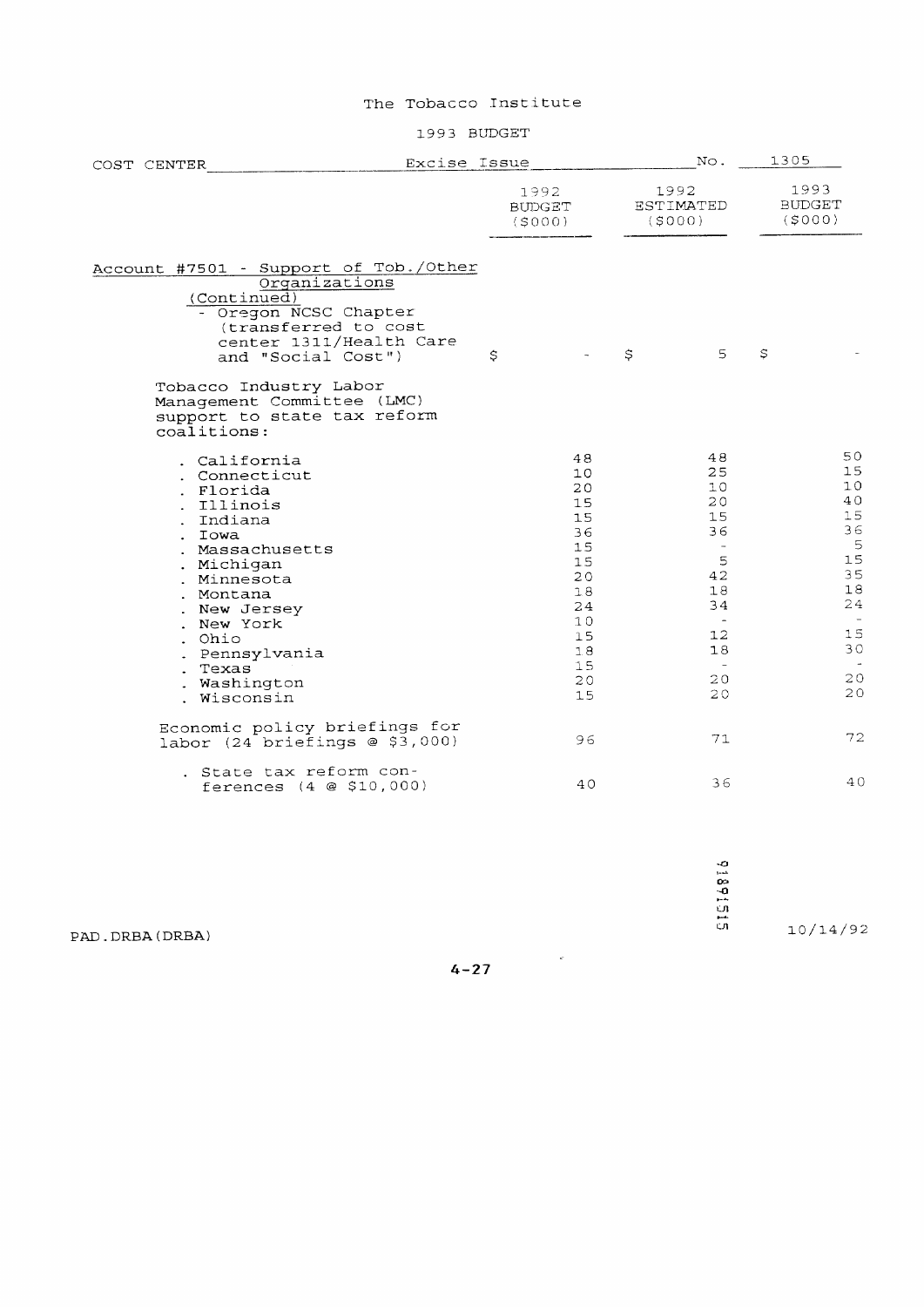# 1993 BUDGET

|  | Excise Issue<br>COST CENTER                                                                                                                                                                       |   |                                 |                                     | No. |                                 | 1305 |
|--|---------------------------------------------------------------------------------------------------------------------------------------------------------------------------------------------------|---|---------------------------------|-------------------------------------|-----|---------------------------------|------|
|  |                                                                                                                                                                                                   |   | 1992<br><b>BUDGET</b><br>(5000) | 1992<br><b>ESTIMATED</b><br>(\$000) |     | 1993<br><b>BUDGET</b><br>(5000) |      |
|  | Account #7501 - Support of Tob./Other<br>Organizations<br>(Continued)<br>. State tax reform group<br>studies on excise taxes<br>and state budget alterna-<br>tives $(4 \text{ states } @ 10,000)$ | S | 40                              | \$                                  | 30  | \$                              | 40   |
|  | Support of federal tax<br>reform/deficit reduction on<br>conference in early 1993 to<br>include key legislators/staff/<br>media                                                                   |   |                                 |                                     |     |                                 | 150  |
|  | Support to Consumer Tax<br>Alliance                                                                                                                                                               |   |                                 |                                     |     |                                 |      |
|  | . Media campaigns/telephone<br>bank operations (@ \$14,000<br>in 10 districts/states)                                                                                                             |   |                                 |                                     |     |                                 | 140  |
|  | American Agriculture Movement                                                                                                                                                                     |   |                                 |                                     |     |                                 |      |
|  | . General support/state tax<br>issue media tours                                                                                                                                                  |   | 60                              |                                     | 60  |                                 | 72   |
|  | . Impact of excises on rural<br>Americans (promotion and<br>mailings in 6 states per<br>FRD and SAD request)                                                                                      |   | 28                              |                                     | 28  |                                 | 55   |
|  | . Grassroots mailings                                                                                                                                                                             |   | 10                              |                                     | 10  |                                 |      |
|  | . Rural summit on tax policy                                                                                                                                                                      |   | 10                              |                                     | 10  |                                 |      |
|  | Open Seats Project                                                                                                                                                                                |   |                                 |                                     |     |                                 |      |
|  | . Coalition support                                                                                                                                                                               |   |                                 |                                     | 40  |                                 | 30   |

91891816  $10/14/92$ 

> al al  $\bar{\lambda}$

.<br>1977 - Paris Maria de La Carlo de California de Carlo III (no parte de 1

where  $\hat{a}_{\text{max}}$  ,  $\hat{a}_{\text{max}}$ 

 $\sim$   $^{11}$ 

PAD.DRBA(DRBA)

 $\sim$ 

.<br>Manazarta T. Kathirin kaki kama da ki kacamatan da man

 $\lambda_{\rm max} = 1$ 

 $\bar{z}_{\rm max}$ 

.<br>The company distribution and the almost

 $\sim$  ,

 $\label{eq:1} \gamma_{\sigma_{\rm{th},1},\rm{d}}=e^{i\theta}$ 

 $\mathcal{L}_{\mathrm{in}}$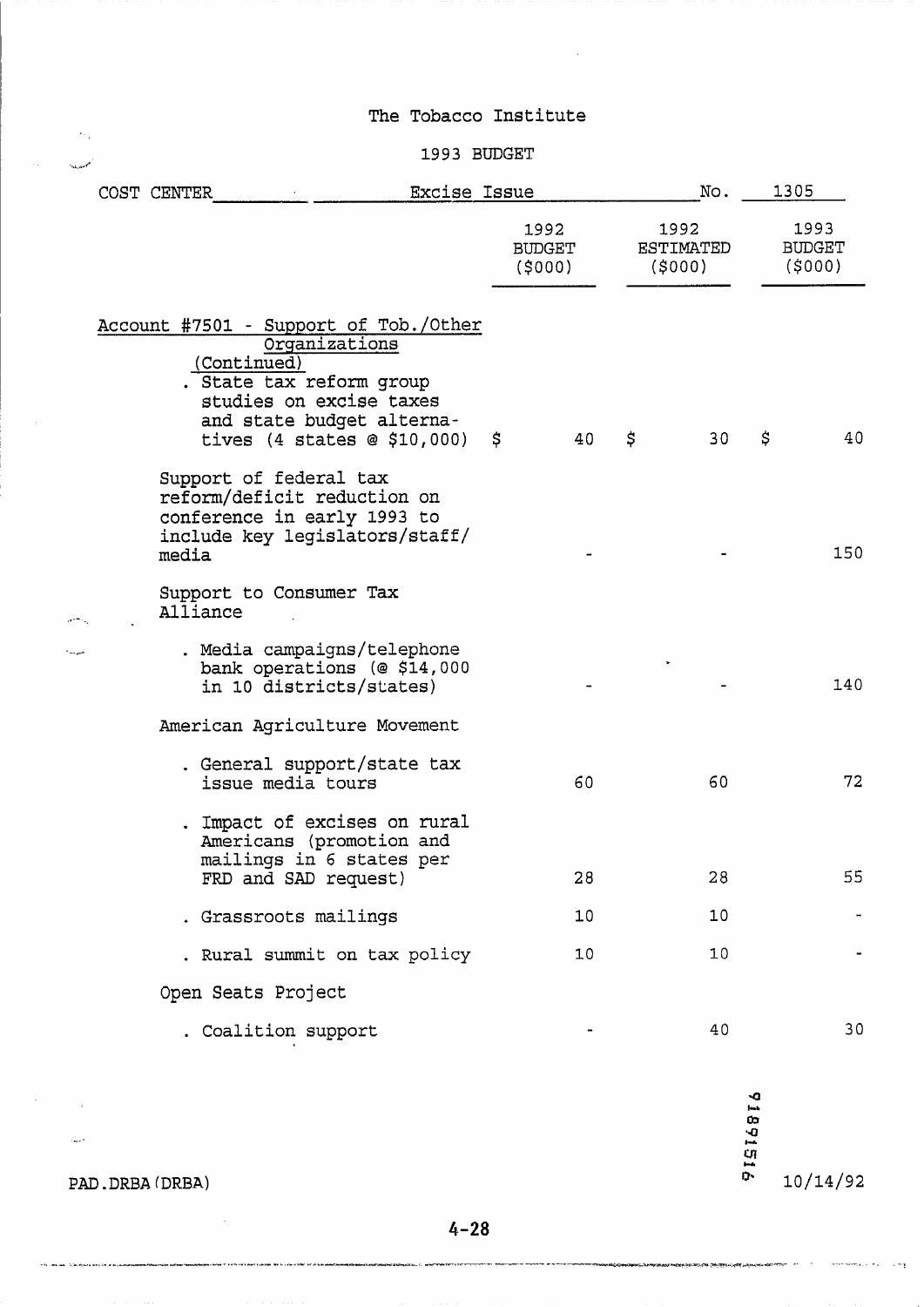# . -.:.' 1993 BUDGET

|  | COST CENTER |  |                                                                                                                                                                                                                                                                | Excise Issue |                          |    | No.                                | 1305                            |    |
|--|-------------|--|----------------------------------------------------------------------------------------------------------------------------------------------------------------------------------------------------------------------------------------------------------------|--------------|--------------------------|----|------------------------------------|---------------------------------|----|
|  |             |  |                                                                                                                                                                                                                                                                |              | 1992<br>BUDGET<br>(5000) |    | 1992<br><b>ESTIMATED</b><br>(5000) | 1993<br><b>BUDGET</b><br>(5000) |    |
|  |             |  | Account #7501 - Support of Tob./Other<br>Organizations<br>(Continued)<br>. Briefings, materials for<br>new members of federal tax<br>committees                                                                                                                | \$           |                          | \$ |                                    | \$                              | 20 |
|  |             |  | Coalition Against Regressive<br>Taxation (CART)                                                                                                                                                                                                                |              | 30                       |    | 5                                  |                                 | 20 |
|  |             |  | Earmarking/Health Care<br>Financing Program<br>. Citizen Action program<br>with LMC to promote pro-<br>gressive health care<br>reform in targeted states<br>and at the national level<br>(transferred to cost<br>center 1311/Health Care<br>and "social Cost") |              | 120                      |    | 120                                |                                 |    |
|  |             |  | . Senior Citizen health care<br>project (transferred to<br>cost center 1311/Health<br>Care and "Social Cost")<br>. Use of health system study                                                                                                                  |              | 50                       |    | 50                                 |                                 |    |
|  |             |  | (transferred to cost<br>center 1311/Health Care<br>and "Social Cost")                                                                                                                                                                                          |              | 40                       |    | 25                                 |                                 |    |
|  |             |  | . Excise tax elasticity and<br>health cost study (trans-<br>ferred to cost center<br>1311/Health Care and<br>"Social Cost")                                                                                                                                    |              | 30                       |    | 30                                 |                                 |    |

91891517

 $10/14/92$ 

PAD. DRBA (DRBA)

THIS INTERNATIONAL PARTICULARS INCOME.

 $\mathcal{L}^{\mathcal{L}}$ 

.<br>Ala schullat d'autorit de 1977 et : le prime des 1 a 1 de secuente est de 10 control del

 $\sim$   $\sim$ 

 $\ddot{\phantom{a}}$ 

 $\ddot{\phantom{a}}$ 

بار فروق در برای میشود و از این معادلات ب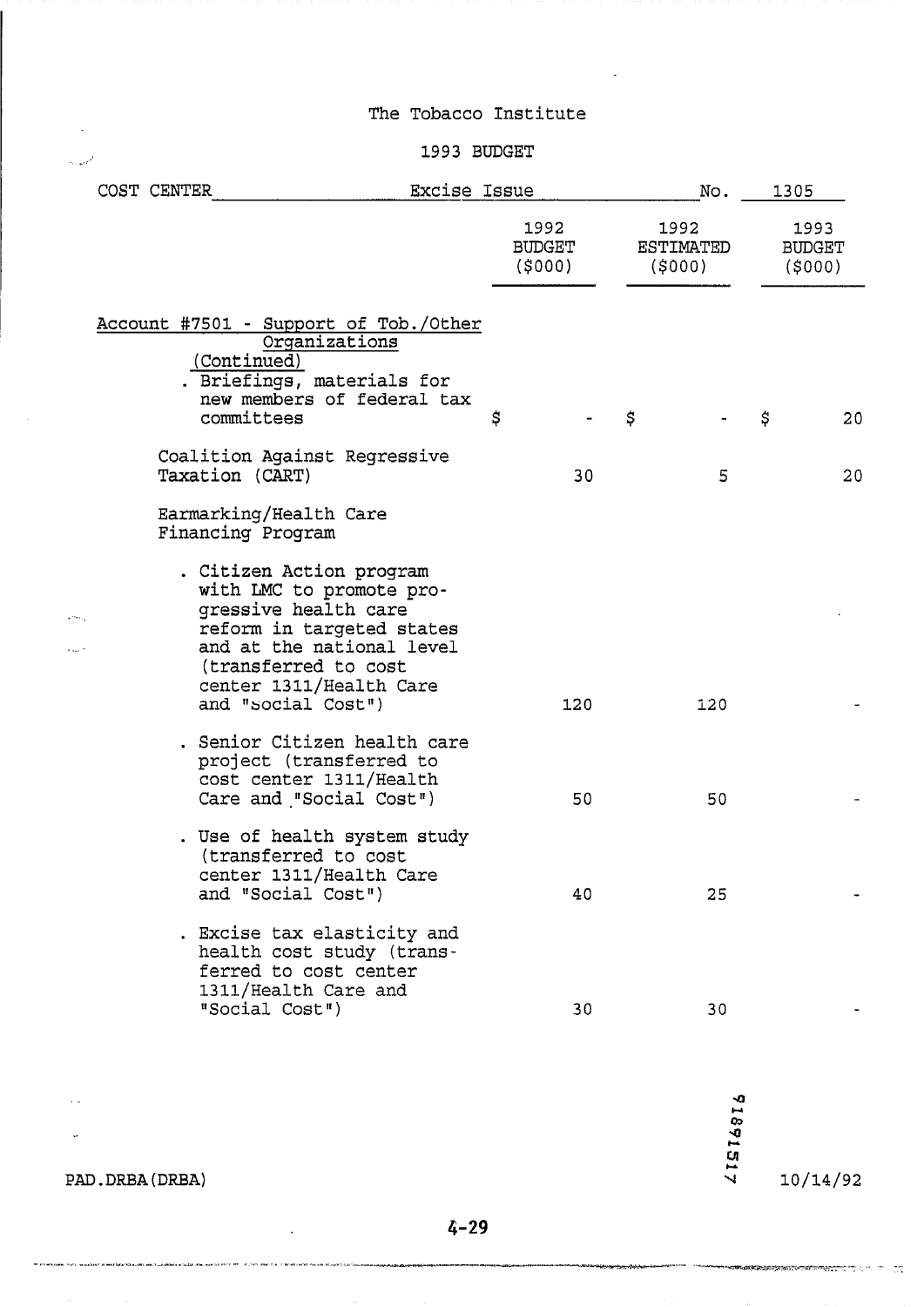#### **1993 BUDGET.**

| COST CENTER                                                                                                                                                                                  | <b>Excise Issue</b>             |                                | No.                          | 1305                             |
|----------------------------------------------------------------------------------------------------------------------------------------------------------------------------------------------|---------------------------------|--------------------------------|------------------------------|----------------------------------|
|                                                                                                                                                                                              | 1992<br><b>BUDGET</b><br>(5000) |                                | 1992<br>ESTIMATED<br>(\$000) | 1993<br><b>BUDGET</b><br>(\$000) |
| Account #7501 - Support of Tob./Other<br>Organizations<br>(Continued)<br>Committee for a Responsible<br>Federal Budget (transferred to<br>cost center 1311/Health Care<br>and "Social Cost") | \$                              | \$<br>$\overline{\phantom{a}}$ | 15                           | \$                               |

\$

1,224

 $$1,215$ 

 $\boldsymbol{\xi}$ 

1,310

**TOTAL** 

 $\langle \cdot \rangle_{\rm eq}$  $\tau_{\rm{max}}$  .

 $\sim$ أنبهها

91891518

statement of the common company and application of the common of the common of the common of the common and th<br>Section of the common common and the common of the common common and the common of the common common and the c

 $10/14/92$ 

# **PAD. DRBA (DRBA)**

 $\sim$ 

 $\bar{z}$ 

بالأنافذ للمحتفظ

.<br>The first of the top property product the first section of the first section of the first section of the first

.<br>The contract of the secretary in the Schwart and A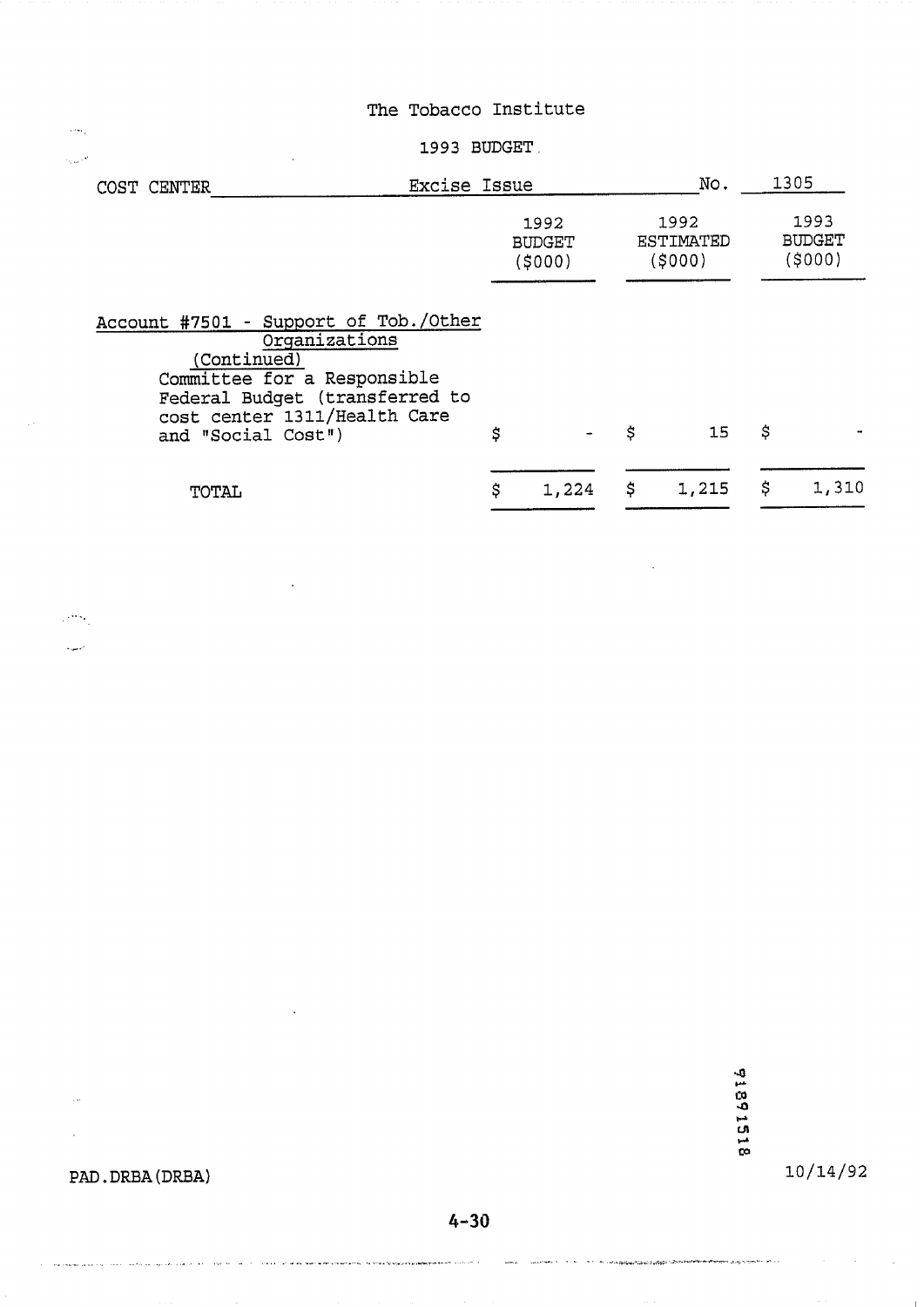#### THE TOBACCO INSTITUTE

#### 1993 BUDGET

#### Public Affairs Division

|      | Fire Safety Issue<br>COST CENTER                        |                                 |   |                             | No. | 1306                             |
|------|---------------------------------------------------------|---------------------------------|---|-----------------------------|-----|----------------------------------|
|      | ACCOUNT                                                 | 1992<br><b>BUDGET</b><br>(5000) |   | 1992<br>ESTIMATED<br>(S000) |     | 1993<br><b>BUDGET</b><br>[\$000] |
|      | 5200 Reproduction, Printing &<br>Drafting               | 32                              |   | 37                          | Ŝ   | 30                               |
| 7500 | 7300 Professional Fees<br>Suprt Tob & Oth Organizations | 445<br>175                      |   | 464<br>152                  |     | 490<br>180                       |
|      | Totals                                                  | 652                             | Ŝ | 653                         | S   | 700                              |

91891519

 $10/14/92$ 

PAD.ASR (TYP4)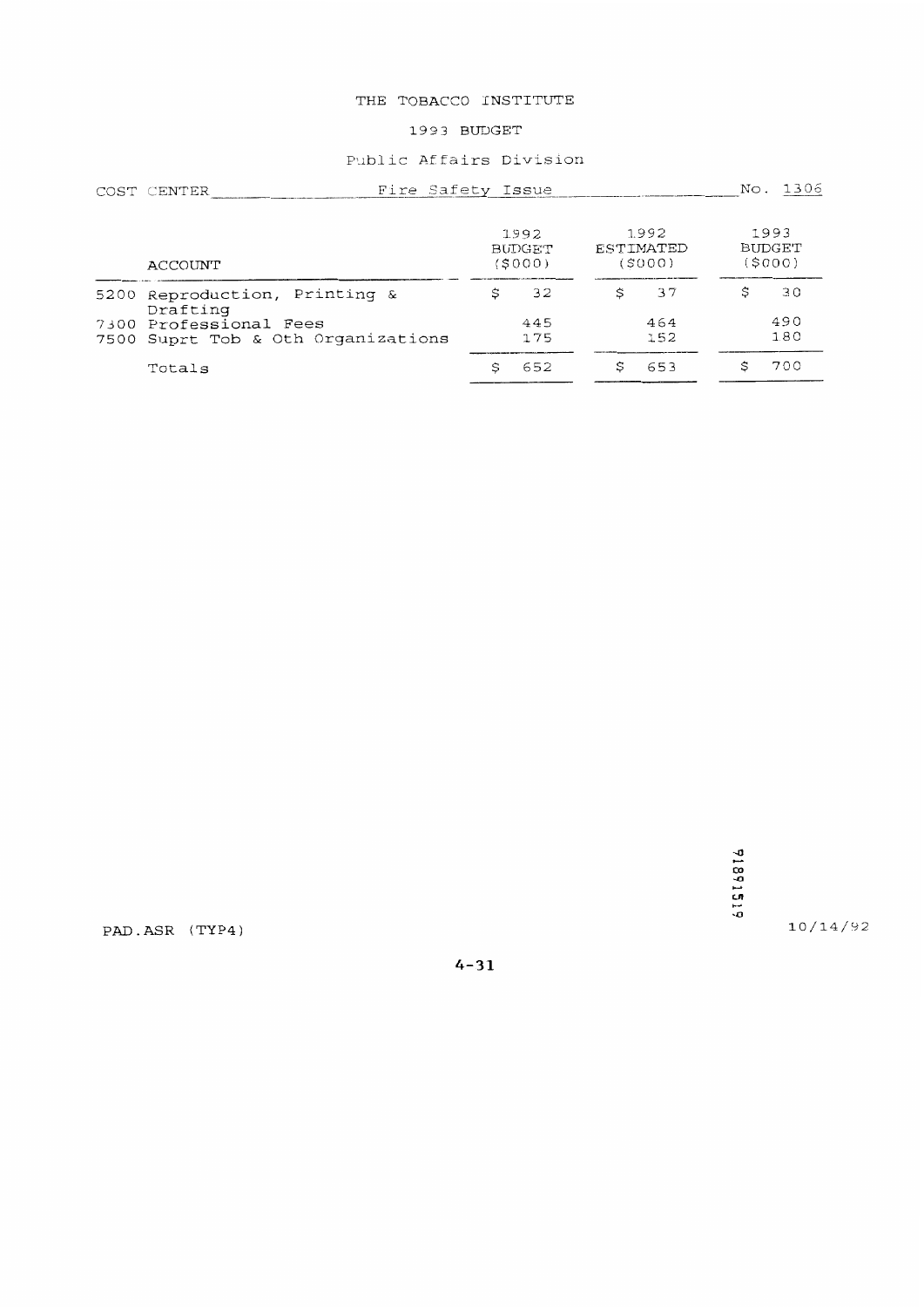$\ddot{\phantom{0}}$ 

#### **1993 BUDGET**

| COST CENTER |               |                                                                                  | Fire Safety Issue |                                 | No.                                | 1306                            |
|-------------|---------------|----------------------------------------------------------------------------------|-------------------|---------------------------------|------------------------------------|---------------------------------|
|             |               |                                                                                  |                   | 1992<br><b>BUDGET</b><br>(5000) | 1992<br><b>ESTIMATED</b><br>(5000) | 1993<br><b>BUDGET</b><br>(5000) |
|             | materials     | Account #5201 - Reproduction, Printing &<br>Drafting<br>Reproduction of existing |                   |                                 |                                    |                                 |
|             |               | . Articles & studies                                                             |                   | \$<br>15                        | \$<br>21                           | \$<br>13                        |
|             | "FireCare"    |                                                                                  |                   | 5                               | 6                                  | 5                               |
|             | . "FireSense" |                                                                                  |                   | 5                               | 5                                  | 5                               |
|             |               | . "Challenge for Life"                                                           |                   | 5                               | 5                                  | 5                               |
|             |               | . Video on T.I. fire program                                                     |                   | $\overline{a}$                  |                                    | $\overline{2}$                  |
| a a c       | <b>TOTAL</b>  |                                                                                  |                   | \$<br>32                        | \$<br>37                           | \$<br>30                        |

 $10/14/92$ 

.<br>Tirkamboongo <sub>s</sub>aa

**PAD.** DRBA (DRBA)

 $\ddot{\phantom{1}}$ 

 $\bar{z}$ 

 $\downarrow$ 

 $\mathcal{L}_{\mathcal{L}}$ 

 $\hat{\phi}$  ,  $\hat{\phi}$ 

 $\mathbb{Z}^2$ 

 $\mathcal{L}$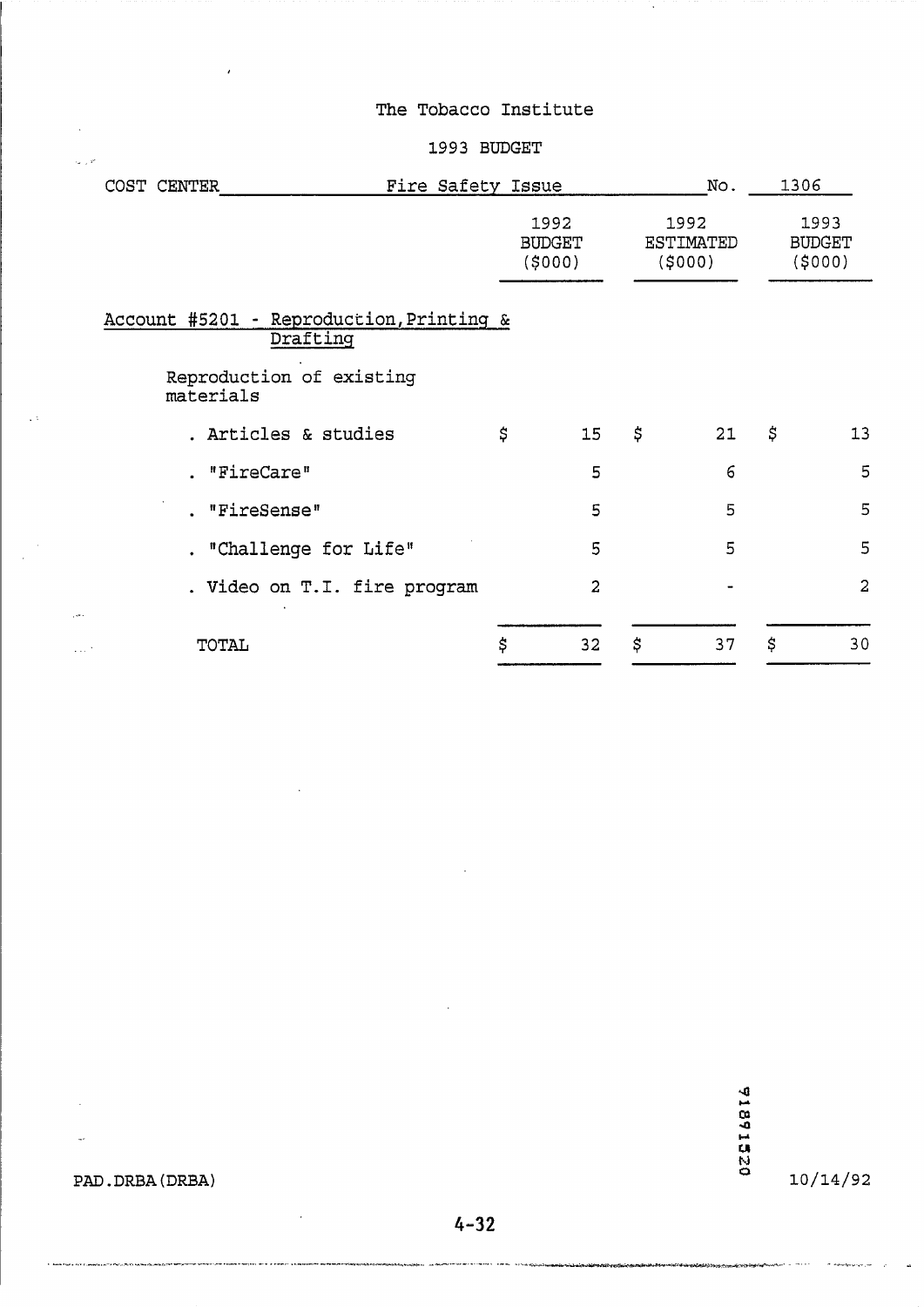#### 1993 BUDGET

| COST CENTER                                                                                                                                                            | Fire Safety Issue |                                 |    | No.                                | 1306 |                                 |
|------------------------------------------------------------------------------------------------------------------------------------------------------------------------|-------------------|---------------------------------|----|------------------------------------|------|---------------------------------|
|                                                                                                                                                                        |                   | 1992<br><b>BUDGET</b><br>(5000) |    | 1992<br><b>ESTIMATED</b><br>(5000) |      | 1993<br><b>BUDGET</b><br>(5000) |
| Account #7301 - Professional Fees                                                                                                                                      |                   |                                 |    |                                    |      |                                 |
| Tri Data, Inc.                                                                                                                                                         |                   |                                 |    |                                    |      |                                 |
| . General consulting, data<br>analyses, coalition<br>building and fire safety<br>research (includes travel)                                                            | \$                | 255                             | \$ | 263                                | \$   | 268                             |
| . Research report on<br>community-based fire pre-<br>vention (to complete work<br>begun in $1992$ )                                                                    |                   | 35                              |    | 35                                 |      | 37                              |
| Sparber & Associates general<br>consulting, planning, coali-<br>tion building and in-kind<br>support to national and state<br>fire service groups (includes<br>travel) |                   | 145                             |    | 166                                |      | 170                             |
| DeVillier Communications (for<br>Media/PR assistance to fire<br>service organizations)                                                                                 |                   |                                 |    |                                    |      | 10                              |
| Witnesses to represent<br>industry at federal and state<br>hearings                                                                                                    |                   | 10 <sub>1</sub>                 |    |                                    |      | 5                               |
| TOTAL                                                                                                                                                                  | \$                | 445                             | \$ | 464                                | \$   | 490                             |

12214816

 $10/14/92$ 

en e communista de la Tenita

 $\sim$ 

PAD. DRBA (DRBA)

 $\mathbb{R}^2$ 

esi mm. Air Aireann

. " ..

 $\bar{\omega}$ 

ر<br>س

والمرا

----

.<br>International for product of Marine Bart

.<br>\*\*\*\*\*\*\*\*\*\*\*\*\*\*\*\*

ويور بموجع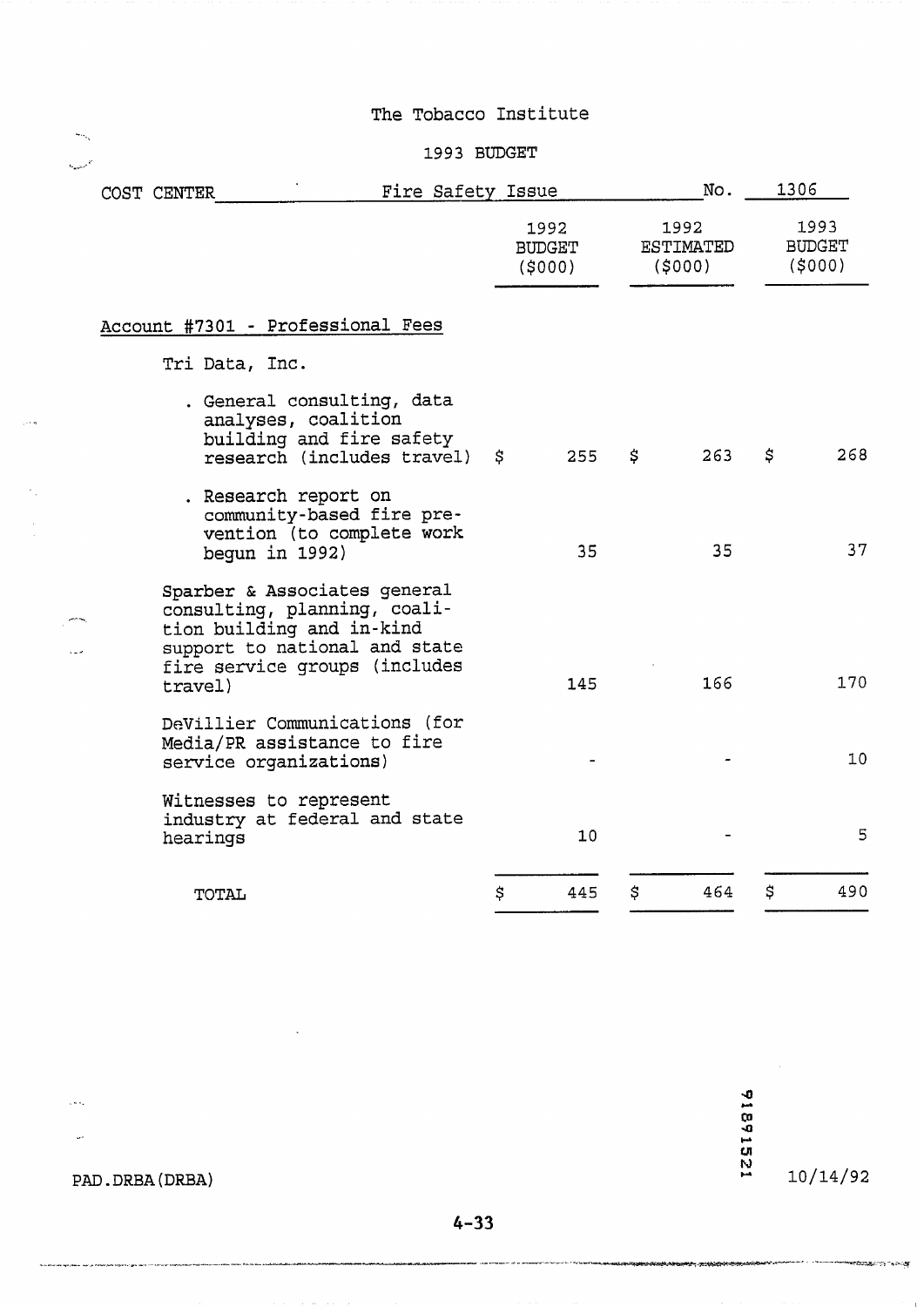# **,.-** 1993 BUDGET

|      |                  | COST CENTER | Fire Safety Issue                                                |                          | No.                         |          | 1306                            |
|------|------------------|-------------|------------------------------------------------------------------|--------------------------|-----------------------------|----------|---------------------------------|
|      |                  |             |                                                                  | 1992<br>BUDGET<br>(5000) | 1992<br>ESTIMATED<br>(5000) |          | 1993<br><b>BUDGET</b><br>(5000) |
|      |                  |             | Account #7501 - Support of Tob./Other<br>Organizations           |                          |                             |          |                                 |
|      |                  |             | Fire safety grant program                                        |                          |                             |          |                                 |
|      |                  |             | . Grants to local fire<br>safety organizations                   | \$<br>80                 | \$<br>80                    | \$       | 80                              |
|      |                  |             | . Task Force to Promote<br>Public Fire Safety<br>Education       |                          |                             |          |                                 |
|      |                  |             | - Presentations of task<br>force members at<br>conferences       | 5                        | 5                           |          | 25                              |
|      |                  |             | . Miscellaneous (production<br>of materials, psa's, etc.)        | 20                       | 15                          |          | 20                              |
|      |                  |             | . National Volunteer Fire<br>Council                             | 15                       | 15                          |          | 15                              |
|      |                  |             | . National Assoc. of State<br>Fire Marshals                      | 15                       | 15                          |          | 15                              |
|      |                  |             | . International Society of<br>Fire Service Instructors           | 5                        | 5                           |          | 5                               |
|      |                  |             | . Burn Concerns                                                  | 5                        | 10                          |          | 5                               |
|      |                  |             | . Congressional Fire<br>Services Institute                       | 5                        | 2                           |          | 5                               |
|      |                  |             | . International Assoc. of<br>Black Professional Fire<br>Fighters | 5                        | 5                           |          | 5                               |
|      |                  |             | . CPSC National Smoke<br>Detector Project                        | 5                        |                             |          | 5                               |
| na i |                  |             |                                                                  |                          |                             | 71891522 |                                 |
|      | PAD. DRBA (DRBA) |             |                                                                  |                          |                             |          | 10/14/92                        |

 $\label{eq:3} \mathcal{E}^{(1)} = \mathcal{E}^{(1)} \mathcal{E}^{(2)} = \mathcal{E}^{(1)} \mathcal{E}^{(1)} = \mathcal{E}^{(2)} \mathcal{E}^{(1)} + \mathcal{E}^{(2)} \mathcal{E}^{(1)} + \mathcal{E}^{(1)} \mathcal{E}^{(2)} + \mathcal{E}^{(1)} \mathcal{E}^{(2)} + \mathcal{E}^{(2)} \mathcal{E}^{(1)} + \mathcal{E}^{(2)} \mathcal{E}^{(1)} + \mathcal{E}^{(2)} \mathcal{E}^{(2)}$ 

.<br>The main component component of the component of the component of the component of the component of the component of the component of the component of the component of the component of the component of the component of t ۲ ـ ۱۰ ـ ۱۰ ـ ۱۹۷۳ میلادی که که که میکنون استان در استان استان استان استان استان استان استان استان استان استان<br>۲ ـ ۱۰ ـ ۱۰ ـ ۱۹۷۳ میلادی که که میکنون استان استان استان استان استان استان استان استان استان استان استان استا  $\sim$  100  $\sigma_{\rm X}$  . The reproduction is that

 $\tilde{\phantom{a}}$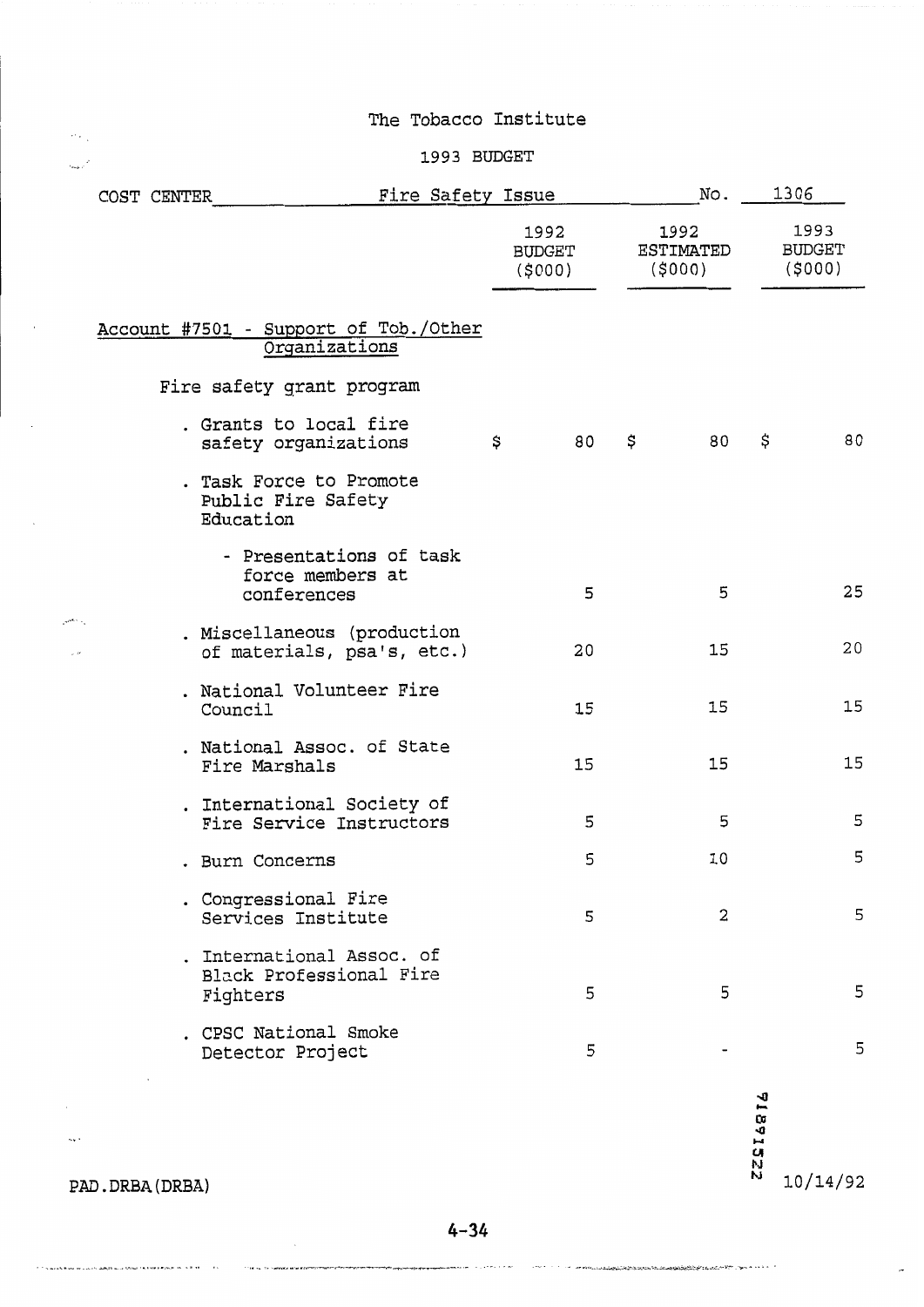#### +-.d **1993 BUDGET**

| Fire Safety Issue<br>COST CENTER                                                                                     |                                 |     |                              | No. | 1306                             |     |
|----------------------------------------------------------------------------------------------------------------------|---------------------------------|-----|------------------------------|-----|----------------------------------|-----|
|                                                                                                                      | 1992<br><b>BUDGET</b><br>(5000) |     | 1992<br>ESTIMATED<br>(\$000) |     | 1993<br><b>BUDGET</b><br>(\$000) |     |
| Account #7501 - Support of Tob./Other<br>Organizations<br>(Continued)<br>International Association<br>of Fire Chiefs | \$                              | 5   | \$                           |     | \$                               |     |
| Other programs                                                                                                       |                                 | 10  |                              |     |                                  |     |
| TOTAL                                                                                                                | \$                              | 175 | \$                           | 152 | \$                               | 180 |

91891523  $10/14/92$ 

# PAD. DRBA (DRBA)

 $\frac{1}{2}$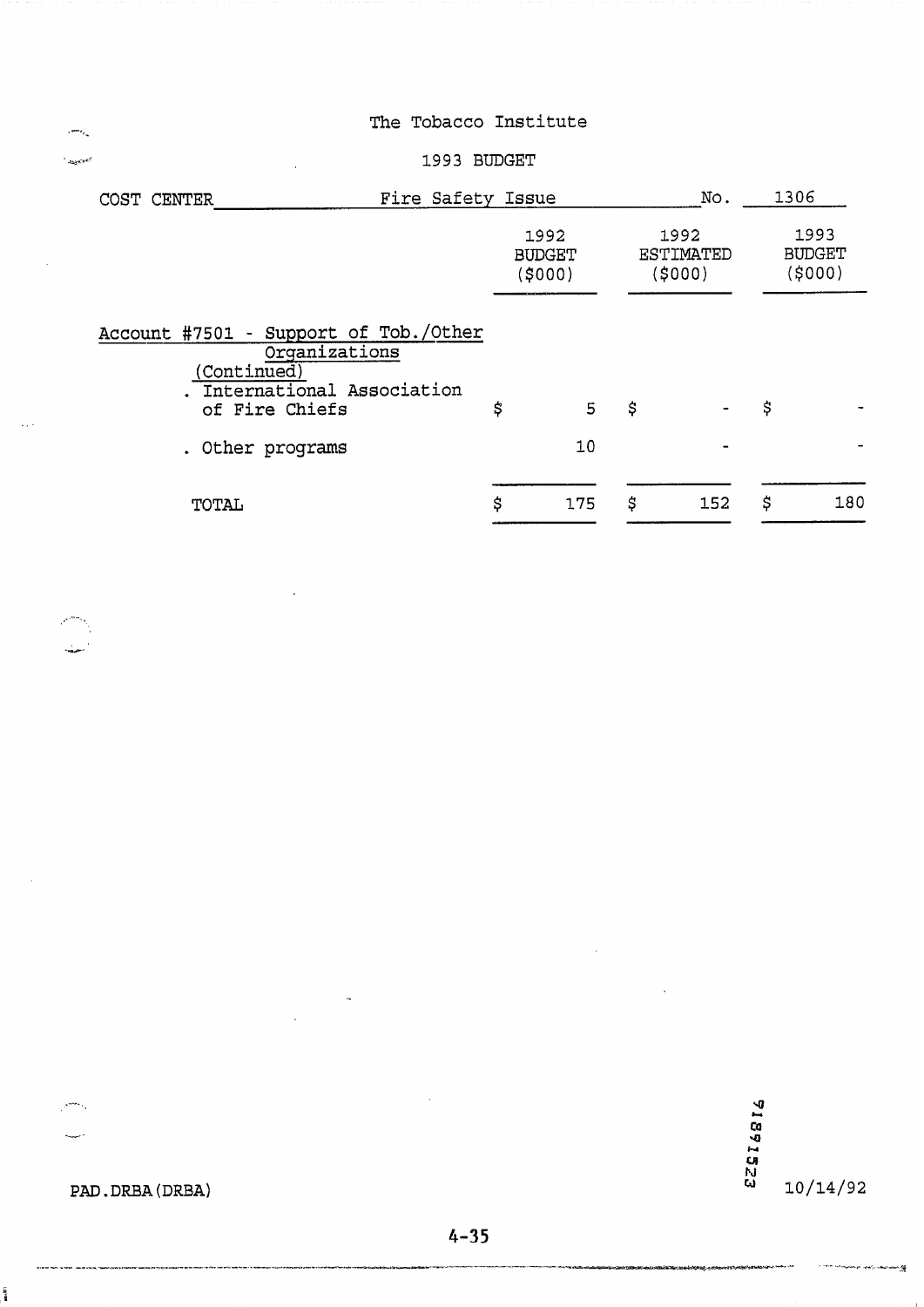# THE TOBACCO INSTITUTE

# **1993 BUDGET**

# **Public Affairs Division**

| COST CENTER                                                                                   | General Coalitions              |                             | No. 1307                        |  |  |
|-----------------------------------------------------------------------------------------------|---------------------------------|-----------------------------|---------------------------------|--|--|
| <b>ACCOUNT</b>                                                                                | 1992<br><b>BUDGET</b><br>(5000) | 1992<br>ESTIMATED<br>(5000) | 1993<br><b>BUDGET</b><br>(5000) |  |  |
| 5100 Postage & Delivery<br>5200 Reproduction, Printing &<br>Drafting                          | 10<br>29                        | 7<br>27                     | 8<br>80                         |  |  |
| 6200 Adv. Space & Promo Total<br>7300 Professional Fees<br>7500 Suprt Tob & Oth Organizations | 5<br>100<br>2,133               | 7<br>84<br>2,092            | 5<br>55<br>2,267                |  |  |
| Totals                                                                                        | \$2,277                         | \$2,217                     | \$2,415                         |  |  |

91891524

**PAD. &SR (TYP4)** 

البرياء

ويتعدل

 $10/14/92$ 

 $\hat{\mathcal{A}}$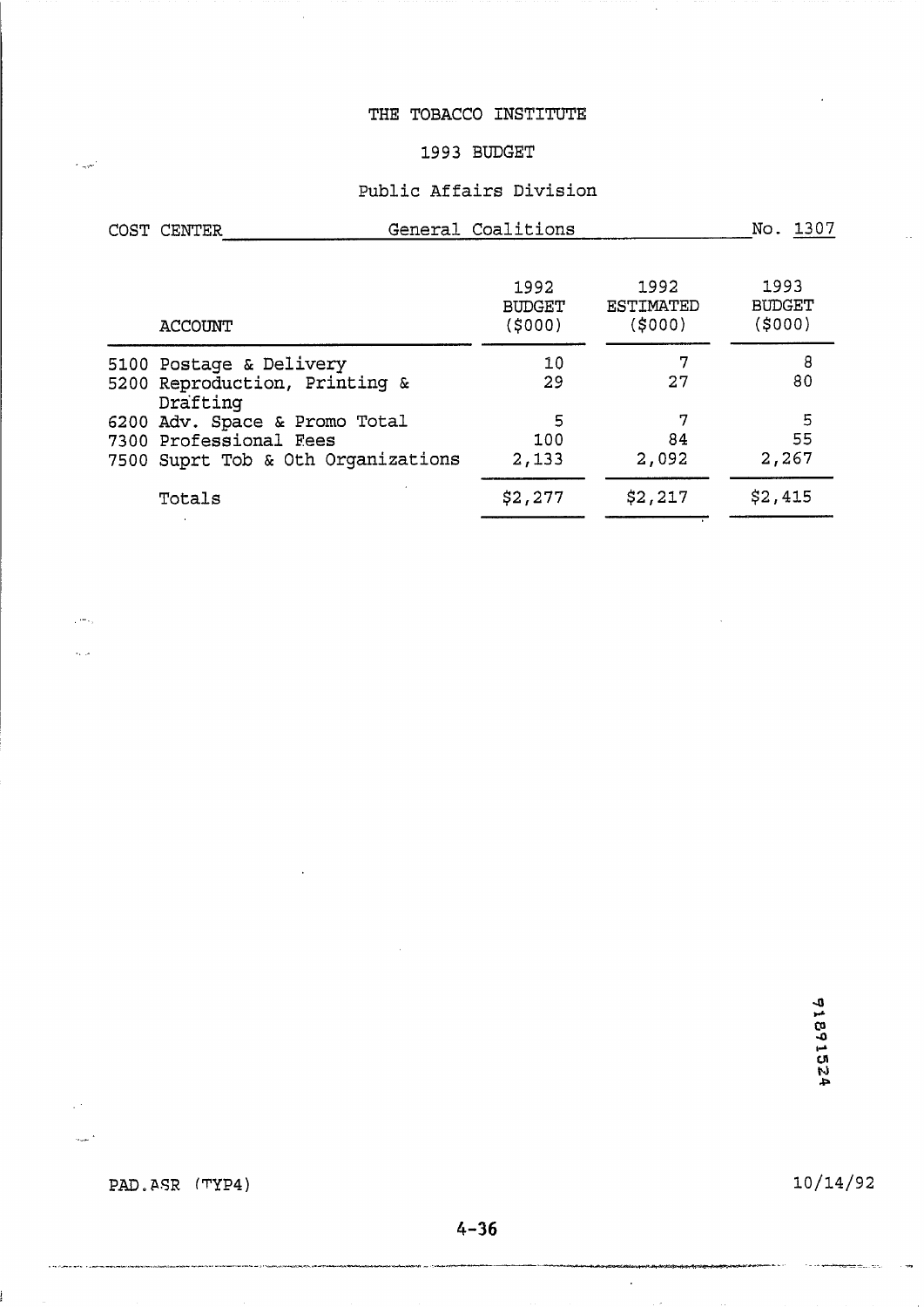# . . , :c- **1993 BUDGET**

|       |             | TOTAL              |                                                      |  | \$ | 29                              | \$   | 27 | \$ | 80                                 |  |                                 |
|-------|-------------|--------------------|------------------------------------------------------|--|----|---------------------------------|------|----|----|------------------------------------|--|---------------------------------|
|       |             |                    | Miscellaneous materials for<br>allied organizations  |  |    | 10                              |      | 4  |    | 10                                 |  |                                 |
| anna. |             | Subsidy"           | . "There is No Tobacco                               |  |    | $\mathbf{1}$                    |      |    |    | 2                                  |  |                                 |
|       |             |                    | . T.I. Scope & Activities                            |  |    | 5                               |      | 3  |    | $\overline{3}$                     |  |                                 |
|       |             |                    | . Tobacco Industry Profile                           |  |    | 6                               |      | 4  |    | $\overline{4}$                     |  |                                 |
|       |             |                    | . Heritage Reprints                                  |  |    | 7                               |      | 16 |    | 14                                 |  |                                 |
|       |             |                    | . Tobacco: Deeply Rooted in<br>America's Heritage    |  | \$ |                                 | \$   |    | \$ | 47                                 |  |                                 |
|       |             | tions              | Reprints of existing publica-                        |  |    |                                 |      |    |    |                                    |  |                                 |
|       |             |                    | Account #5201 - Reproduction, Printing &<br>Drafting |  |    |                                 |      |    |    |                                    |  |                                 |
|       |             |                    |                                                      |  |    | 1992<br><b>BUDGET</b><br>(5000) |      |    |    | 1992<br><b>ESTIMATED</b><br>(5000) |  | 1993<br><b>BUDGET</b><br>(5000) |
|       | COST CENTER | General Coalitions |                                                      |  |    | No.                             | 1307 |    |    |                                    |  |                                 |

PAD.DRBA(DRBA)

 $\sim$ 

.<br>The first of the first of the Contemplation Contemplation (CPC) and the contemplation (CPC) and the contemplation of

 $\sqrt{2}$ 

 $\sim$   $^{10}$ 

 $\hat{\mathcal{A}}$ 

 $\mathcal{L}_{\mathcal{A}}$ 

 $10/14/92$ 

.<br>Printender und satisfactio

**ARANGERYS AND A PROPER**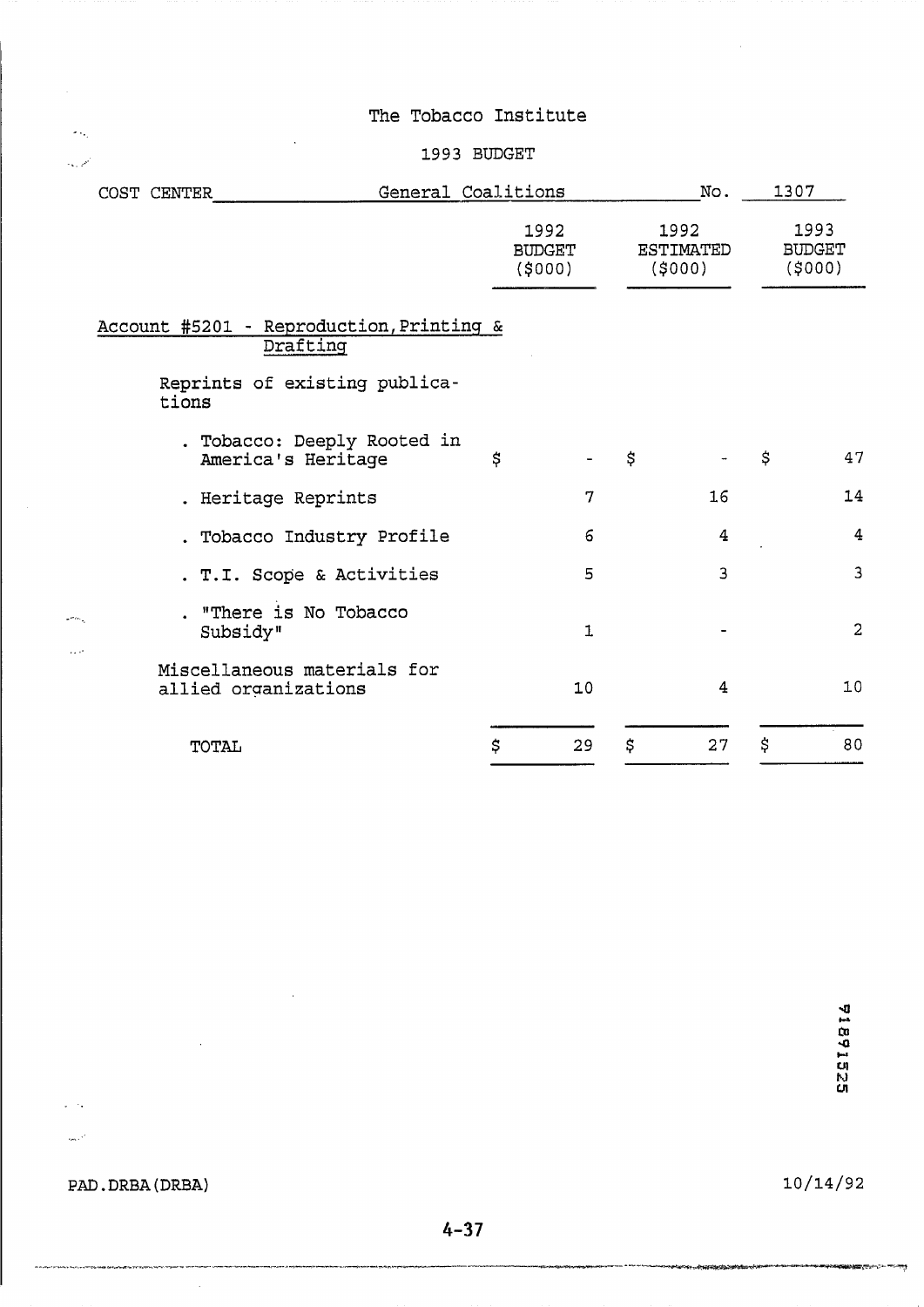#### **1993 BUDGET**

| COST CENTER                                    | General Coalitions              |   |    |                              | 1307 |                                 |
|------------------------------------------------|---------------------------------|---|----|------------------------------|------|---------------------------------|
|                                                | 1992<br><b>BUDGET</b><br>(5000) |   |    | 1992<br>ESTIMATED<br>(\$000) |      | 1993<br><b>BUDGET</b><br>(5000) |
| Account #6201 - Advertising                    |                                 |   |    |                              |      |                                 |
| Miscellaneous placements with<br>allied groups | \$                              | 5 | \$ | 7                            | \$   | 5                               |
| TOTAL                                          | \$                              | 5 | \$ | 7                            | \$   | 5                               |

### **PAD. DRBA (DRBA)**

 $\mathcal{A}$ 

 $\hat{\mathcal{A}}_{\text{max}}$ 

 $\mathcal{A}$ 

 $\mathbf{q}^{(i)}$  ,

 $\cdots$ 

ž,

10/14/92

 $4 - 38$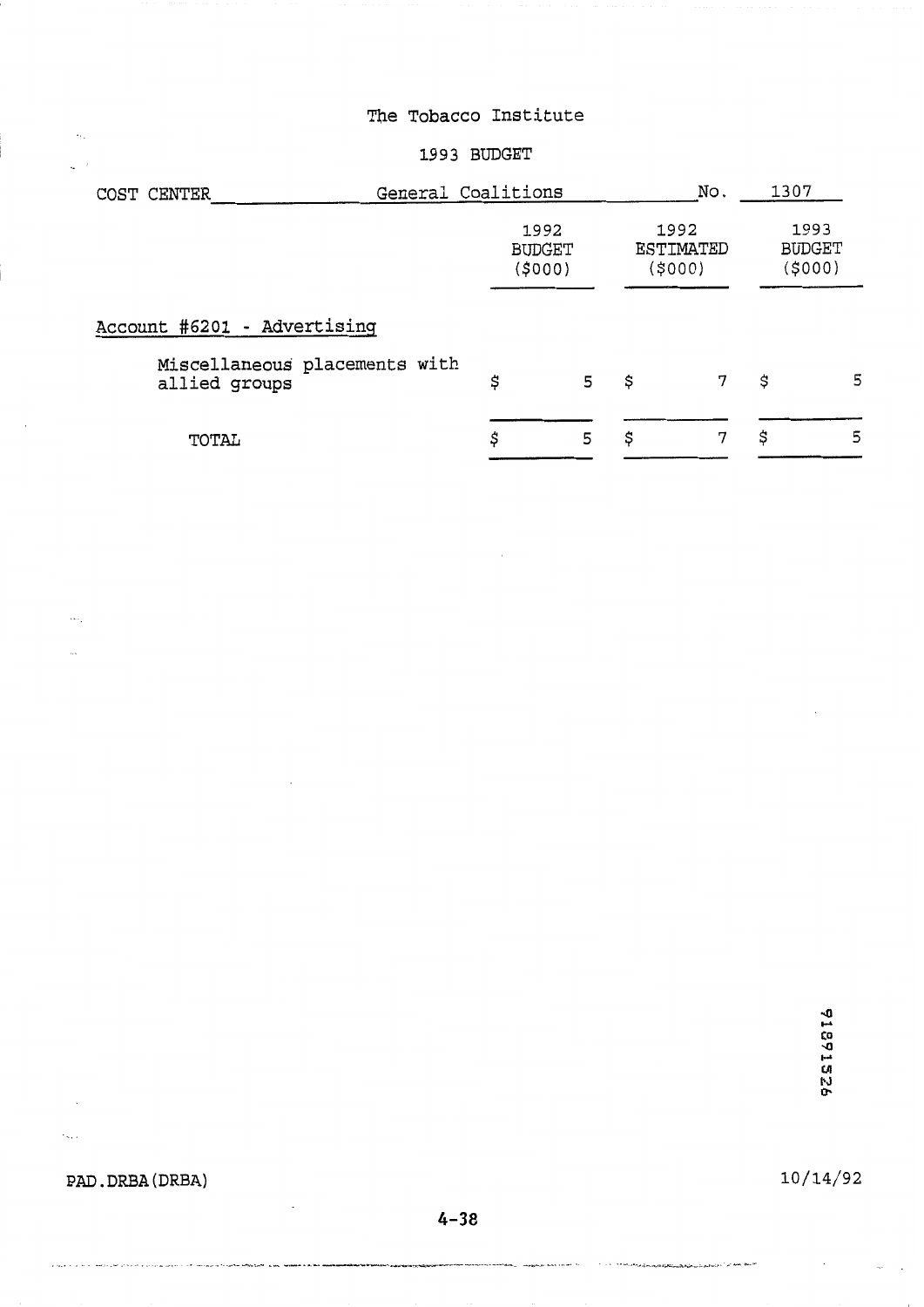#### 1993 BUDGET

| General Coalitions<br>COST CENTER                                                             |                                 |    | No.                         |    | 1307                            |  |
|-----------------------------------------------------------------------------------------------|---------------------------------|----|-----------------------------|----|---------------------------------|--|
|                                                                                               | 1992<br><b>BUDGET</b><br>(SOOO) |    | 1992<br>ESTIMATED<br>(S000) |    | 1993<br><b>BUDGET</b><br>(5000) |  |
| Account #7301 - Professional Fees                                                             |                                 |    |                             |    |                                 |  |
| Counsel to establish support<br>among national veteran's<br>groups on tax and other issues \$ | 25                              | S  | 25                          | S  | 25                              |  |
| Counsel to assist with<br>Hispanic coalitions in Texas<br>(per SAD request)                   | 35                              |    | 19                          |    |                                 |  |
| Miscellaneous allied groups<br>(including privacy, gay &<br>women's rights)                   | 40                              |    | 40                          |    | 30                              |  |
| TOTAL                                                                                         | \$<br>100                       | \$ | 84                          | \$ | 55                              |  |

10/14/92

PAD.DRBA(DRBA)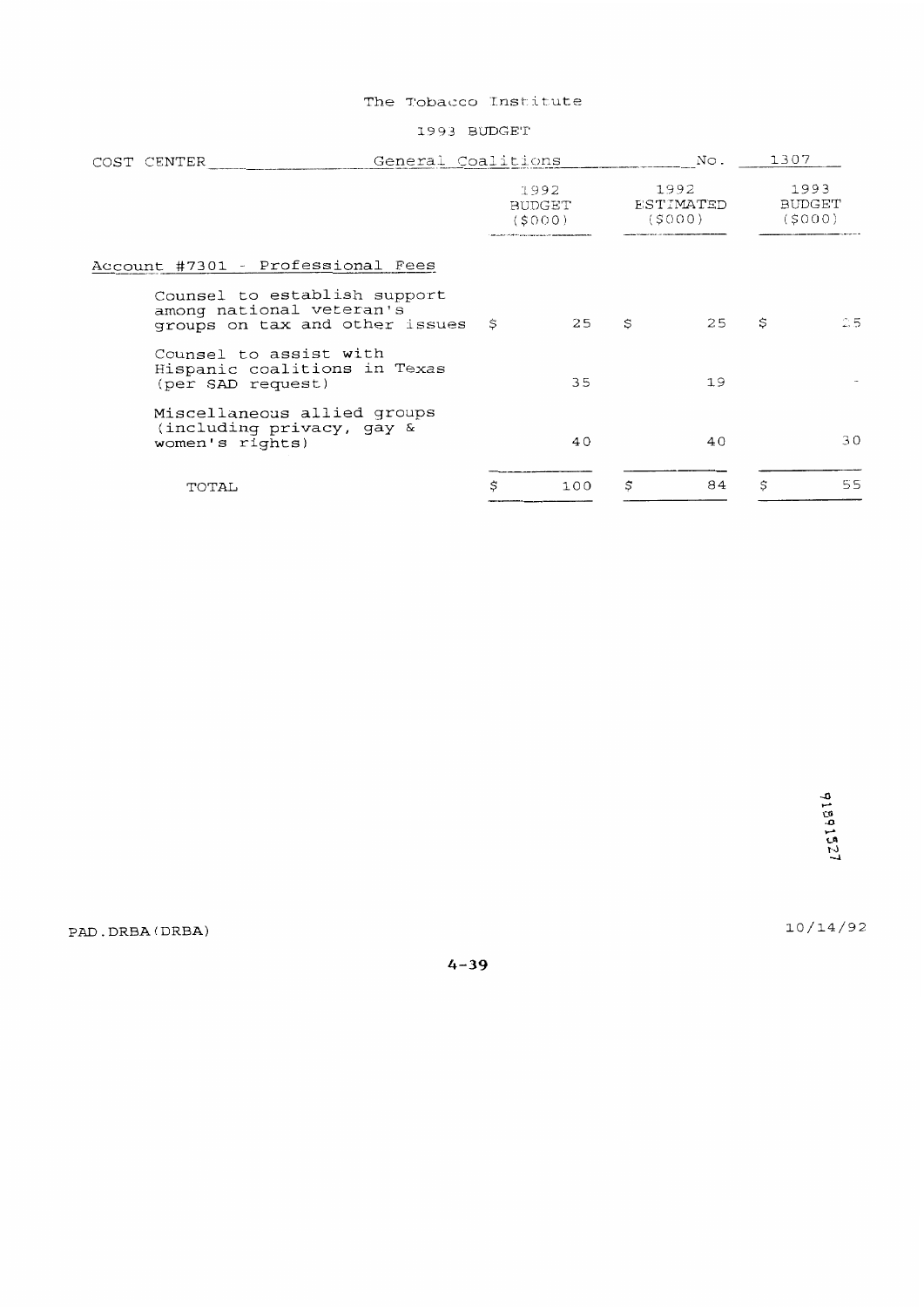#### 1993 BUDGET

| COST CENTER |             |                                                                                                                                                                                                                 | General Coalitions |    |                                 | No.                         | 1307 |                                 |
|-------------|-------------|-----------------------------------------------------------------------------------------------------------------------------------------------------------------------------------------------------------------|--------------------|----|---------------------------------|-----------------------------|------|---------------------------------|
|             |             |                                                                                                                                                                                                                 |                    |    | 1992<br><b>BUDGET</b><br>(S000) | 1992<br>ESTIMATED<br>(5000) |      | 1993<br><b>BUDGET</b><br>(5000) |
|             |             | Account #7501 - Support of Tob./Other<br>Organizations                                                                                                                                                          |                    |    |                                 |                             |      |                                 |
|             | positions   | National Labor Management<br>Committee (LMC) counsel to<br>support all Committee and<br>national coalition group<br>activities, and to provide<br>direction to all state consul-<br>tants relating to Committee |                    |    |                                 |                             |      |                                 |
|             | coalitions) | . The Strategy Group (tax<br>issues, development of tax<br>conferences, state tax                                                                                                                               |                    | \$ | 300                             | \$<br>300                   | \$   | 300                             |
|             |             | . Ogilvy Adams & Rinehart<br>(PR consultants to LMC)                                                                                                                                                            |                    |    | 225                             | 260                         |      | 280                             |
|             | unions)     | . James Savarese & Assoc.<br>(LMC executive director,<br>coordination of all state<br>and federal LMC activi-<br>ties, liaison with LMC                                                                         |                    |    | 175                             | 195                         |      | 200                             |
|             | unions)     | . The Jarvis Company (leg-<br>islative liaison with the<br>AFL/CIO legislative<br>division and LMC member                                                                                                       |                    |    | 140                             | 120                         |      | 120                             |
|             | 1992)       | . Western and Federal LMC<br>activities (William<br>Holayter/partial year in                                                                                                                                    |                    |    | 50                              | 30                          |      | 70                              |
|             |             |                                                                                                                                                                                                                 |                    |    |                                 | 918915<br>tJ<br>$\infty$    |      |                                 |

PAD.DRBA(DRBA)

 $4-40$ 

10/14/92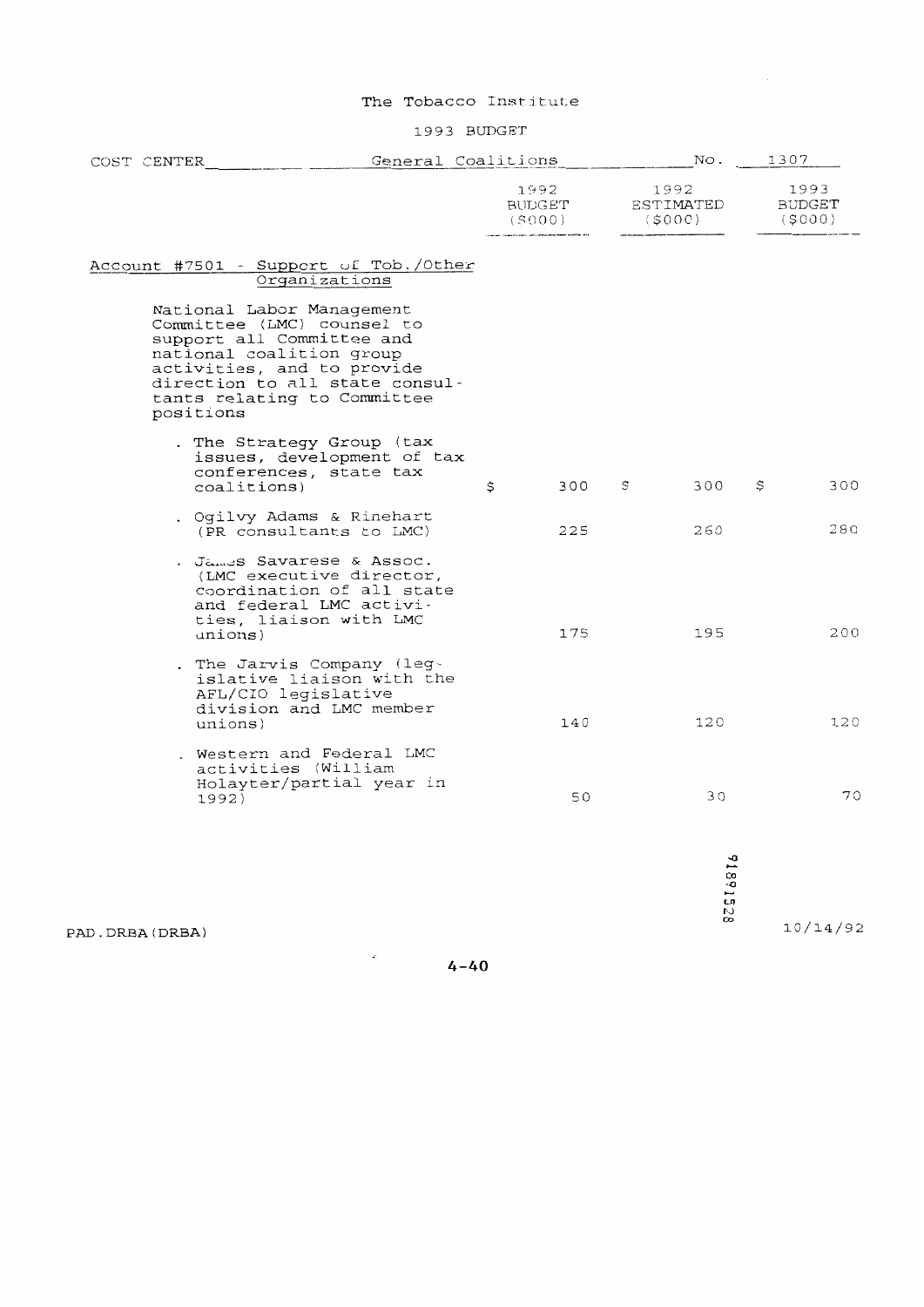1993 BUDGET

| COST CENTER |                                                                                                                                                                                                                       |  | General Coalitions |                          |    | $NQ$ .                      | 1307 |                                 |
|-------------|-----------------------------------------------------------------------------------------------------------------------------------------------------------------------------------------------------------------------|--|--------------------|--------------------------|----|-----------------------------|------|---------------------------------|
|             |                                                                                                                                                                                                                       |  |                    | 1992<br>BUDGET<br>(5000) |    | 1992<br>ESTIMATED<br>(5000) |      | 1993<br><b>BUDGET</b><br>(5000) |
|             | Account #7501 - Support of Tob./Other<br>Organizations<br>(Continued)<br>State Labor Management Commit-<br>tee (LMC) counsel to establish<br>working relationships on<br>tobacco issues with liberal/<br>labor groups |  |                    |                          |    |                             |      |                                 |
|             | . California (2 consultants;<br>1 partial year in 1992)                                                                                                                                                               |  | \$                 | 135                      | \$ | 110                         | \$   | 135                             |
|             | . Florida                                                                                                                                                                                                             |  |                    | 55                       |    | 60                          |      | 60                              |
|             | . Georgia/Kentucky/North<br>Carolina/Virginia                                                                                                                                                                         |  |                    | 45                       |    | 50                          |      | 50                              |
|             | Illinois                                                                                                                                                                                                              |  |                    | 90                       |    | 90                          |      | 90                              |
|             | Iowa                                                                                                                                                                                                                  |  |                    | 50                       |    | 42                          |      | 45                              |
|             | Michigan                                                                                                                                                                                                              |  |                    | 70                       |    | 64                          |      | 70                              |
|             | Minnesota                                                                                                                                                                                                             |  |                    | 35                       |    | 35                          |      | 35                              |
|             | . New England                                                                                                                                                                                                         |  |                    | 120                      |    | 110                         |      | 100                             |
|             | . New York (partial year in<br>1992)                                                                                                                                                                                  |  |                    | 8                        |    | 32                          |      | 40                              |
|             | Ohio (and coordination<br>in 6 mid-West states)                                                                                                                                                                       |  |                    | 150                      |    | 160                         |      | 150                             |
|             | Pennsylvania                                                                                                                                                                                                          |  |                    | 70                       |    | 70                          |      | 75                              |
|             | Texas                                                                                                                                                                                                                 |  |                    | 50                       |    | 40                          |      | 40                              |
|             | . Washington                                                                                                                                                                                                          |  |                    | 40                       |    | 34                          |      | 4 C                             |

91891529

 $10/14/92$ 

PAD. DRBA (DRBA)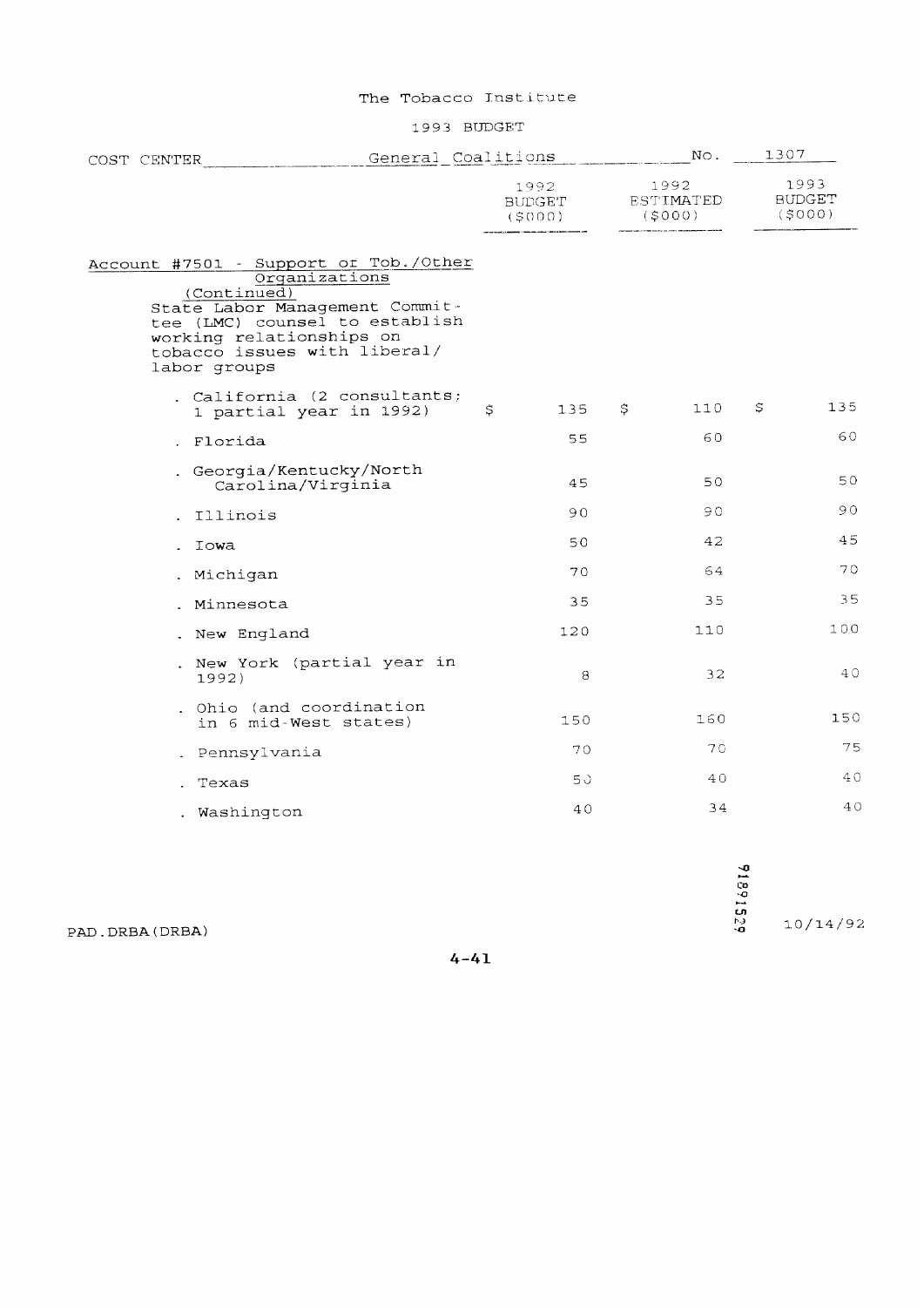#### 1993 BUDGET

| COST CENTER                                                                                        | General Coalitions |                                 |    | No.                         | 1307 |                          |
|----------------------------------------------------------------------------------------------------|--------------------|---------------------------------|----|-----------------------------|------|--------------------------|
|                                                                                                    |                    | 1992<br><b>BUDGET</b><br>(5000) |    | 1992<br>ESTIMATED<br>(S000) |      | 1993<br>BUDGET<br>(5000) |
| Account #7501 - Support of Tob./Other<br>Organizations<br>(Continued)<br>Support to LMC coalitions |                    |                                 |    |                             |      |                          |
| . Labor Council for Latin<br>American Advancement                                                  | \$                 | 30                              | \$ | 30                          | \$   | 30                       |
| . National Consumers League                                                                        |                    | 24                              |    | 24                          |      | 24                       |
| . Coalition of Labor Union<br>Women                                                                |                    | 20                              |    | 20                          |      | 20                       |
| . A. Philip Randolph<br>Institute                                                                  |                    | 20                              |    | 20                          |      | 20                       |
| . Asian Pacific American<br>Labor Association                                                      |                    |                                 |    | $\sim$                      |      | 20                       |
| LMC legislative conference/<br>reception                                                           |                    | 75                              |    | 75                          |      | 100                      |
| Miscellaneous LMC projects                                                                         |                    | 50                              |    | 30                          |      | 30                       |
| LMC model job training program<br>for skilled workers (per BC&T<br>request)                        |                    |                                 |    |                             |      | 25                       |
| American Wholesale Marketers<br>Association (formerly NATD)                                        |                    | 50                              |    | 38                          |      | 50                       |
| Tobacco Growers Information<br>Committee                                                           |                    | 40                              |    | 38                          |      | 4 C                      |
| Support to veterans' groups                                                                        |                    | 5                               |    | 6                           |      | 5                        |
| Support to women's groups                                                                          |                    | 5                               |    | 3                           |      | З                        |
| Support to minority groups                                                                         |                    | 6                               |    | 6                           |      |                          |

91991530  $10/14/92$ 

PAD.DRBA(DRBA)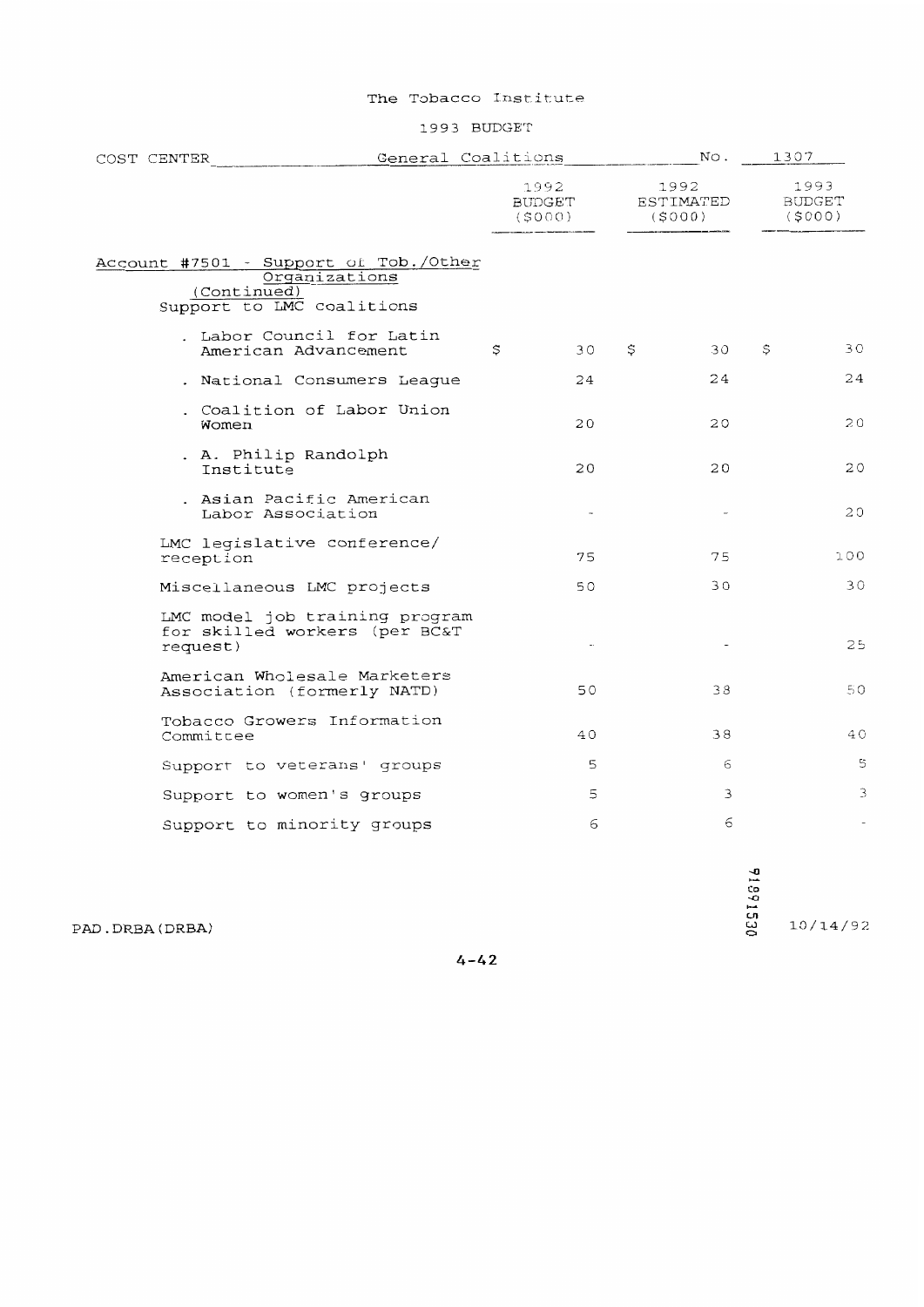#### 1993 BUDGET

| General Coalitions<br>COST CENTER                                     |               | No.              | 1307          |
|-----------------------------------------------------------------------|---------------|------------------|---------------|
|                                                                       | 1992          | 1992             | 1993          |
|                                                                       | <b>BUDGET</b> | <b>ESTIMATED</b> | <b>BUDGET</b> |
|                                                                       | (S000)        | (\$000)          | SOOO          |
| Account #7501 - Support of Tob./Other<br>Organizations<br>(Continued) |               |                  |               |
| TOTAL                                                                 | 2,133         | \$.              | 2,267         |
|                                                                       | Ŝ             | 2,092            | S             |

91891531

 $10/14/92$ 

PAD.DRBA(DRBA)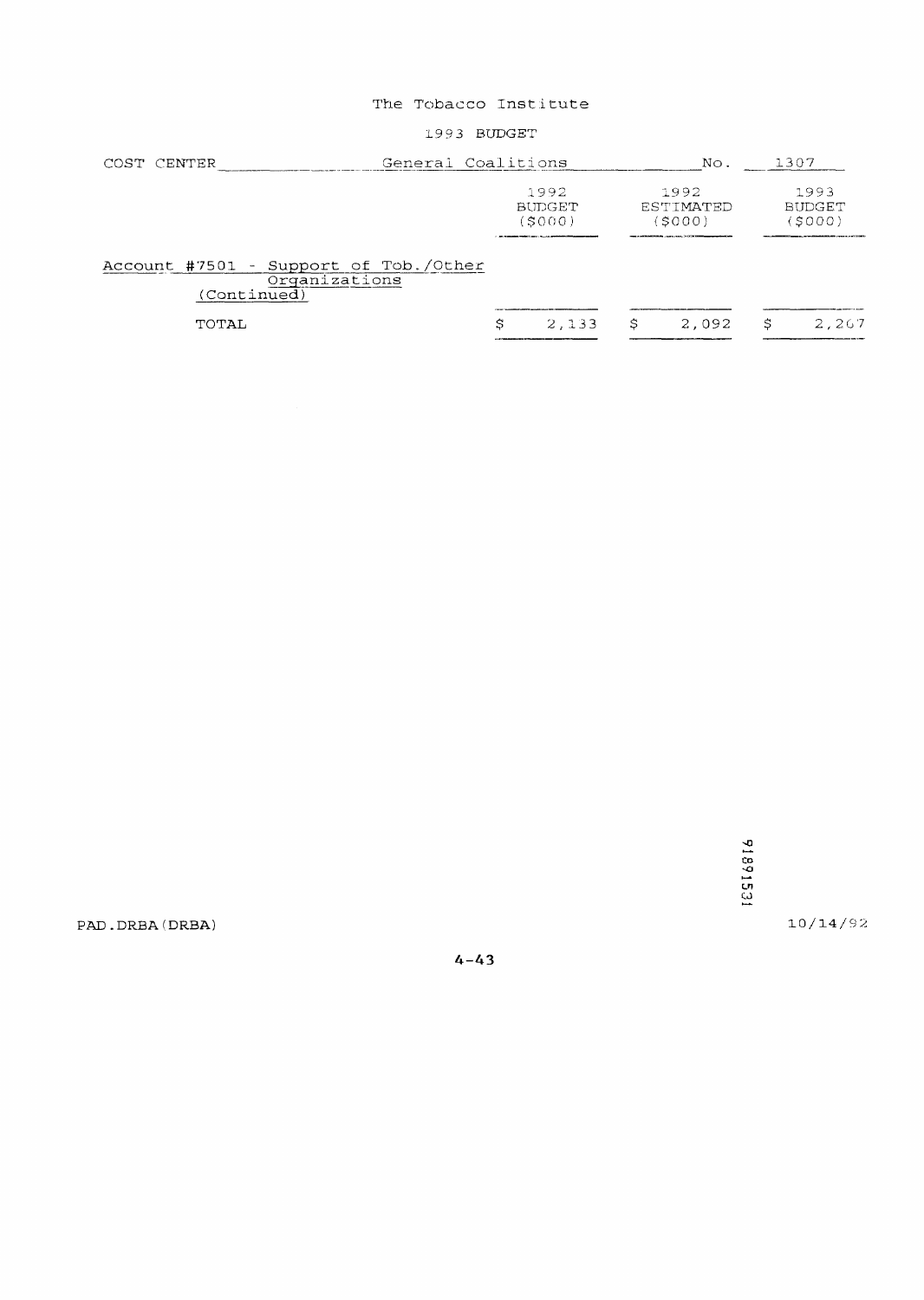# THE TOBACCO INSTITUTE

#### **1993 BUDGET**

# **Public Affairs Division**

| COST CENTER            |                                    | Advertising Issue                | No. 1308                            |                                  |
|------------------------|------------------------------------|----------------------------------|-------------------------------------|----------------------------------|
| <b>ACCOUNT</b>         |                                    | 1992<br><b>BUDGET</b><br>(\$000) | 1992<br><b>ESTIMATED</b><br>(\$000) | 1993<br><b>BUDGET</b><br>(\$000) |
| Drafting               | 5200 Reproduction, Printing &      | 15                               | 15                                  | 15                               |
|                        | 6200 Adv. Space & Promo Total      |                                  |                                     | 150                              |
| 7300 Professional Fees |                                    | 125                              | 107                                 | 105                              |
|                        | 7500 Suprt Tob & Oth Organizations | 40                               | 45                                  | 45                               |
| Totals                 |                                    | \$<br>180                        | \$<br>167                           | \$<br>315                        |

91891552

.<br>The more considerable

 $10/14/92$ 

PAD.ASR (TYP4)

.<br>To change the language properties of the company of the service of the company and interesting the members of

 $\sim 10^6$ 

 $\omega_{\rm eff}$ 

 $\Delta\Delta\phi$ 

 $\hat{G}_{\rm{max}}$ 

 $4 - 44$ 

—<br>«При постано с 1920 г. – 1920 г. – 1930 г. – 1940 г. – 1940 г. Бурна (1940), г. р. в Франция (1940), г. станов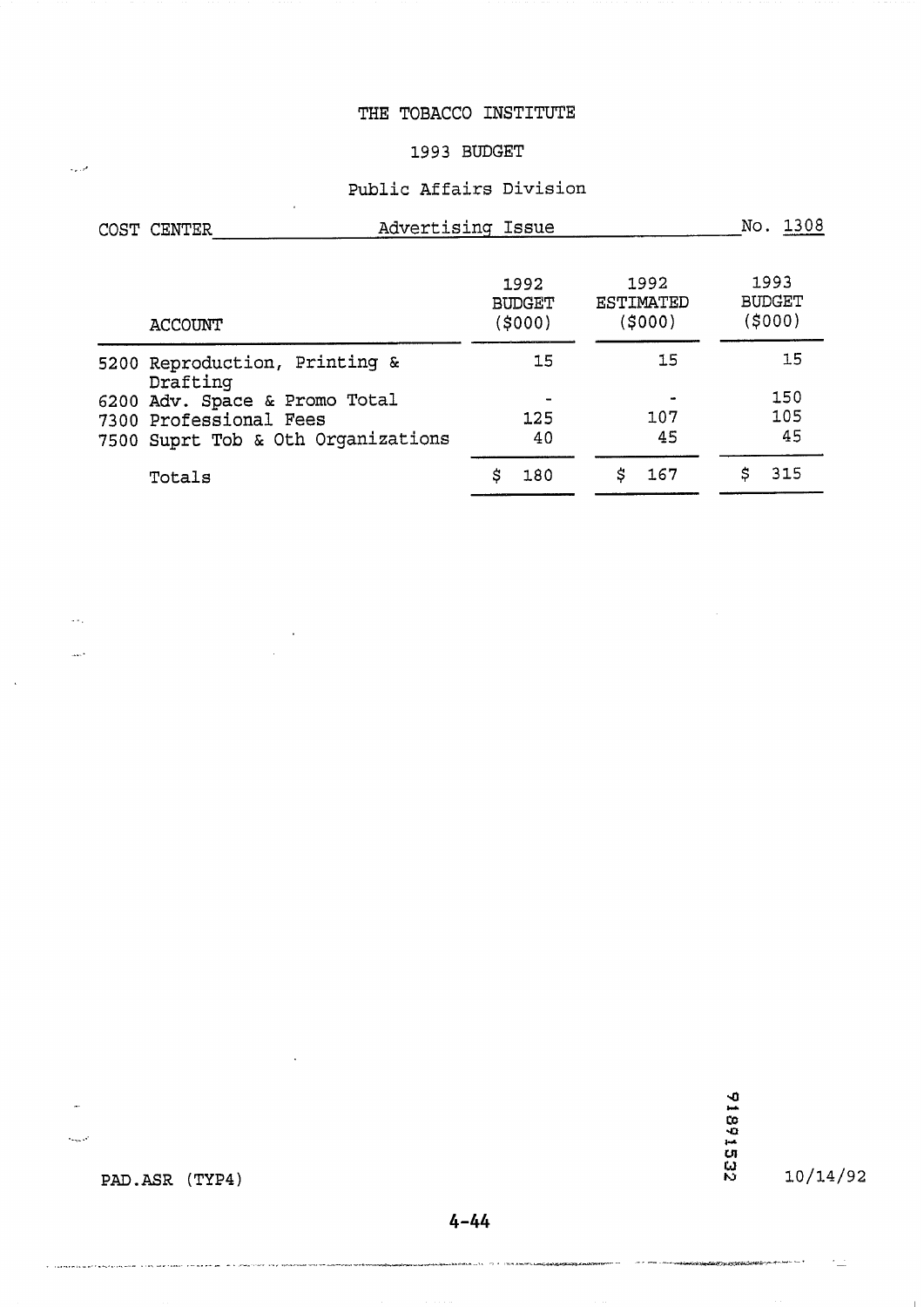#### 1993 BUDGET

| COST CENTER                                                                                                                               | Advertising Issue                |  |    | No.                                | 1308                            |  |
|-------------------------------------------------------------------------------------------------------------------------------------------|----------------------------------|--|----|------------------------------------|---------------------------------|--|
|                                                                                                                                           | 1992<br><b>BUDGET</b><br>(\$000) |  |    | 1992<br><b>ESTIMATED</b><br>(5000) | 1993<br><b>BUDGET</b><br>(5000) |  |
| Account #6201 - Advertising                                                                                                               |                                  |  |    |                                    |                                 |  |
| Contingency funds for national<br>print advertising campaign in<br>response to Surgeon General's<br>report on smoking and young<br>people | \$                               |  | \$ |                                    | \$<br>150                       |  |
| TOTAL                                                                                                                                     | \$                               |  | \$ |                                    | \$<br>150                       |  |

91891533

 $10/14/92$ 

**PAD. DRBA (DRBA)** 

 $\mathcal{A}_{\mathcal{A}}$ 

 $\mathbb{Z}^{(n)}$ 

a sa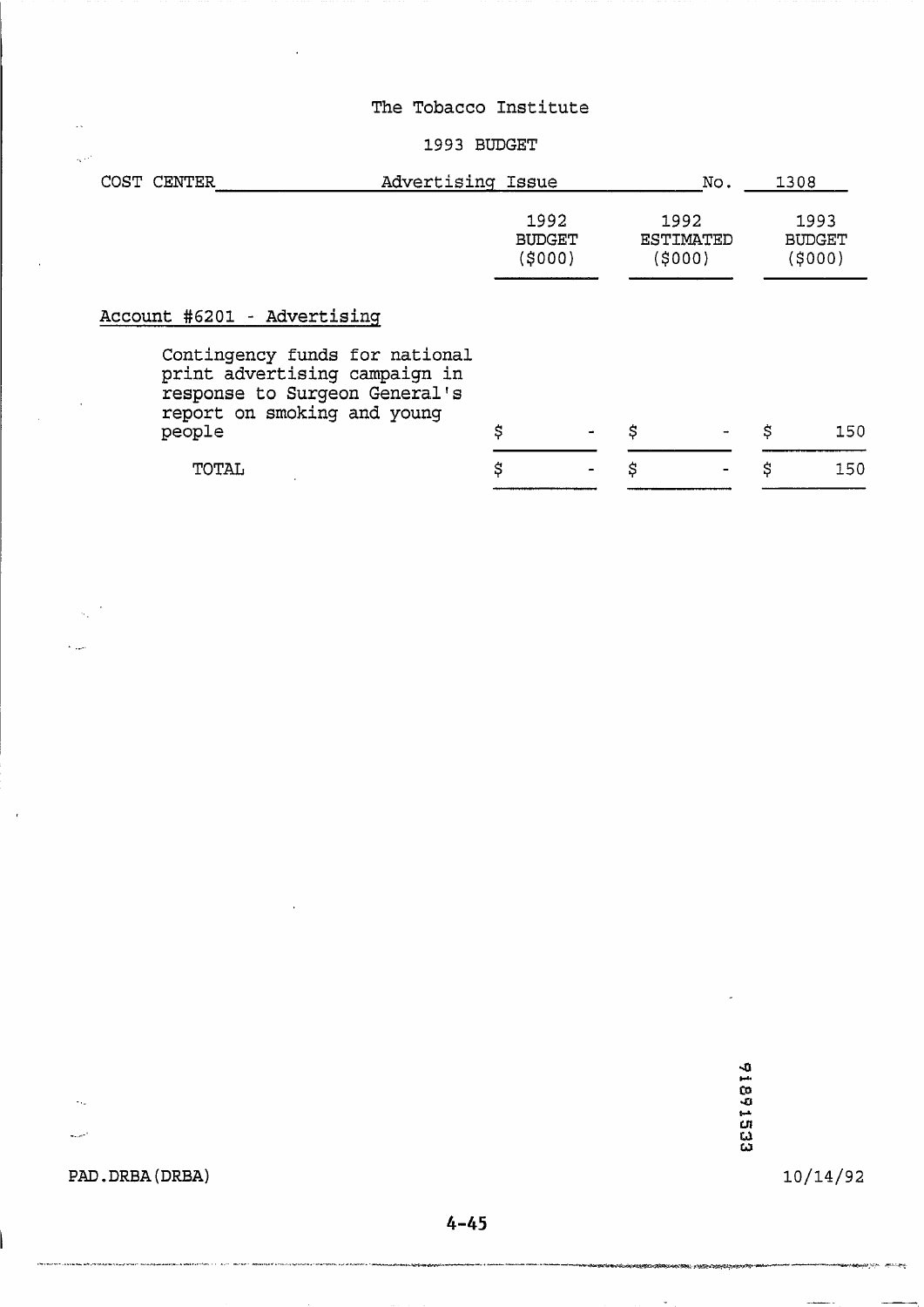# 1993 **BUDGET**

| COST CENTER                                   | Advertising Issue |                                 |    |                                     |    | 1308                            |  |
|-----------------------------------------------|-------------------|---------------------------------|----|-------------------------------------|----|---------------------------------|--|
|                                               |                   | 1992<br><b>BUDGET</b><br>(5000) |    | 1992<br><b>ESTIMATED</b><br>(\$000) |    | 1993<br><b>BUDGET</b><br>(5000) |  |
| Account #7301 - Professional Fees             |                   |                                 |    |                                     |    |                                 |  |
| Public Relations Counsel                      | \$                | 65                              | \$ | 72                                  | \$ | 65                              |  |
| Expert witness for federal,<br>state hearings |                   | 60                              |    | 35                                  |    | 40                              |  |
| TOTAL                                         | \$                | 125                             | \$ | 107                                 | \$ | 105                             |  |

91891534

# **PAD.** DRBA (DRBA)

 $\mathbf{w}(\mathbf{z})$  and  $\mathbf{w}(\mathbf{z})$  .

detection as a maximum and analysis of  $\Delta$  of  $\alpha$ 

 $\ddot{\phantom{a}}$ 

 $\sigma$  , there are  $\sigma$  is the constraints of  $\sigma$  -dependent on  $\sigma$ 

 $\sim$   $\sigma$   $_{\odot}$ 

 $\sim$   $^{\prime}$ 

 $\hat{\rho}$  ,  $\hat{\sigma}$ 

 $\sim$   $\sim$ 

 $\left\langle \phi^{\mu}\right\rangle _{0}$ 

المنهاد

 $10/14/92$ 

ia.

 $4 - 46$ 

.<br>Zaid Patri amethid ich Starnalijken and metal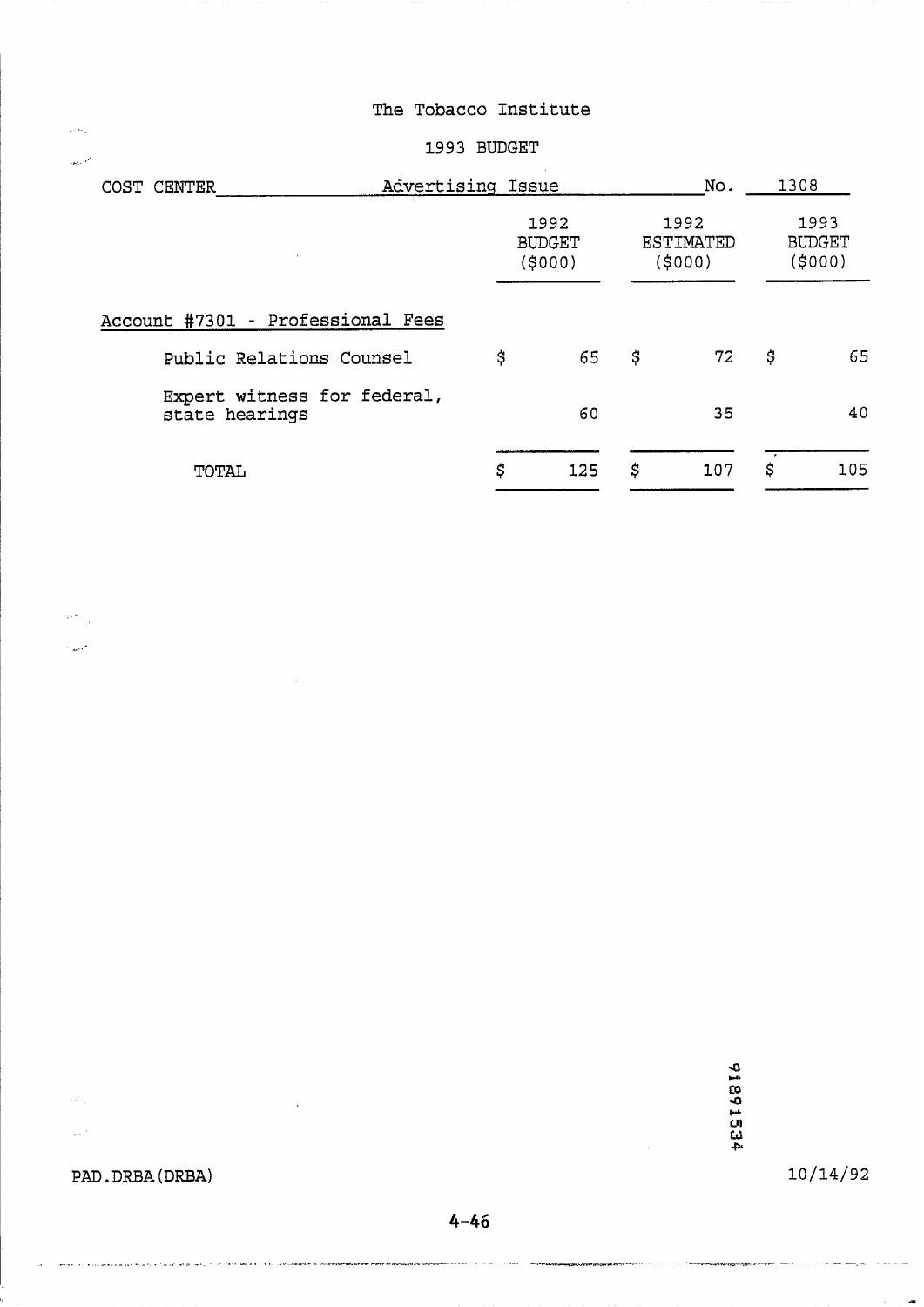#### **1993 BUDGET**

| Advertising Issue<br>COST CENTER                       |                                 |    | No.                                | 1308 |                                 |
|--------------------------------------------------------|---------------------------------|----|------------------------------------|------|---------------------------------|
|                                                        | 1992<br><b>BUDGET</b><br>(5000) |    | 1992<br><b>ESTIMATED</b><br>(5000) |      | 1993<br><b>BUDGET</b><br>(5000) |
| Account #7501 - Support of Tob./Other<br>Organizations |                                 |    |                                    |      |                                 |
| Washington Legal Foundation                            | \$                              | 25 | \$<br>30                           | \$   | 30                              |
| <b>ACLU</b>                                            |                                 | 10 | 10                                 |      | 10                              |
| Federal coalitions                                     |                                 | 5  | 5                                  |      | 5                               |
| TOTAL                                                  | \$                              | 40 | \$<br>45                           | \$   | 45                              |

 $\mathcal{P}^{\frac{1}{2}}$ 

الغريبيات

 $\mathcal{L}_1$ 

 $\hat{\gamma}_{\alpha\mu\sigma}$ 

.<br>Timografia kontra masa pilangkalan

**PAD. DRBA (DRBA)** 

 $\ddot{\phantom{a}}$ 

.<br>He came is a site of the state special problem in the first state of the first face development problem in the material

91891535

**ANG PANGSAN** 

 $10/14/92$ 

in in t<del>hom ure</del>ssaul (mellegae

المنسو

# $4 - 47$

.<br>Anglis në vitin mesonë e mbandhet në filohujtë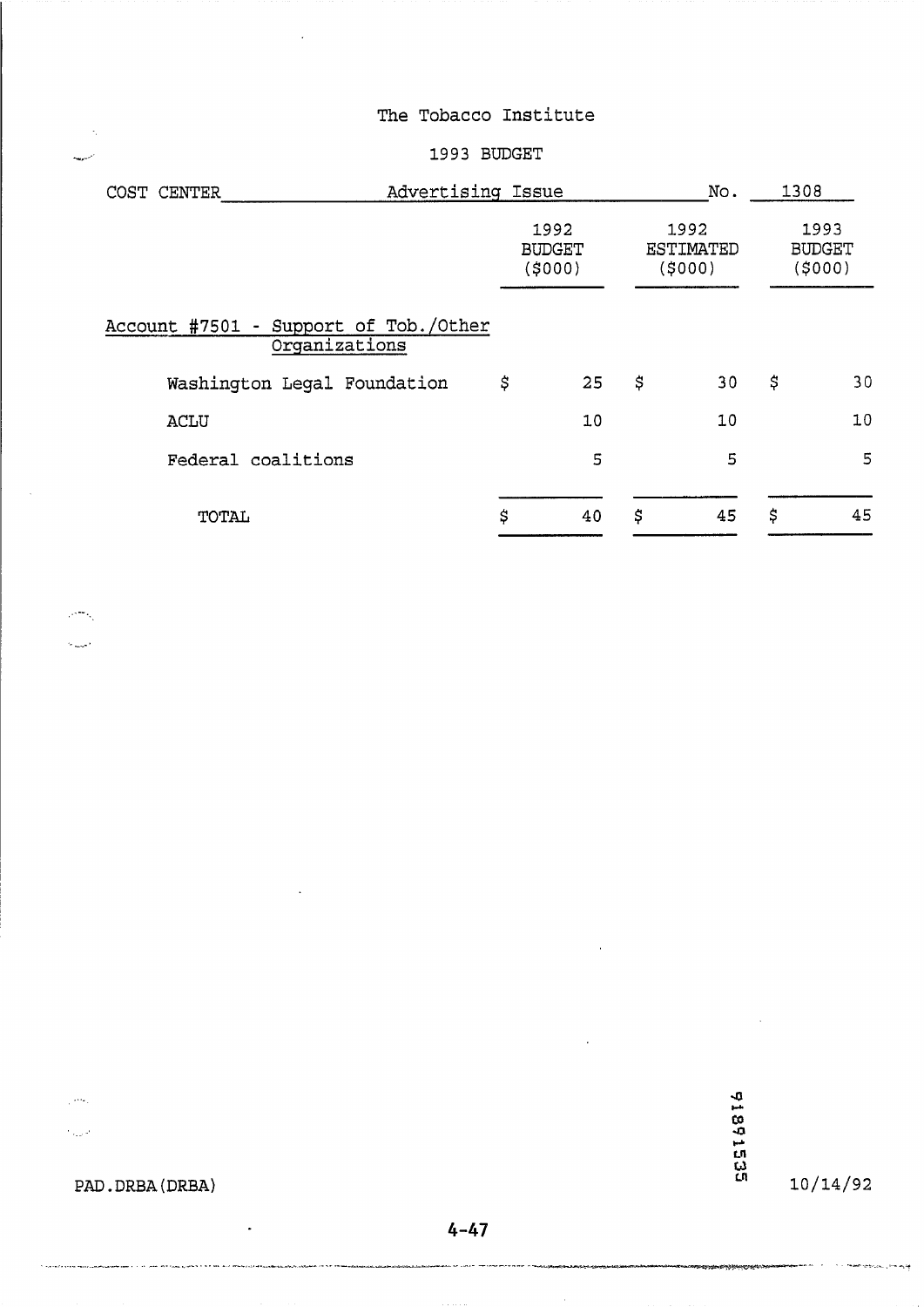#### THE TOBACCO INSTITUTE

#### 1993 BUDGET

#### Public Affairs Division

| COST CENTER                                                  | Public Smoking Issue            | No. 1309                     |                                 |
|--------------------------------------------------------------|---------------------------------|------------------------------|---------------------------------|
| ACCOUNT                                                      | 1992<br><b>BUDGET</b><br>(SOOO) | 1992<br>ESTIMATED<br>(\$000) | 1993<br><b>BUDGET</b><br>(5000) |
| 5200 Reproduction, Printing &<br>Drafting                    | 20                              | 8                            | 40                              |
| 7300 Professional Fees<br>7500 Suprt Tob & Oth Organizations | 964<br>1,041                    | 935<br>1,031                 | 790<br>1,150                    |
| Totals                                                       | \$2,025                         | \$1,974                      | \$1,980                         |

92516816

10/14/92

PAD.  $\triangle$ SR (TYP4)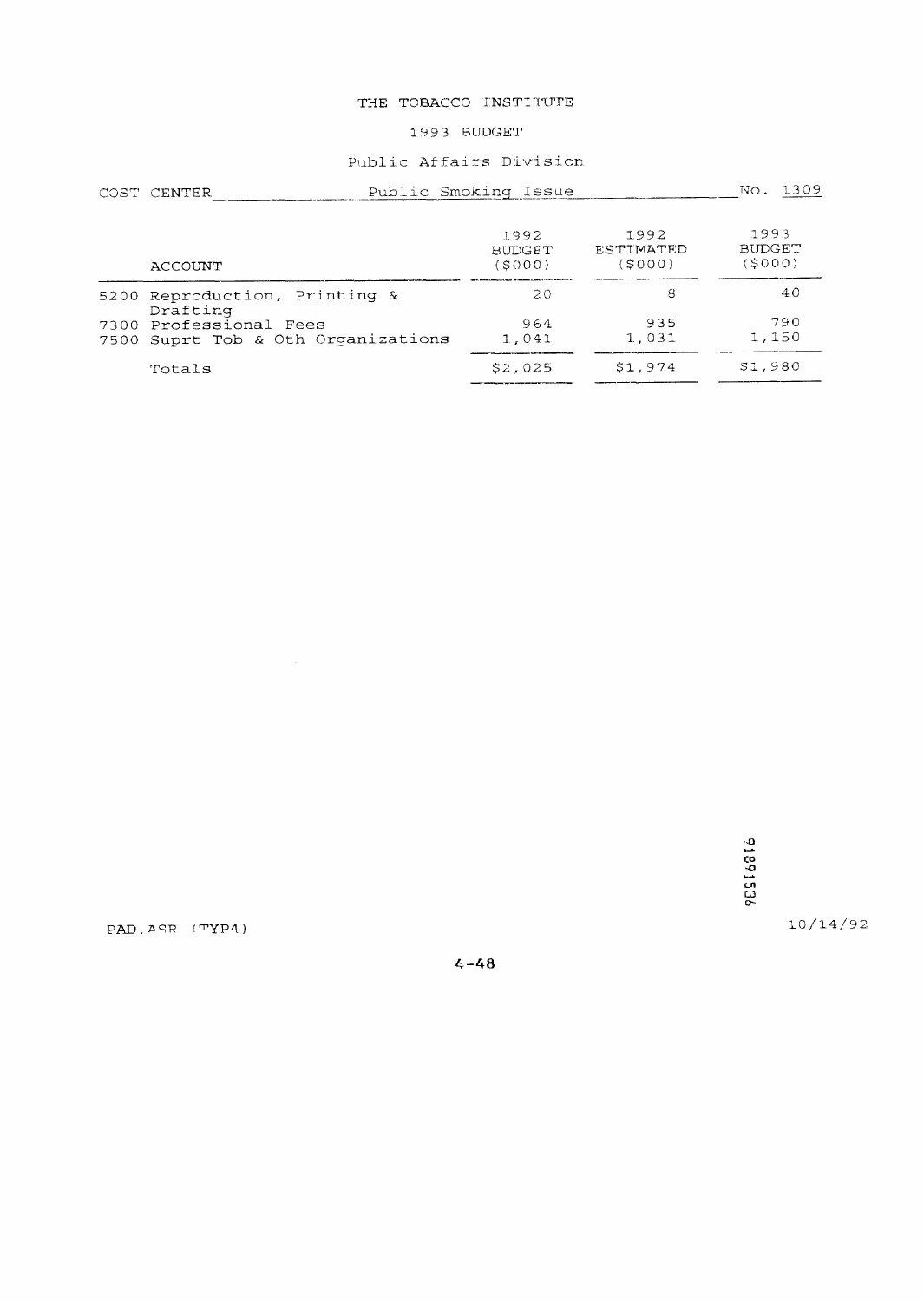#### 1993 BUDGET

| Public Smoking Issue<br>COST CENTER                  |                                                                                                           | No.                                | 1309 |                                 |
|------------------------------------------------------|-----------------------------------------------------------------------------------------------------------|------------------------------------|------|---------------------------------|
|                                                      | 1992<br><b>BUDGET</b><br>(5000)<br>the company of any or any other products of the company of the product | 1992<br><b>ESTIMATED</b><br>(SOOO) |      | 1993<br><b>BUDGET</b><br>(5000) |
| Account #5201 - Reproduction, Printing &<br>Drafting |                                                                                                           |                                    |      |                                 |
| Indoor air quality program                           |                                                                                                           |                                    |      |                                 |
| IAO materials for other<br>organizations             | \$<br>10                                                                                                  | \$<br>5                            | S    | 15                              |
| . IAQ publications                                   | 10                                                                                                        | 3                                  |      | 10                              |
| . Privacy materials for<br>other organizations       |                                                                                                           |                                    |      | 1.5                             |
| TOTAL                                                | \$<br>20                                                                                                  | \$<br>8                            | Ś    | 40                              |

91991537

 $10/14/92$ 

PAD.DRBA(DRBA)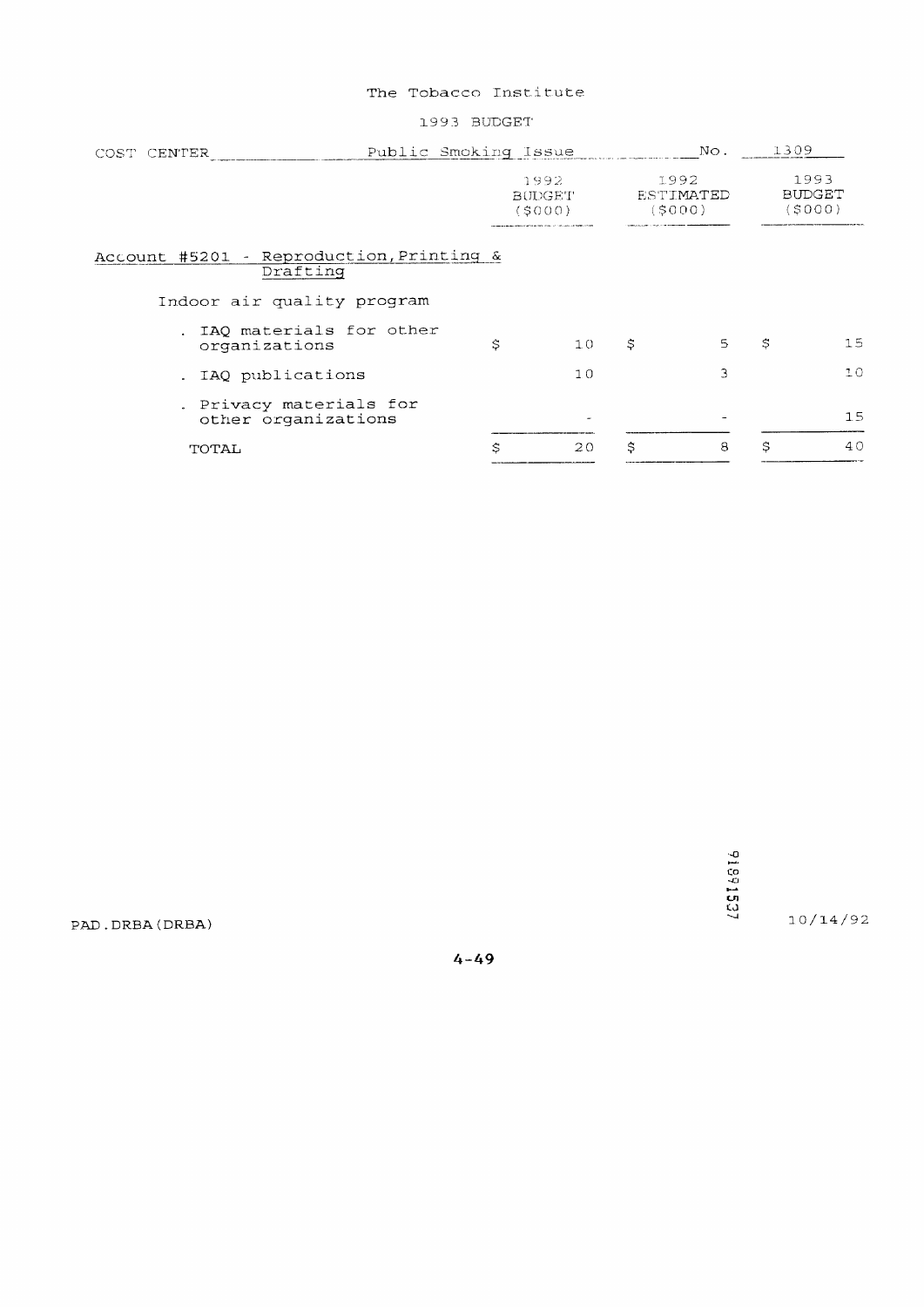# **1993** BUDGET

 $\sim 10$ 

 $\zeta_{\rm{m}}$  .

 $\bar{\mathbb{Z}}_n$ 

 $\ddot{\phantom{a}}$ 

| Public Smoking Issue<br>COST CENTER |                                                                                                                  |                          |     |                                    | No. | 1309                            |     |
|-------------------------------------|------------------------------------------------------------------------------------------------------------------|--------------------------|-----|------------------------------------|-----|---------------------------------|-----|
|                                     |                                                                                                                  | 1992<br>BUDGET<br>(5000) |     | 1992<br><b>ESTIMATED</b><br>(5000) |     | 1993<br><b>BUDGET</b><br>(5000) |     |
|                                     | Account #7301 - Professional Fees                                                                                |                          |     |                                    |     |                                 |     |
| Overall Public Smoking<br>Program:  |                                                                                                                  |                          |     |                                    |     |                                 |     |
|                                     | General consulting fees                                                                                          |                          |     |                                    |     |                                 |     |
| (OSHA issues)                       | . Wunder, Diefenderfer,<br>Ryan, Cannon & Thelen                                                                 | \$                       | 250 | \$                                 | 300 | \$                              | 300 |
|                                     | . Ogilvy, Adams & Rinehart<br>(including asistance to<br>unions on workplace<br>smoking issues)                  |                          | 205 |                                    | 215 |                                 | 230 |
|                                     | . Sparber & Assoc (for BCIA)                                                                                     |                          | 125 |                                    | 125 |                                 | 125 |
|                                     | . James Savarese & Assoc.                                                                                        |                          | 105 |                                    | 115 |                                 | 110 |
| privacy                             | Lifestyle discrimination/                                                                                        |                          |     |                                    |     |                                 |     |
|                                     | . Legal consultant for media<br>tours on privacy issues,<br>law journal articles and<br>op-eds on privacy issues |                          | 75  |                                    | 50  |                                 | 25  |
|                                     | . Workplace legal issues<br>consultant/legal seminars                                                            |                          | 75  |                                    | 130 |                                 |     |
| Academic consultants                |                                                                                                                  |                          |     |                                    |     |                                 |     |
|                                     | . Center for Policy Research                                                                                     |                          | 129 |                                    |     |                                 |     |
| TOTAL                               |                                                                                                                  | \$                       | 964 | \$                                 | 935 | \$                              | 790 |

86516816  $\sqrt{2}$  $\mathcal{L}_{\text{eff}}$  ,  $\mathcal{L}_{\text{eff}}$  $10/14/92$ PAD. DRBA (DRBA)  $\mathbf{r}$ 

# $4 - 50$

.<br>Alfa yezhoù elfa malav arvedennek en - elek ar vivervez

-<br>The company was also also as a conservative and the company of the conservative of the model of the company of the conservative of the company of the company of the company of the company of the company of the company of

 $\label{eq:R1} \begin{minipage}[t]{0.9\textwidth} {\begin{minipage}[t]{0.9\textwidth} {\begin{minipage}[t]{0.9\textwidth} {\begin{minipage}[t]{0.9\textwidth} {\begin{minipage}[t]{0.9\textwidth} {\begin{minipage}[t]{0.9\textwidth} {\begin{minipage}[t]{0.9\textwidth} {\begin{minipage}[t]{0.9\textwidth} {\begin{minipage}[t]{0.9\textwidth} {\begin{minipage}[t]{0.9\textwidth} {\begin{minipage}[t]{0.9\textwidth} {\begin{minipage}[t]{0.9\textwidth} {\begin{minipage}[t]{0.9\textwidth} {\begin{min$ 

 $\left\langle \frac{1}{2},\ldots,\frac{1}{2},\frac{1}{2},\ldots,\frac{1}{2}\right\rangle$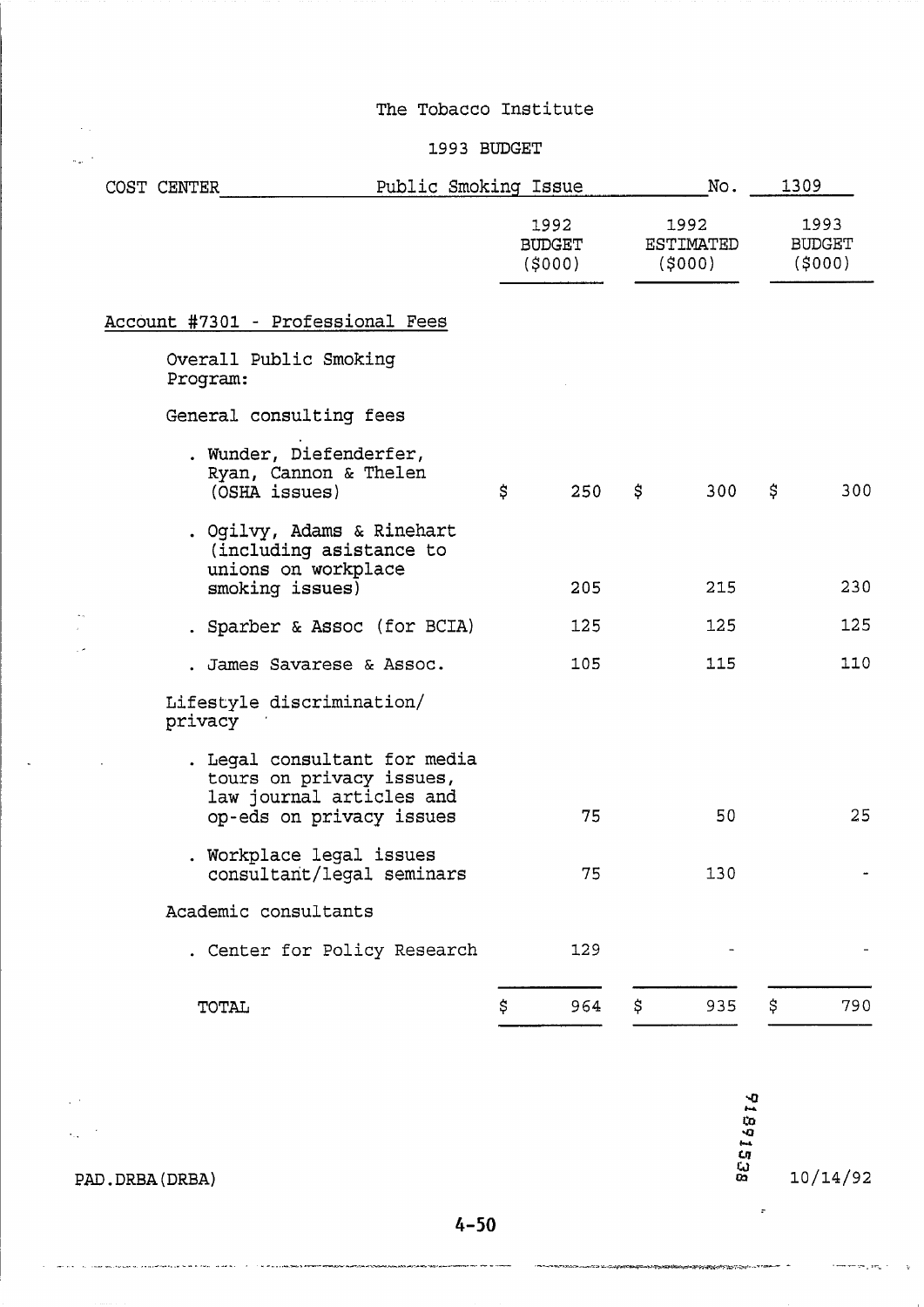#### 1993 BUDGET

| COST CENTER |                 | Public Smoking Issue                                                    |                                 |     |   | No.                         | 1309                                           |                                 |
|-------------|-----------------|-------------------------------------------------------------------------|---------------------------------|-----|---|-----------------------------|------------------------------------------------|---------------------------------|
|             |                 |                                                                         | 1992<br><b>BUDGET</b><br>(5000) |     |   | 1992<br>ESTIMATED<br>(5000) |                                                | 1993<br><b>BUDGET</b><br>(5000) |
|             |                 | Account #7501 - Support of Tob./Other<br>Organizations                  |                                 |     |   |                             |                                                |                                 |
|             | Program:        | OSHA/Indoor Air Quality (IAQ)                                           |                                 |     |   |                             |                                                |                                 |
|             |                 | National Energy Management<br>Institute (NEMI)                          |                                 |     |   |                             |                                                |                                 |
|             |                 | . Spokespersons to represent<br>NEMI at seminars, in<br>testimony, etc. | \$                              | 200 | S | 200                         | \$.                                            | 200                             |
|             |                 | . Federal regulatory<br>activity support                                |                                 | 125 |   | 125                         |                                                | 175                             |
|             |                 | . State legislative support/<br>regulatory projects                     |                                 | 60  |   | 100                         |                                                | 150                             |
|             |                 | . NEMI promotional materials                                            |                                 | 150 |   | 150                         |                                                | 75                              |
|             |                 | . Building studies                                                      |                                 | 70  |   | 70                          |                                                | 70                              |
|             |                 | NEMI IAQ training sessions                                              |                                 | 75  |   | 60                          |                                                | 60                              |
|             |                 | . Distribution and promotion<br>of IAQ protocol                         |                                 | 50  |   | 50                          |                                                | 50                              |
|             |                 | . Media/promotion activity                                              |                                 | 50  |   | 25                          |                                                | 50                              |
|             | (BCIA)          | Business Council on Indoor Air                                          |                                 | 120 |   | 155                         |                                                | 210                             |
|             |                 | Tobacco Industry Labor<br>Management Committee (LMC):                   |                                 |     |   |                             |                                                |                                 |
|             |                 | . LMC state and local union<br>presentations                            |                                 | 61  |   | 61                          |                                                | 50                              |
|             |                 |                                                                         |                                 |     |   | LJ.                         | $\tilde{z}$<br>$\infty$<br>$\frac{1}{2}$<br>CЛ |                                 |
|             | D . DRBA (DRBA) |                                                                         |                                 |     |   | ٠o                          |                                                | 10/14/92                        |

PAD.DRBA(DRBA)

 $4 - 51$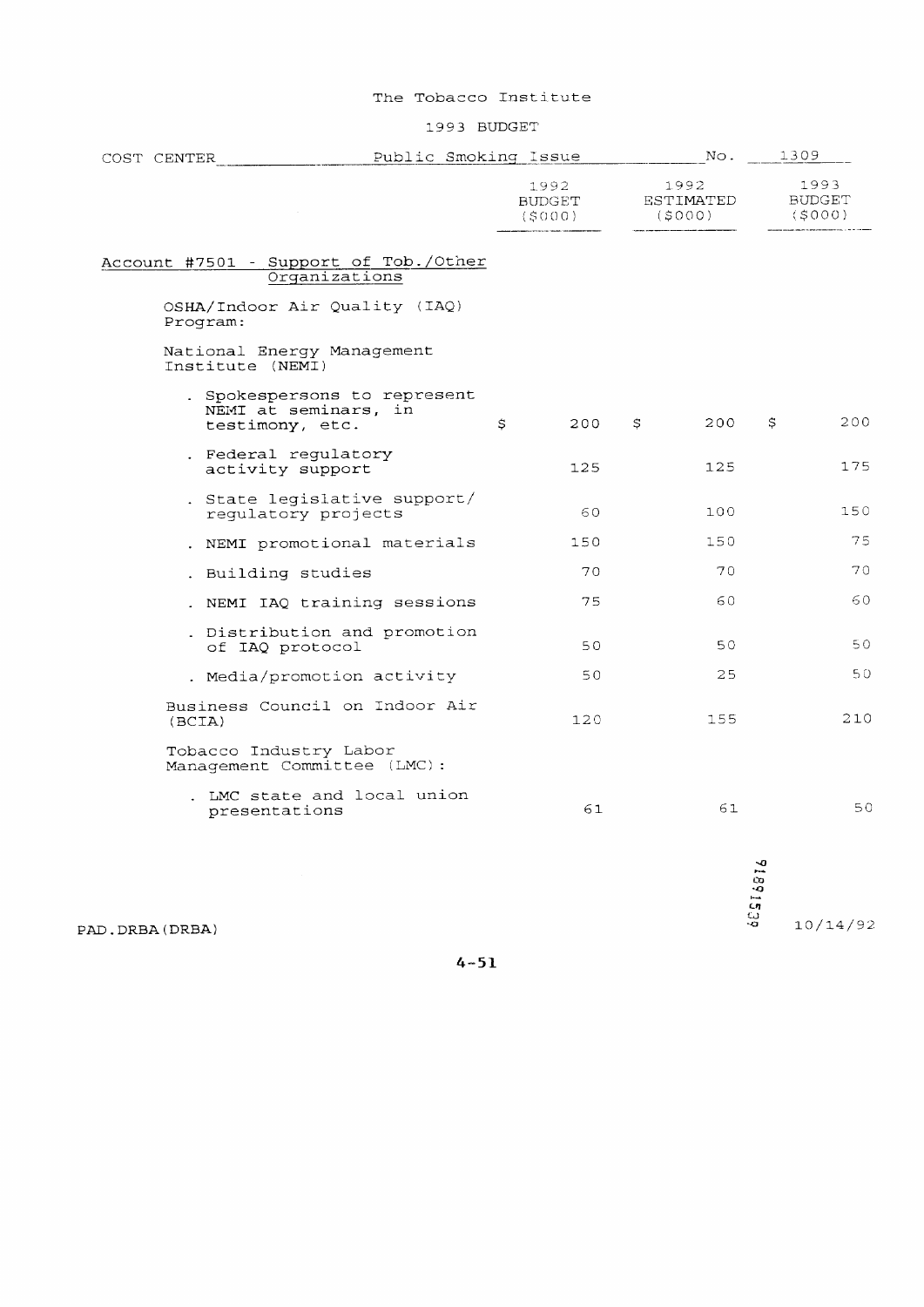#### 1993 BUDGET

| COST CENTER                                          | Public Smoking Issue                                                                                                              |                                 | No.           | 1309                        |                                 |
|------------------------------------------------------|-----------------------------------------------------------------------------------------------------------------------------------|---------------------------------|---------------|-----------------------------|---------------------------------|
|                                                      |                                                                                                                                   | 1992<br><b>BUDGET</b><br>(S000) |               | 1992<br>ESTIMATED<br>(5000) | 1993<br><b>BUDGET</b><br>(5000) |
| Account #7501 - Support of Tob./Other<br>(Continued) | Organizations<br>. Safe Workplace Air Coali-<br>tion/AFGE regional<br>seminars promoting results<br>of IAQ survey of employees \$ | 50                              | \$            | 20                          | \$<br>25                        |
| materials                                            | . LMC workplace smoking                                                                                                           | 20                              |               | 5                           | 25                              |
| . LMC IAQ video                                      |                                                                                                                                   | 2                               |               | $\overline{c}$              | $\overline{c}$                  |
| quality building studies                             | Grants to conduct indoor air                                                                                                      | 8                               |               | 8                           | 8                               |
| TOTAL                                                |                                                                                                                                   | \$<br>1,041                     | $\mathcal{S}$ | 1,031                       | \$<br>1,150                     |
|                                                      |                                                                                                                                   |                                 |               |                             |                                 |

91891540

10/14/92

PAD. DRBA (DRBA)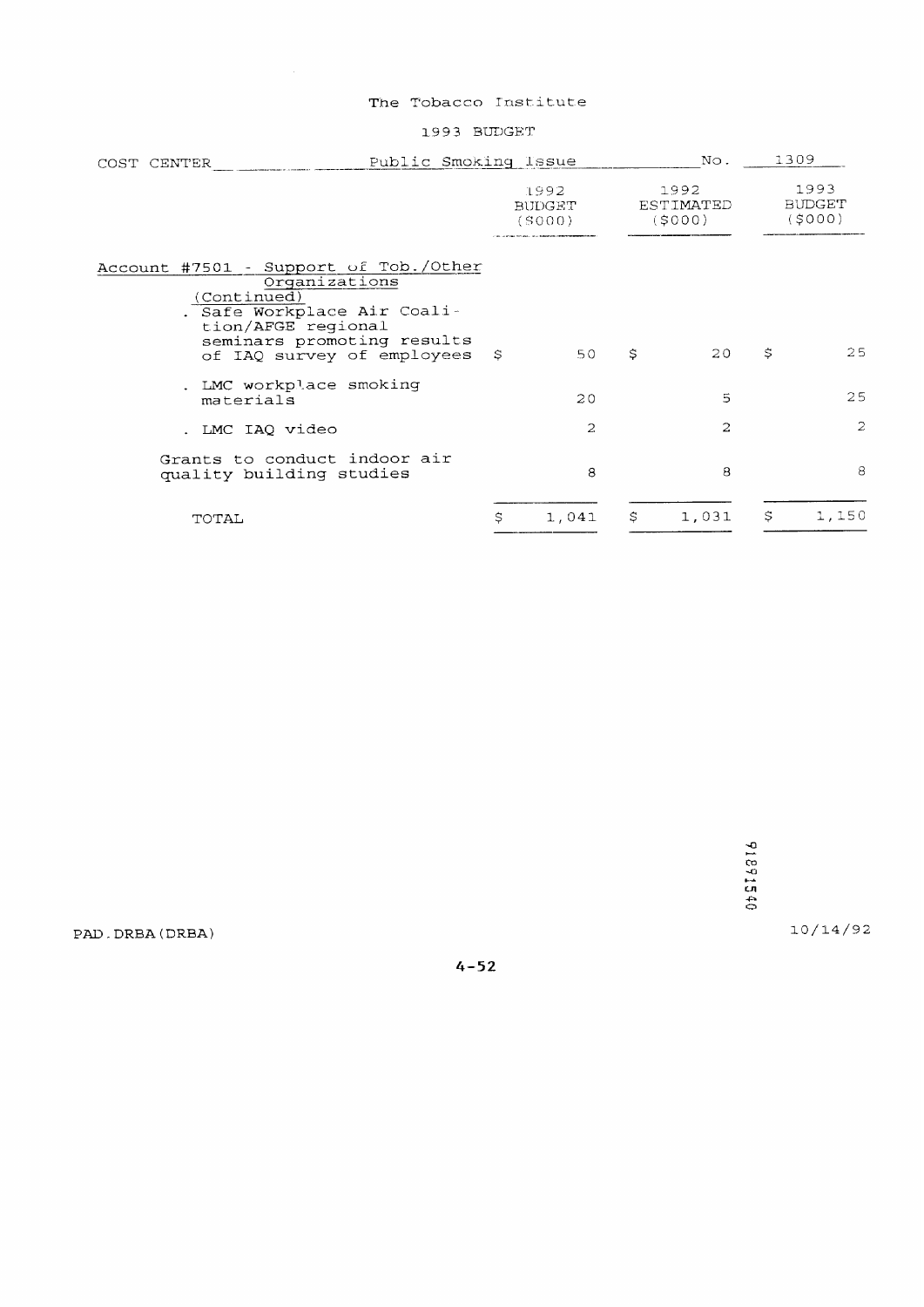# **THE TOBACCO INSTITUTE**

#### **1993 BUDGET**

#### **Public Affairs Division**

| COST<br>CENTER | Health Care and "Social Cost" |               |           | No.<br>רוכר   |
|----------------|-------------------------------|---------------|-----------|---------------|
|                |                               |               |           |               |
|                |                               | 1992          | 1992      | 1993          |
|                |                               | <b>BUDGET</b> | ESTIMATED | <b>BUDGET</b> |
| ---------      |                               | 140001        | 110001    | (4000)        |

| <b>ACCOUNT</b>                                               | (\$000)   | (SOOO)    | (SOOO)     |
|--------------------------------------------------------------|-----------|-----------|------------|
| 5200 Reproduction, Printing &<br>Drafting                    | 42        | 42        | 61         |
| 7300 Professional Fees<br>7500 Suprt Tob & Oth Organizations | 221<br>90 | 221<br>90 | 247<br>382 |
| Totals                                                       | \$353     | -353      | 690        |

91891541

 $10/14/92$ 

www.www.com.com

PAD.ASR (TYP4)

 $\pm$ 

.<br>Ada of an orthographical power not object that we make make them and the transferred to the transferred of the

الكريبة

 $\sim$  .

 $\ddot{\phantom{0}}$ 

 $\bar{\lambda}_{\rm{max}}$  .

 $\bar{\lambda}_\text{in}$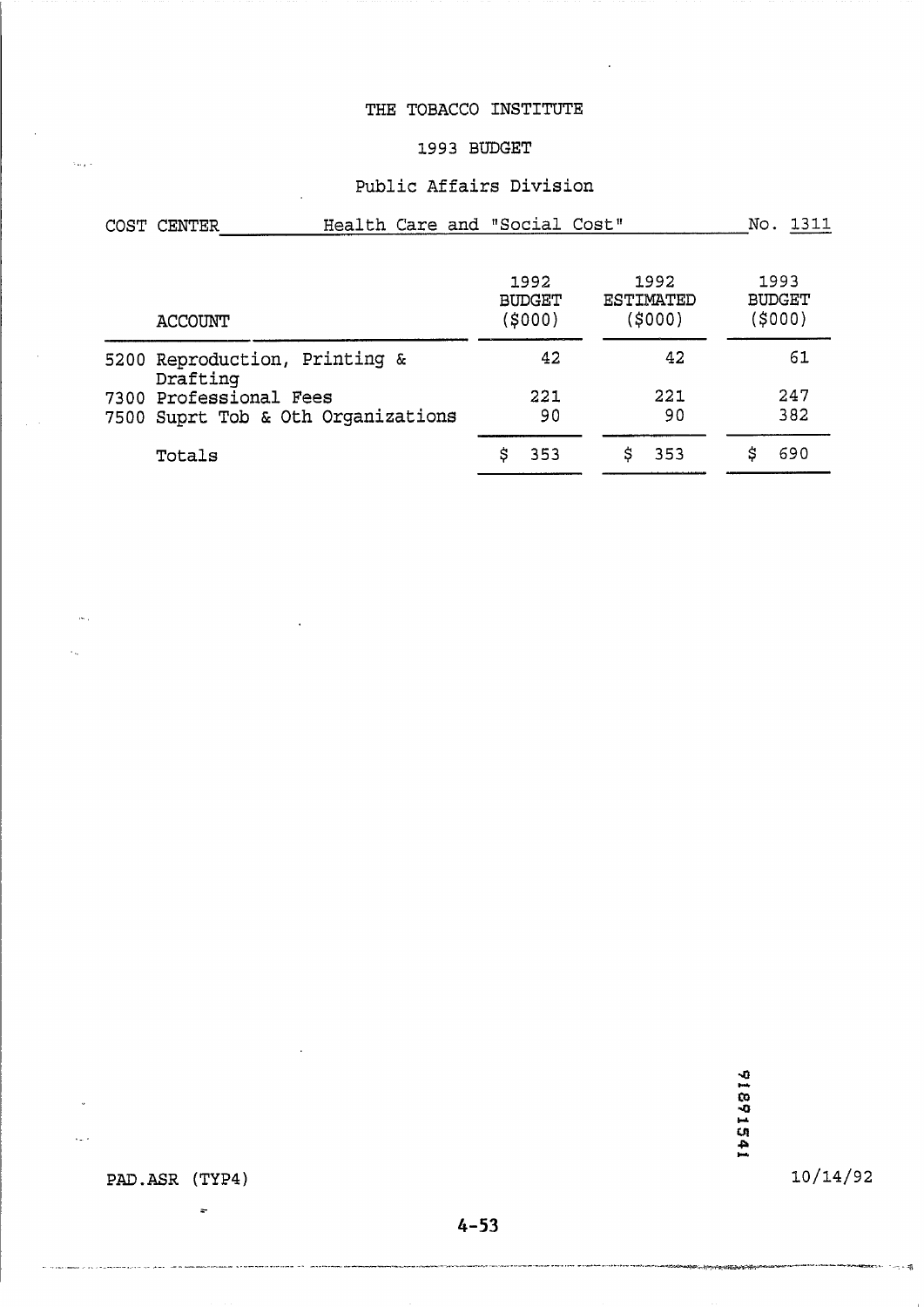# ,. 1993 BUDGET

| Health Care and "Social Cost"<br>COST CENTER                                                                                  |                                 |     | No.                                | 1311                            |
|-------------------------------------------------------------------------------------------------------------------------------|---------------------------------|-----|------------------------------------|---------------------------------|
|                                                                                                                               | 1992<br><b>BUDGET</b><br>(5000) |     | 1992<br><b>ESTIMATED</b><br>(5000) | 1993<br><b>BUDGET</b><br>(5000) |
| Account #5201 - Reproduction, Printing &<br>Drafting                                                                          |                                 |     |                                    |                                 |
| Reprints of articles, sym-<br>posium proceedings, etc.                                                                        |                                 |     |                                    |                                 |
| . Article reprints                                                                                                            | \$<br>5                         | \$. | 5                                  | \$<br>8                         |
| . Economist critique of HHS<br>"social cost" claims and<br>promotional materials                                              | 5                               |     | 8                                  | 8                               |
| . Miscellaneous brochures                                                                                                     | 15                              |     | 12                                 | 15                              |
| Workers' compensation<br>materials                                                                                            | 10                              |     | 10                                 | 5                               |
| Employer "social cost"/<br>productivity materials                                                                             | 5                               |     | 5                                  | 5                               |
| Materials for other<br>organizations                                                                                          |                                 |     |                                    |                                 |
| . Brochure on seniors and<br>health care financing<br>(transferred from cost<br>center 1305/Excise Issue)                     |                                 |     |                                    | 5                               |
| . Health care reform<br>materials to support<br>Citizen Action Program<br>(transferred from cost<br>center 1305/Excise Issue) |                                 |     |                                    | 15                              |
| Copies of revised and updated<br>"social cost" book: The<br>Economics of Smoking                                              | $\overline{2}$                  |     | $\overline{2}$                     |                                 |
| TOTAL                                                                                                                         | \$<br>42                        | \$  | 42                                 | \$<br>61                        |

# 91891542

 $10/14/92$ 

PAD. DRBA (DRBA)

 $\mathcal{A}_{\mathcal{A},\mathcal{C}}$ 

 $4 - 54$ 

where  $\hat{a}$  is a constant of the constant of the state of the  $\hat{a}$  -constant  $\label{eq:1} \hat{\beta}_{\rm eff} = \hat{\beta}_{\rm eff} + \hat{\beta}_{\rm eff} + \hat{\beta}_{\rm eff} + \hat{\beta}_{\rm eff} + \hat{\beta}_{\rm eff} + \hat{\beta}_{\rm eff} + \hat{\beta}_{\rm eff} + \hat{\beta}_{\rm eff} + \hat{\beta}_{\rm eff}$  $\zeta_{\rm m} \sim \sqrt{1-\zeta_{\rm m}}$  $\beta$  ,  $\alpha$  is a  $\beta$  -  $\alpha$ .<br>۱۳۰۰ - المرکزی شرف کرد و سیوه پروتوپستره برگزاری است. دهشتی هروان سال میشود است.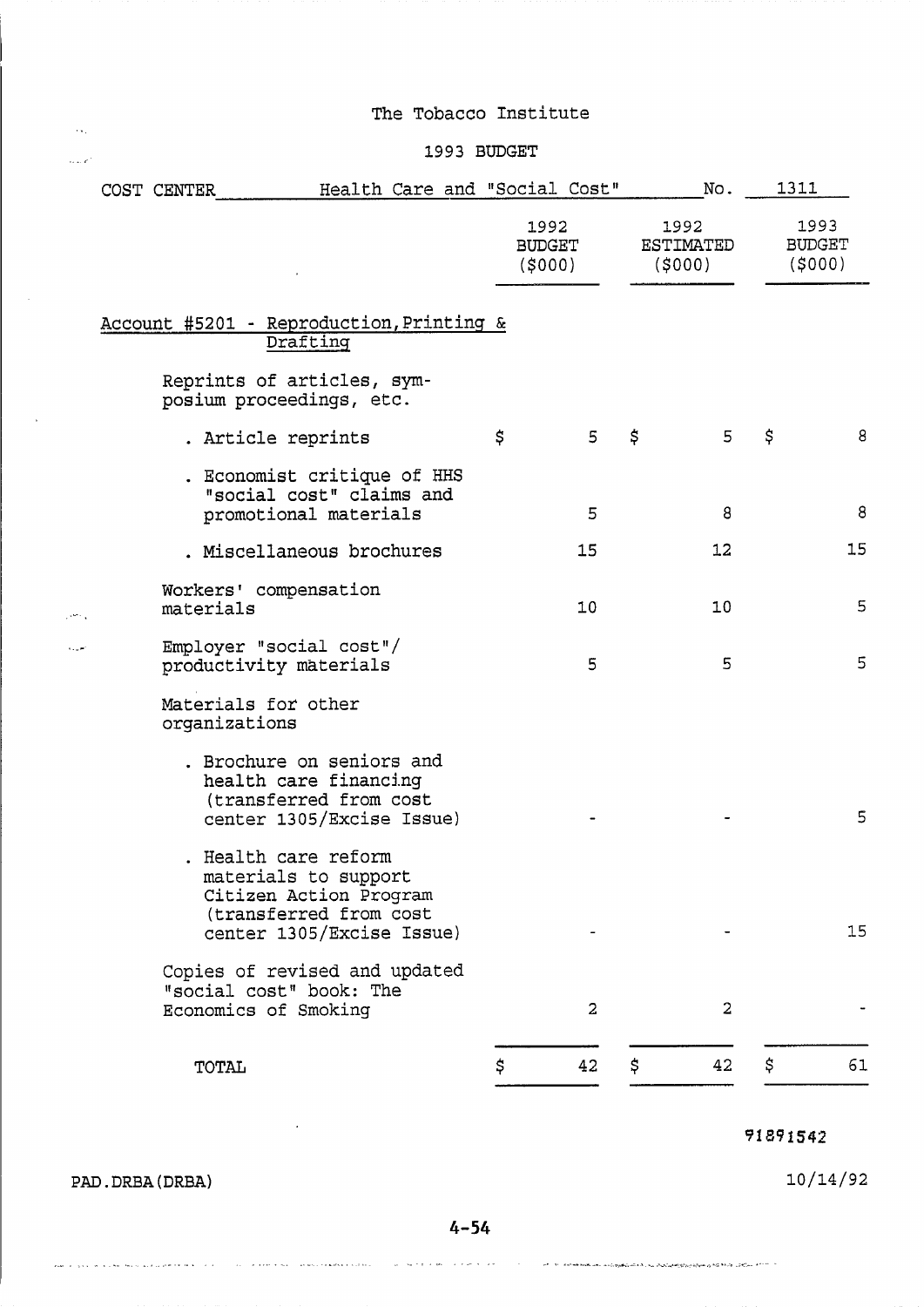# 1993 BUDGET

|      |  | COST CENTER | Health Care and "Social Cost"                                                                                |                          |     |                             | No. | 1311                             |     |
|------|--|-------------|--------------------------------------------------------------------------------------------------------------|--------------------------|-----|-----------------------------|-----|----------------------------------|-----|
|      |  |             |                                                                                                              | 1992<br>BUDGET<br>(5000) |     | 1992<br>ESTIMATED<br>(5000) |     | 1993<br><b>BUDGET</b><br>(\$000) |     |
|      |  |             | Account #7301 - Professional Fees                                                                            |                          |     |                             |     |                                  |     |
|      |  |             | Economists to deliver brief-<br>ings, testimony, and write<br>articles and book reviews                      | \$                       | 55  | \$                          | 44  | \$                               | 45  |
|      |  |             | . Productivity articles and<br>op-eds/"social costs"                                                         |                          | 42  |                             | 44  |                                  | 30  |
|      |  |             | . Economic consultant media<br>tours on SAMMEC II<br>critique (per SAD request<br>@ \$8,000 each)            |                          | 12  |                             | 16  |                                  | 24  |
|      |  |             | . Public affairs counsel to<br>support economist media<br>tours $(3 \oplus $6,000$ each)                     |                          | 12  |                             | 12  |                                  | 18  |
| ويرد |  |             | . State-specific economic<br>analysis of "social cost"<br>calculations (per SAD<br>request $@$ \$5,000 each) |                          | 15  |                             | 15  |                                  | 15  |
|      |  |             | . Op-eds on elasticity of<br>demand on excise taxes and<br>health care costs (per FRD<br>and SAD request)    |                          |     |                             |     |                                  | 25  |
|      |  |             | Insurance expert ("social<br>costs" and health care reform)                                                  |                          | 65  |                             | 66  |                                  | 66  |
|      |  | counsel     | Health care/"social cost" PR                                                                                 |                          | 20  |                             | 24  |                                  | 24  |
|      |  | TOTAL       |                                                                                                              | \$                       | 221 | \$                          | 221 | \$.                              | 247 |

91891543

 $10/14/92$ 

يشبب المسبب

PAD. DRBA (DRBA)

.<br>List site somen me mes para la la la parete

 $\sim 10^7$ 

 $\hat{\omega}_{\rm{m}}$  ,

 $\sim$ 

المتعفيت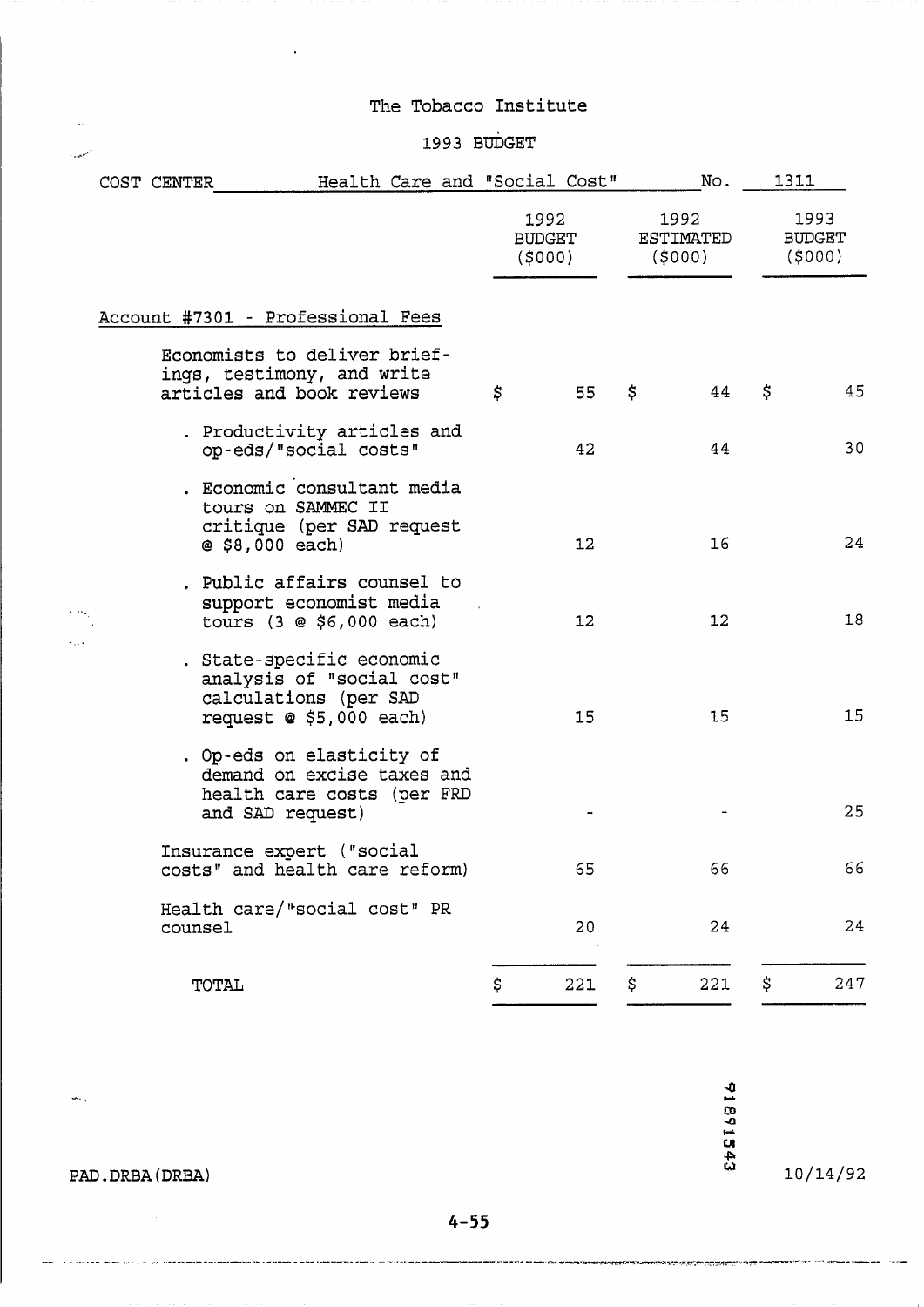1993 BUDGET

|  | COST CENTER       | Health Care and "Social Cost"                                                                                                                                                                                             |                                 |  |    |                             | No. | 1311                            |
|--|-------------------|---------------------------------------------------------------------------------------------------------------------------------------------------------------------------------------------------------------------------|---------------------------------|--|----|-----------------------------|-----|---------------------------------|
|  |                   |                                                                                                                                                                                                                           | 1992<br><b>BUDGET</b><br>(5000) |  |    | 1992<br>ESTIMATED<br>(5000) |     | 1993<br><b>BUDGET</b><br>(5000) |
|  |                   | Account #7501 - Support of Tob./Other<br>Organizations                                                                                                                                                                    |                                 |  |    |                             |     |                                 |
|  | Financing Program | Earmarking/Health Care                                                                                                                                                                                                    |                                 |  |    |                             |     |                                 |
|  | Issue)            | . Citizen action program to<br>promote progressive<br>alternatives to health<br>care reform financing at<br>the federal level and in<br>targeted states - per SAD<br>request (transferred from<br>cost center 1305/Excise | \$                              |  |    | \$                          |     | \$<br>120                       |
|  |                   | . Use of health system study<br>and distributional impact<br>of health care reform and<br>financing components<br>(transferred from cost<br>center 1305/Excise Issue)                                                     |                                 |  |    |                             |     | 60                              |
|  |                   | . Senior Citizen health care<br>project - hold regional<br>legislative conferences<br>per FRD and SAD request<br>(transferred from cost<br>center 1305/Exice Issue)                                                       |                                 |  |    |                             |     | 24                              |
|  |                   | . Excise tax elasticity and<br>health cost study (trans-<br>ferred from cost center<br>1305/Excise Issue)                                                                                                                 |                                 |  |    |                             |     | 20                              |
|  |                   | National Chamber Foundation<br>"social cost" program                                                                                                                                                                      |                                 |  | 90 |                             | 90  | 48                              |
|  |                   |                                                                                                                                                                                                                           |                                 |  |    |                             |     |                                 |

91891544

 $10/14/92$ 

 $4 - 56$ 

PAD.DRBA(DRBA)